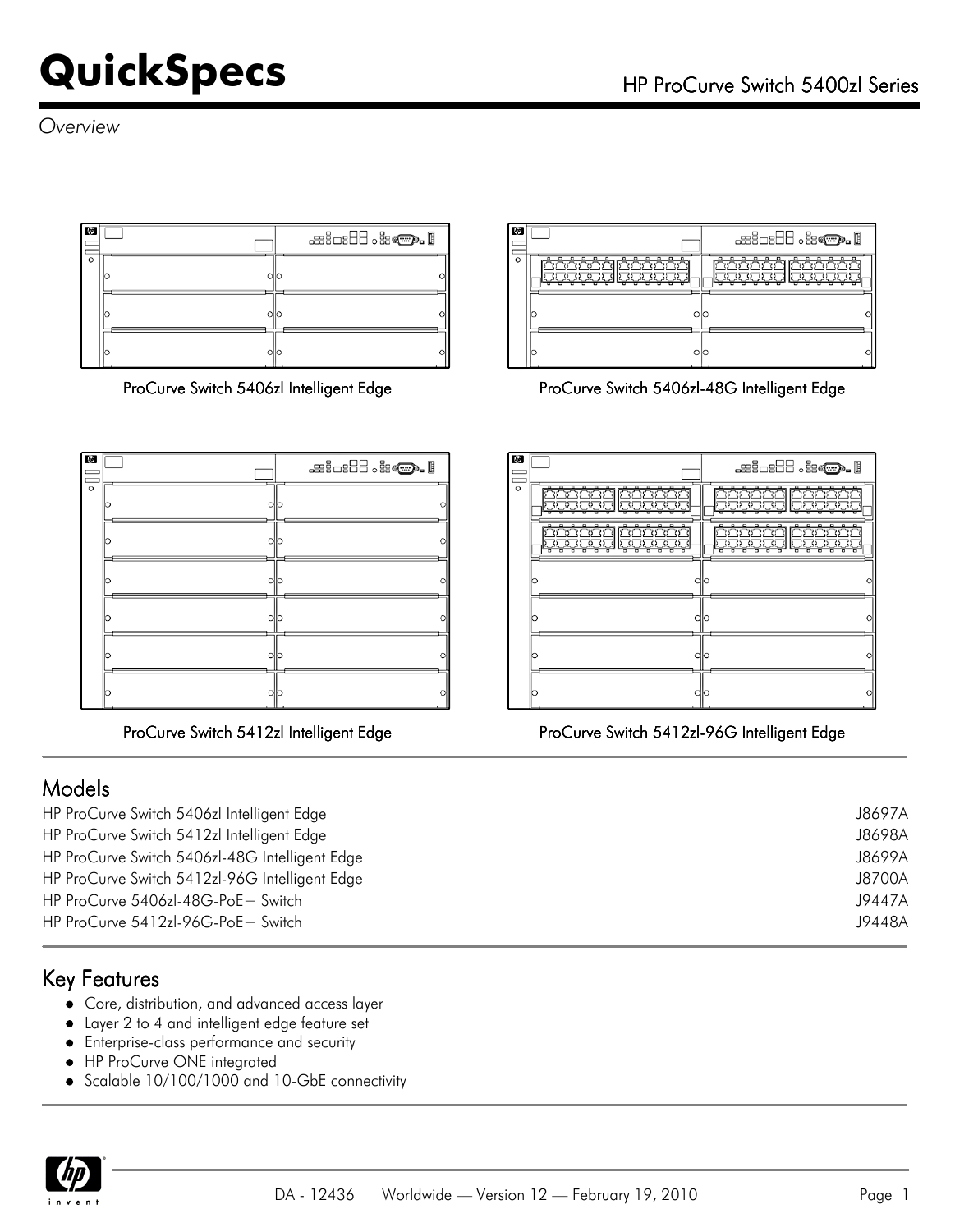### *Overview*

### Introduction

he HP ProCurve Switch 5400zl Series consists of the most advanced intelligent switches in the HP ProCurve Networking product line. The 5400zl series includes 6-slot and 12-slot chassis and associated zl modules and bundles. The foundation for all of these switches is a purpose-built, programmable ProVision ASIC that allows the most demanding networking features, such as Quality of Service (QoS) and security, to be implemented in a scalable yet granular fashion. With 10/100, Gigabit and 10-Gigabit interfaces, integrated PoE+ on 10/100 and 10/100/1000Base-T ports, and a choice of form factors, the 5400zl switches offer excellent investment protection, flexibility, and scalability, as well as ease of deployment, operation, and maintenance.

### Features and Benefits

### **Management**

- Remote Intelligent Mirroring: mirrors selected ingress/egress traffic based on ACL, port, MAC address, or VLAN to a local or remote 8200zl/6200yl/5400zl/3500yl switch anywhere on the network
- RMON, XRMON, and sFlow v5: provide advanced monitoring and reporting capabilities for statistics, history, alarms, and events
- IEEE 802.1AB Link Layer Discovery Protocol (LLDP): automated device discovery protocol for easy mapping by network management applications
- Uni-Directional Link Detection (UDLD): monitors cable between two switches and shuts down the ports on both ends if the cable is broken turning the bi-directional link into uni-directional; this prevents network problems such as loops
- Management simplicity: ProCurve-common networking features and CLI implementation (common across ProCurve zl and yl switches)
- Command authorization: leverages RADIUS to link a custom list of CLI commands to individual network administrator's login; also provides an audit trail
- Friendly port names: allow assignment of descriptive names to ports
- Dual flash images: provides independent primary and secondary OS files for backup while upgrading
- Multiple configuration files: multiple configuration files can be stored to the flash image

### **Connectivity**

- $\bullet$  NEW IPv6:
	- O IPv6 host: the switches can be managed and deployed at the edge of IPv6 networks
	- O Dual stack (IPv4/IPv6): provides transition mechanism from IPv4 to IPv6; supports connectivity for both protocols
	- MLD snooping: forwards IPv6 multicast traffic to the appropriate interface; prevents IPv6 multicast traffic from flooding the network
	- IPv6 ACL/QoS: supports ACL and QoS for IPv6 network traffic
	- O IPv6 ready: the switch hardware can support IPv6 routing, tunneling, and security; these features will be available when enabled via software update in follow-on releases
- IEEE 802.3af Power over Ethernet: provides up to 15.4 W per port to IEEE 802.3af-compliant PoE powered devices such as IP phones, wireless access points, and security cameras
- NEW IEEE 802.3at Power Over Ethernet Plus: provides up to 30 W per port to IEEE 802.3 for PoE/PoE+ powered devices such as video IP phones, IEEE 802.11n wireless access points, and advanced pan/zoom/tilt security cameras
- Pre-standard PoE support: detects and provides power to pre-standard PoE devices; see list of supported devices in the product FAQ at: [www.ProCurve.com](http://www.procurve.com)
- High-density port connectivity: up to 12 interface module slots and up to 288 wire-speed 10/100/1000 PoE-enabled ports or 48 10-GbE ports per system
- Jumbo frames: on Gigabit and 10-Gb ports, allow high-performance remote backup and disaster-recovery services
- Auto-MDIX: automatically adjusts for straight-through or crossover cables on all 10/100 and 10/100/1000 ports

### Performance

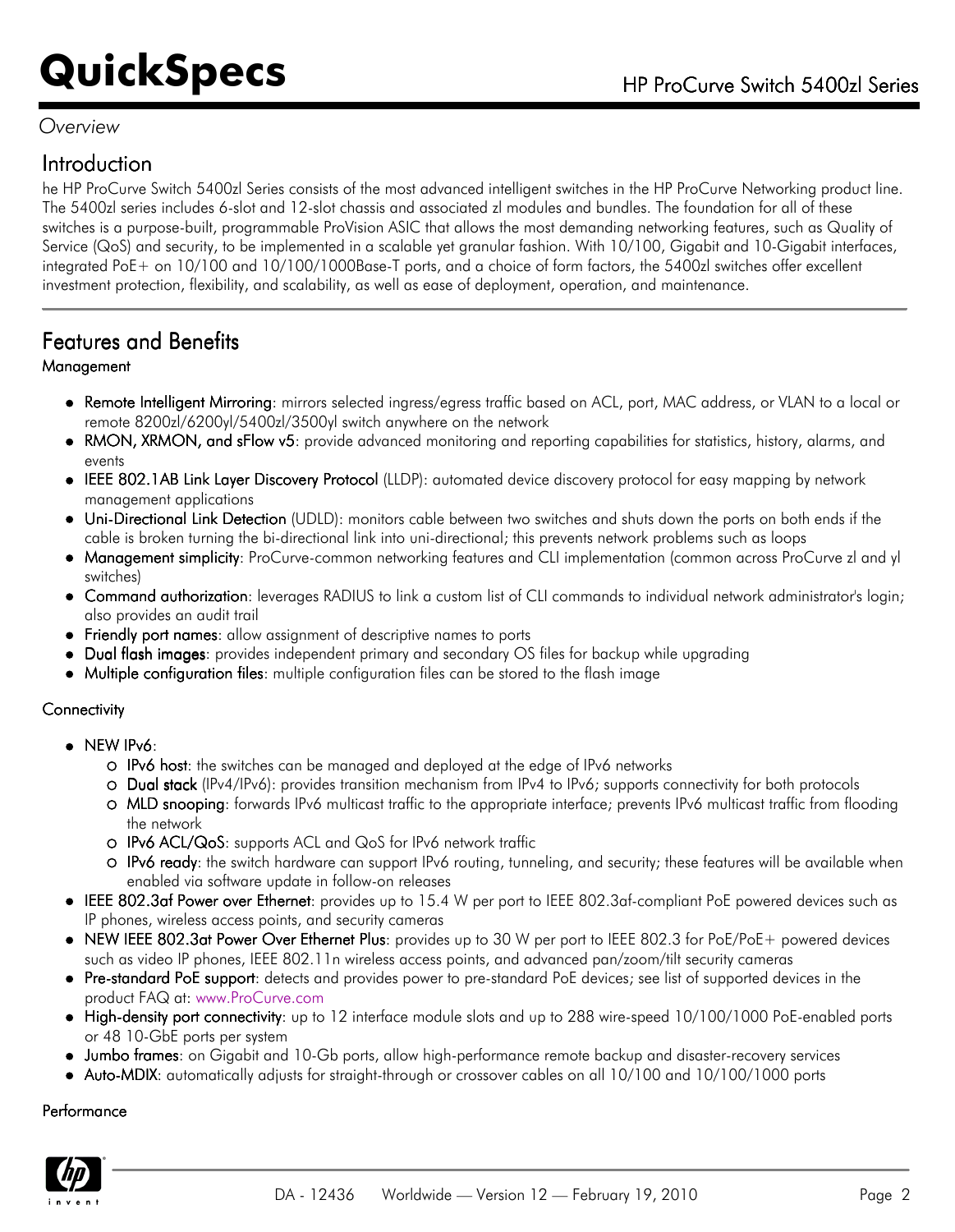### *Overview*

- High-speed/capacity architecture: 691.2 Gbps crossbar switching fabric provides intra- and inter-module switching with 480.3 million pps throughput on the purpose-built ProVision ASICs
- Selectable queue configurations: increase performance by selecting the number of queues and associated memory buffering that best meet the requirements of your network applications

### Resiliency and high availability

- Virtual Router Redundancy Protocol (requires Premium License): VRRP allows groups of two routers to dynamically back each other up to create highly available routed environments
- IEEE 802.1s Multiple Spanning Tree Protocol: provides high link availability in multiple VLAN environments by allowing multiple spanning trees; encompasses IEEE 802.1D Spanning Tree Protocol and IEEE 802.1w Rapid Spanning Tree Protocol
- NEW Server-to-switch distributed trunking: allows a server to connect to two switches with one logical trunk that consists of multiple physical connections; enables load-balancing and increases resiliency
- IEEE 802.3ad Link Aggregation Control Protocol (LACP) and ProCurve trunking: support up to 60 trunks, each with up to 8 links (ports) per trunk
- Optional redundant power supply (5400zl series): provides uninterrupted power and allows hot-swapping of the redundant power supplies when installed
- Hot-swappable modules (5400zl series): permits modules, mini-GBICs, and power supplies in a redundant power supply configuration to be added or swapped without interrupting the network
- Sparing simplicity: ProCurve zl-common accessories (interface modules, power supplies)

### Layer 2 switching

- IEEE 802.1ad Q-in-Q (requires Premium License): increases the scalability of Ethernet network by providing a hierarchical structure; connects multiple LANs on high-speed campus or metro network
- ProCurve switch meshing: dynamically load-balances across multiple active redundant links to increase available aggregate bandwidth
- VLAN support and tagging: supports the IEEE 802.1Q standard and 2,048 VLANs simultaneously
- IEEE 802.1v protocol VLANs: isolate select non-IPv4 protocols automatically into their own VLANs
- GARP VLAN Registration Protocol: allows automatic learning and dynamic assignment of VLANs

### Layer 3 services

- UDP helper function: UDP broadcasts can be directed across router interfaces to specific IP unicast or subnet broadcast addresses and prevent server spoofing for UDP services such as DHCP
- Loopback interface address: defines an address in RIP and OSPF that can always be reachable, improving diagnostic capability

### Layer 3 routing

- NEW Static IP routing: provides manually configured routing; includes ECMP capability
- RIP: provides RIPv1 and RIPv2 routing
- OSPF (requires Premium License): includes host-based ECMP to provide link redundancy/scalable bandwidth and NSSA

### **Security**

- Access control lists (ACLs): provide filtering based on the IP field, source/destination IP address/subnet, and source/destination TCP/UDP port number on a per-VLAN or per-port basis
- Multiple user authentication methods:
	- IEEE 802.1X users per port: provides authentication of multiple IEEE 802.1X users per port; prevents user "piggybacking" on another user's IEEE 802.1X authentication
	- Web-based authentication: authenticates from Web browser for clients that do not support IEEE 802.1X supplicant; customized remediation can be processed on an external Web server

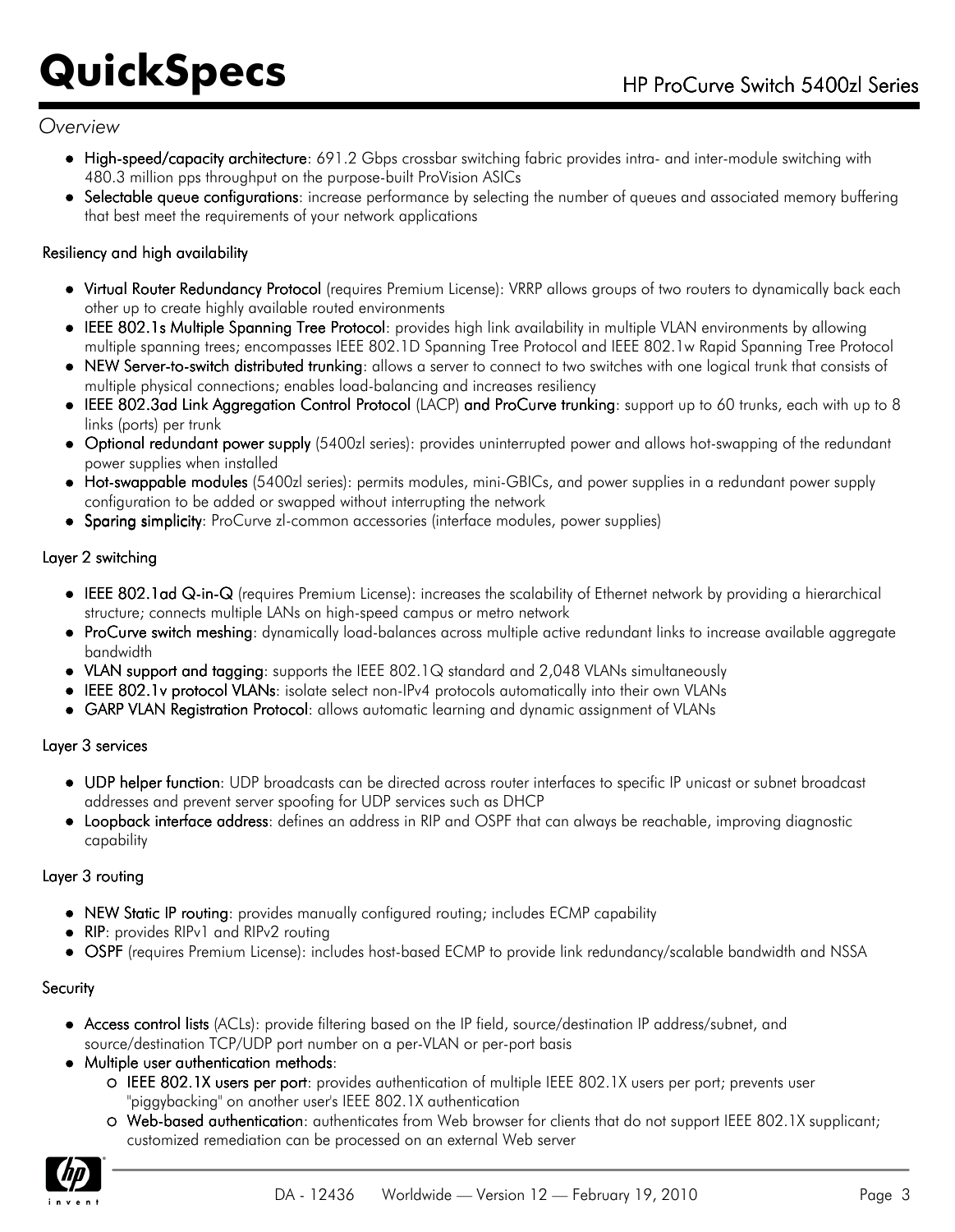### *Overview*

- MAC-based authentication: client is authenticated with the RADIUS server based on client's MAC address
- Concurrent IEEE 802.1X, Web, and MAC authentication schemes per port: switch port will accept up to 32 sessions of IEEE 802.1X, Web, and MAC authentications
- Virus throttling: detects traffic patterns typical of WORM-type viruses and either throttles or entirely prevents the ability of the virus to spread across the routed VLANs or bridged interfaces, without requiring external appliances
- DHCP protection: blocks DHCP packets from unauthorized DHCP servers, preventing denial-of-service attacks
- Secure management access: all access methods--CLI, GUI, or MIB--are securely encrypted through SSHv2, SSL, and/or SNMPv3
- USB Secure Autorun (requires HP ProCurve Manager Plus): deploys, diagnoses, and updates switch using USB flash drive; works with secure credential to prevent tampering
- Switch CPU protection: provides automatic protection against malicious network traffic trying to shut down the switch
- ICMP throttling: defeats ICMP denial-of-service attacks by enabling any switch port to automatically throttle ICMP traffic
- Identity-driven ACL: enables implementation of a highly granular and flexible access security policy and VLAN assignment specific to each authenticated network user
- STP BPDU port protection: blocks Bridge Protocol Data Units (BPDUs) on ports that do not require BPDUs, preventing forged BPDU attacks
- Dynamic IP lockdown: works with DHCP protection to block traffic from unauthorized hosts, preventing IP source address spoofing
- Dynamic ARP protection: blocks ARP broadcasts from unauthorized hosts, preventing eavesdropping or theft of network data
- STP Root Guard: protects root bridge from malicious attack or configuration mistakes
- Detection of malicious attacks: monitors 10 types of network traffic and sends a warning when an anomaly that potentially can be caused by malicious attacks is detected
- Port security: allows access only to specified MAC addresses, which can be learned or specified by the administrator
- MAC address lockout: prevents particular configured MAC addresses from connecting to the network
- Source-port filtering: allows only specified ports to communicate with each other
- RADIUS/TACACS+: eases switch management security administration by using a password authentication server
- Secure Shell (SSHv2): encrypts all transmitted data for secure, remote command-line interface (CLI) access over IP networks
- Secure Sockets Layer (SSL): encrypts all HTTP traffic, allowing secure access to the browser-based management GUI in the switch
- Secure FTP: allows secure file transfer to and from the switch; protects against unwanted file downloads or unauthorized copying of switch configuration file
- NEW Management Interface Wizard: CLI-based step-by-step configuration tool to help ensure that management interfaces such as SNMP, telnet, SSH, SSL, Web, and USB are secured to desired level
- Switch management logon security: can require either RADIUS or TACACS+ authentication for secure switch CLI logon
- Security banner: displays a customized security policy when users log in to the switch

### **Convergence**

- IP multicast routing (requires Premium License): includes PIM Sparse and Dense modes to route IP multicast traffic
- IP multicast snooping (data-driven IGMP): automatically prevents flooding of IP multicast traffic
- LLDP-MED (Media Endpoint Discovery): a standard extension of LLDP that stores values for parameters such as QoS and VLAN to automatically configure network devices such as IP phones
- RADIUS VLAN for voice: uses standard RADIUS attribute and LLDP-MED to automatically configure VLAN for IP phones
- PoE allocations: supports multiple methods (automatic, IEEE 802.3af class, LLDP-MED, or user specified) to allocate PoE power for more efficient energy savings

### Quality of Service (QoS)

- NEW Advanced classifier-based QoS: classifies traffic using multiple match criteria based on L2/3/4 information; applies QoS policies such as setting priority level and rate limit to selected traffic per port or per VLAN
- Layer 4 prioritization: enables prioritization based on TCP/UDP port numbers
- **Traffic prioritization**: allows real-time traffic classification into eight priority levels mapped to eight queues

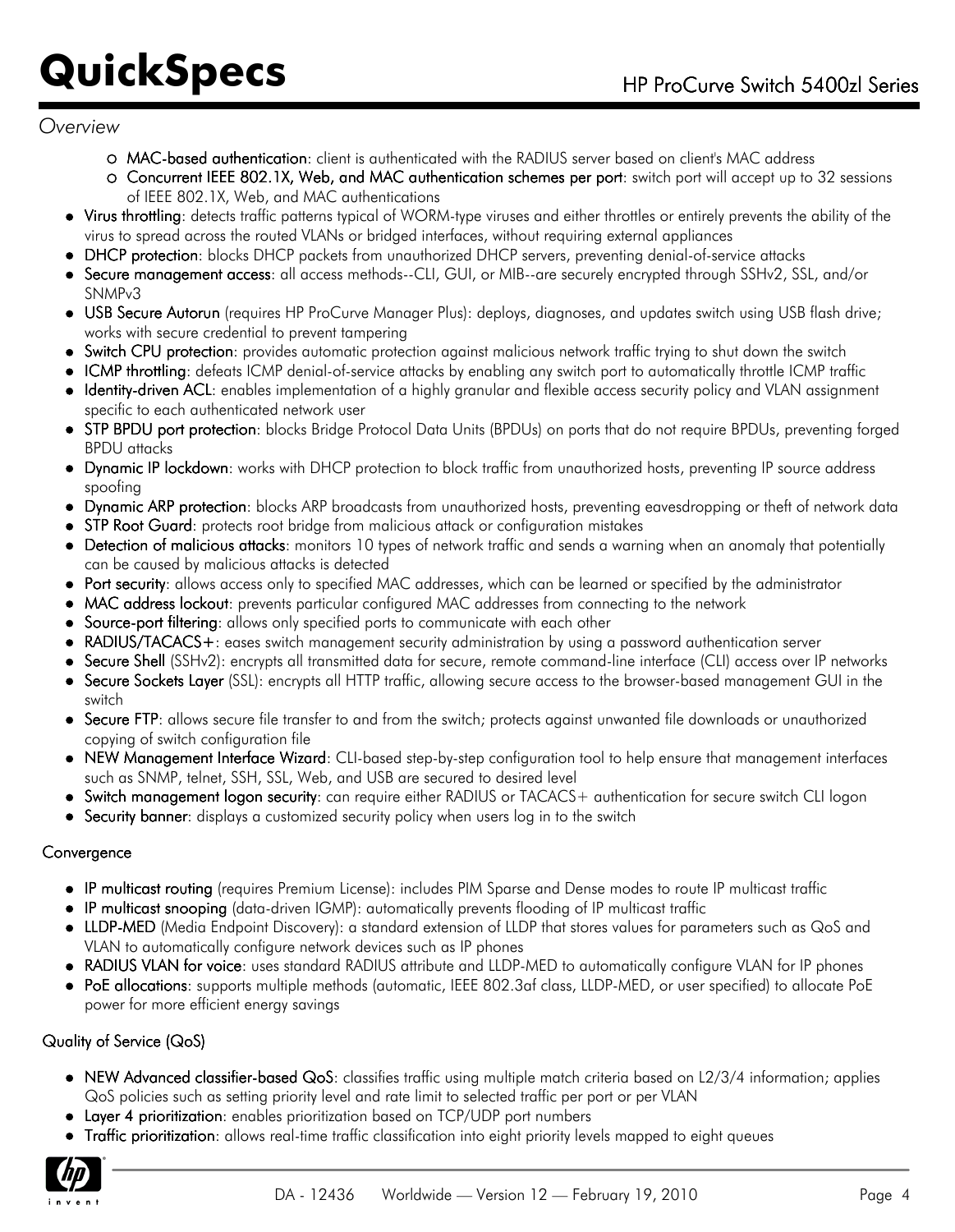### *Overview*

- Bandwidth shaping:
	- Port-based rate limiting: per-port ingress/egress enforced maximum bandwidth
	- Classifier-based rate limiting: uses ACL to enforce maximum bandwidth for ingress traffic on each port
	- Guaranteed minimum: per-port, per-queue egress-based guaranteed minimum bandwidth
- Class of Service (CoS): sets the IEEE 802.1p priority tag based on IP address, IP Type of Service (ToS), L3 protocol, TCP/UDP port number, source port, and DiffServ

### Warranty and support\*

- ProCurve Lifetime Warranty: for as long as you own the product, with next-business-day advance replacement (available in most countries)
- Electronic and telephone support: limited electronic and telephone support is available from HP; refer to the HP website at [www.procurve.com/support](http://www.procurve.com/support) for details on the support provided and the period during which support is available
- Software releases: refer to the HP website at [www.procurve.com/support](http://www.procurve.com/support) for details on the software releases provided and the period during which software releases are available

\* For as long as you own the product, with next-business-day advance replacement (available in most countries). The following hardware products have a five-year hardware warranty for the disk drive and lifetime hardware warranty (for as long as you own the product) for the rest of the module: HP ProCurve ONE Services zl Module, HP ProCurve Threat Management Services zl Module, and HP ProCurve MSM765zl Mobility Controller. The following hardware products and their related series modules have a one-year hardware warranty with extensions available: HP ProCurve Routing Switch 9300m series, HP ProCurve Switch 8100fl series, HP ProCurve Network Access Controller 800, and HP ProCurve DCM Controller. The following hardware products have a one-year hardware warranty with extensions available: HP ProCurve M111 Client Bridge, HP ProCurve MSM3xx-R Access Points, HP ProCurve MSM7xx Mobility and Access Controllers, HP ProCurve RF Manager IDS/IPS Systems, HP ProCurve MSM Power Supplies, HP ProCurve 1-Port Power Injector, HP ProCurve CNMS Appliances, and HP ProCurve MSM317 Access Device. Standalone software, upgrades, or licenses may have a different warranty duration. For details, refer to the ProCurve Software License, Warranty, and Support booklet at: [www.procurve.com/warranty.](http://www.procurve.com/warranty)

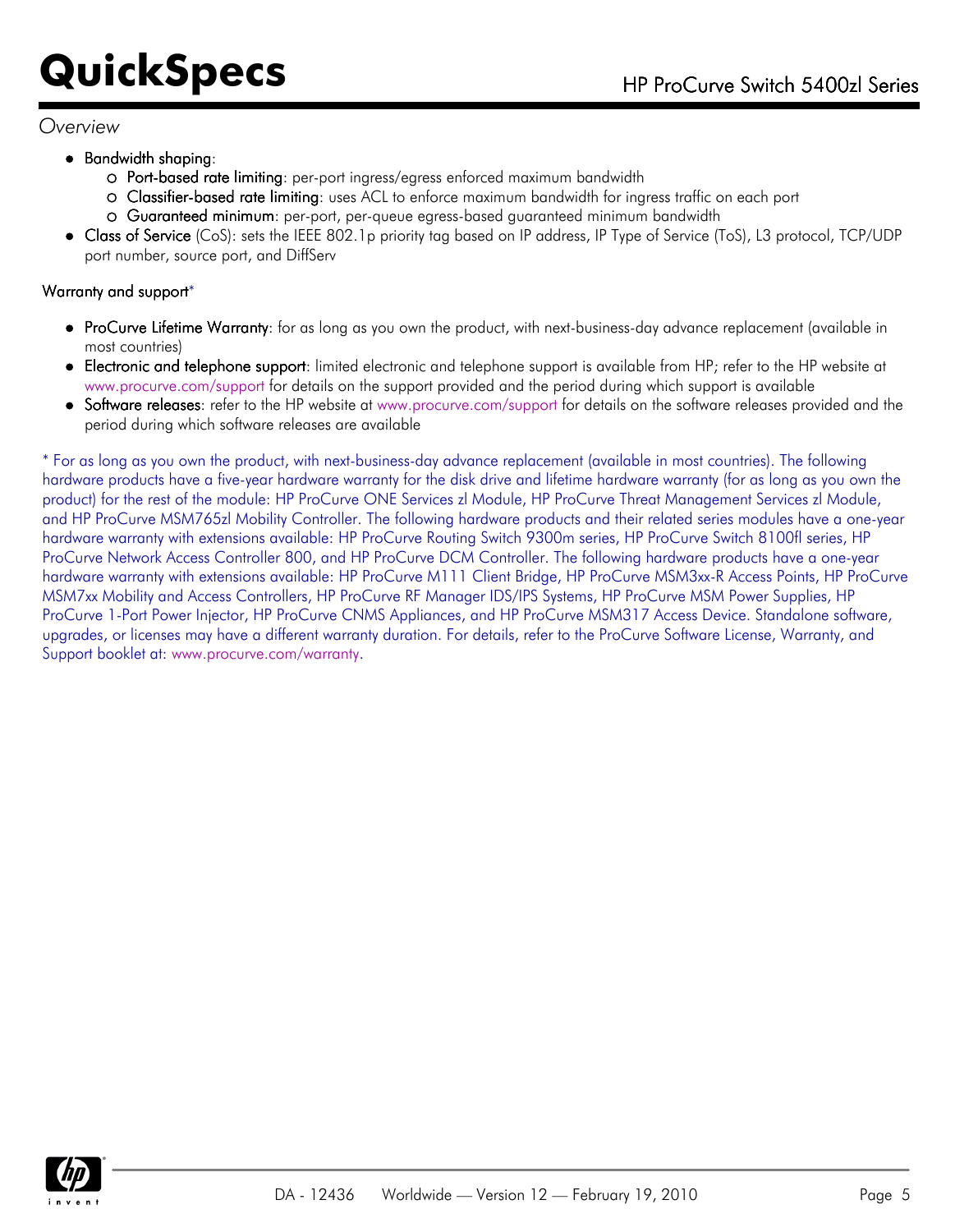### *Technical Specifications*

| <b>HP ProCurve Switch</b><br>5406zl Intelligent Edge | Ports                             | 6 open module slots<br>1 RS-232C DB-9 console port                                                                        |                                                                                                                                                                                                                                 |  |
|------------------------------------------------------|-----------------------------------|---------------------------------------------------------------------------------------------------------------------------|---------------------------------------------------------------------------------------------------------------------------------------------------------------------------------------------------------------------------------|--|
| (J8697A)                                             |                                   | Maximum ports                                                                                                             | Supports a maximum of 144 auto-sensing<br>10/100/1000 ports or 24 10-GbE ports or 144<br>mini-GBICs, or a combination                                                                                                           |  |
|                                                      | Power supplies                    | 2 open power supply slots                                                                                                 |                                                                                                                                                                                                                                 |  |
|                                                      | Physical characteristics          | <b>Dimensions</b>                                                                                                         | 17.75(d) x 17.5(w) x 6.9(h) in. (45.09 x 44.45 x<br>17.53 cm) (4U height)                                                                                                                                                       |  |
|                                                      |                                   | Weight                                                                                                                    | 23.55 lb. (10.68 kg)                                                                                                                                                                                                            |  |
|                                                      | Memory and processor              | Gigabit Module                                                                                                            | ARM9 @ 200 MHz; packet buffer size: 144 Mb<br><b>QDR SDRAM</b>                                                                                                                                                                  |  |
|                                                      |                                   | 10G module                                                                                                                | ARM9 $@$ 200 MHz; packet buffer size: 36 Mb<br>QDR SDRAM                                                                                                                                                                        |  |
|                                                      |                                   | <b>Management Module</b>                                                                                                  | Freescale PowerPC 8540 @ 666 MHz, 4 MB<br>flash, 128 MB compact flash, 256 MB DDR<br>SDRAM                                                                                                                                      |  |
|                                                      | Mounting                          | Mounts in an EIA-standard 19 in. telco rack or equipment cabinet (hardware<br>included); horizontal surface mounting only |                                                                                                                                                                                                                                 |  |
|                                                      | Performance                       | Latency                                                                                                                   | 1000 Mb: $<$ 3.7 $\mu$ s (FIFO 64-byte packets);<br>10 Gbps: $< 2.1 \mu s$ (FIFO 64-byte packets)                                                                                                                               |  |
|                                                      |                                   | Throughput                                                                                                                | up to 240.2 million pps                                                                                                                                                                                                         |  |
|                                                      |                                   | Routing/Switching<br>capacity                                                                                             | 322.8 Gbps                                                                                                                                                                                                                      |  |
|                                                      |                                   | Switch fabric speed                                                                                                       | 345.6 Gbps                                                                                                                                                                                                                      |  |
|                                                      |                                   | Routing table size                                                                                                        | 10,000 entries                                                                                                                                                                                                                  |  |
|                                                      | Environment                       | <b>Operating temperature</b>                                                                                              | 32°F to 131°F (0°C to 55°C); 0°C to 40°C with<br>J8706A or J8707A modules installed                                                                                                                                             |  |
|                                                      |                                   | Operating relative<br>humidity                                                                                            | 15% to 95% @ 131°F (55°C), non-condensing                                                                                                                                                                                       |  |
|                                                      |                                   | Non-operating/<br>Storage temperature                                                                                     | -40°F to 158°F (-40°C to 70°C)                                                                                                                                                                                                  |  |
|                                                      |                                   | Non-operating/<br>Storage relative humidity                                                                               | 15% to 95% @ 149°F (65°C), non-condensing                                                                                                                                                                                       |  |
|                                                      |                                   | Altitude                                                                                                                  | up to 10000 ft. (3 km)                                                                                                                                                                                                          |  |
|                                                      |                                   | Acoustic                                                                                                                  | Power: 57 dB, Pressure: 40.2 dB ISO 7779, ISO<br>9296                                                                                                                                                                           |  |
|                                                      | <b>Electrical characteristics</b> | Achieved Miercom Certified Green Award*                                                                                   |                                                                                                                                                                                                                                 |  |
|                                                      |                                   |                                                                                                                           | * Products within this series have achieved sufficient scores in each of the<br>rated criteria to achieve the Miercom Certified Green distinction Award. See<br>the Specifications section of this series for more information. |  |
|                                                      |                                   | Description                                                                                                               | Chassis ships without power supplies. Two<br>power-supply slots available; two different power<br>supplies available. See power-supply products<br>for additional specifications.                                               |  |

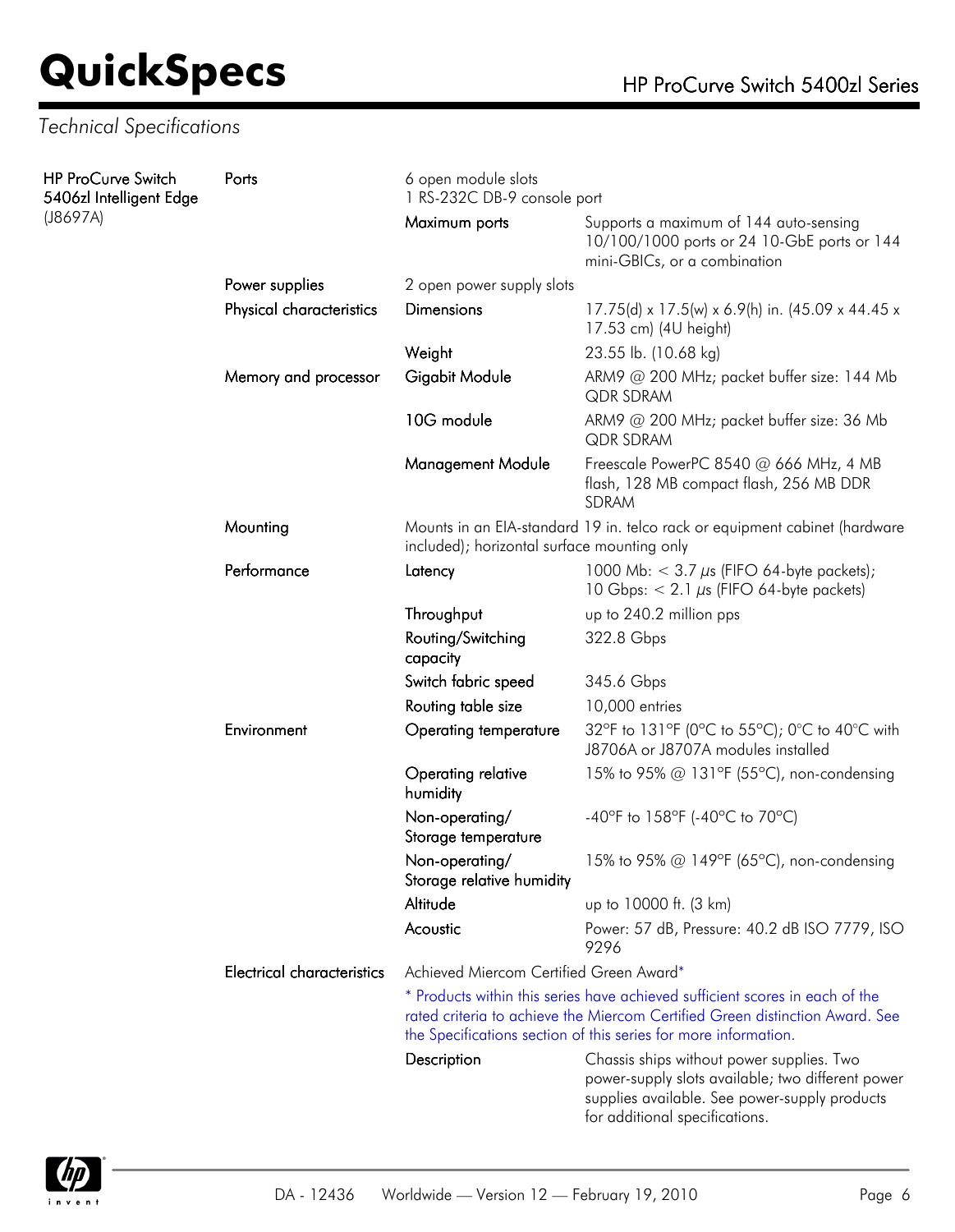|              |                                                                                                                                                                                                                                                                                                                                                                                                                                                                                                                                                                                                                                                                                                                          | Maximum heat dissipation 2450 BTU/hr (2584 kJ/hr), (max non-PoE);<br>3700 BTU/hr (3903 kJ/hr) (max using PoE)                                 |  |  |
|--------------|--------------------------------------------------------------------------------------------------------------------------------------------------------------------------------------------------------------------------------------------------------------------------------------------------------------------------------------------------------------------------------------------------------------------------------------------------------------------------------------------------------------------------------------------------------------------------------------------------------------------------------------------------------------------------------------------------------------------------|-----------------------------------------------------------------------------------------------------------------------------------------------|--|--|
|              | Voltage                                                                                                                                                                                                                                                                                                                                                                                                                                                                                                                                                                                                                                                                                                                  | 100-127 / 200-240 VAC                                                                                                                         |  |  |
| Frequency    |                                                                                                                                                                                                                                                                                                                                                                                                                                                                                                                                                                                                                                                                                                                          | 50 / 60 Hz                                                                                                                                    |  |  |
|              | <b>Notes</b>                                                                                                                                                                                                                                                                                                                                                                                                                                                                                                                                                                                                                                                                                                             | Power supplies must be ordered separately. Heat<br>dissipation does not include heat dissipated by<br>the PoE powered devices themselves.     |  |  |
| Safety       |                                                                                                                                                                                                                                                                                                                                                                                                                                                                                                                                                                                                                                                                                                                          | CSA 22.2 No. 60950; UL 60950; IEC 60950; EN 60950                                                                                             |  |  |
| Emissions    |                                                                                                                                                                                                                                                                                                                                                                                                                                                                                                                                                                                                                                                                                                                          | FCC Class A; VCCI Class A; EN 55022/CISPR 22 Class A                                                                                          |  |  |
| Immunity     | EN                                                                                                                                                                                                                                                                                                                                                                                                                                                                                                                                                                                                                                                                                                                       | EN 55024, CISPR 24                                                                                                                            |  |  |
|              | <b>ESD</b>                                                                                                                                                                                                                                                                                                                                                                                                                                                                                                                                                                                                                                                                                                               | IEC 61000-4-2; 4 kV CD, 8 kV AD                                                                                                               |  |  |
|              | Radiated                                                                                                                                                                                                                                                                                                                                                                                                                                                                                                                                                                                                                                                                                                                 | IEC 61000-4-3; 3 V/m                                                                                                                          |  |  |
|              | EFT/Burst                                                                                                                                                                                                                                                                                                                                                                                                                                                                                                                                                                                                                                                                                                                | IEC 61000-4-4; 1.0 kV (power line), 0.5 kV<br>(signal line)                                                                                   |  |  |
|              | Surge                                                                                                                                                                                                                                                                                                                                                                                                                                                                                                                                                                                                                                                                                                                    | IEC 61000-4-5; 1 kV/2 kV AC                                                                                                                   |  |  |
|              | Conducted                                                                                                                                                                                                                                                                                                                                                                                                                                                                                                                                                                                                                                                                                                                | IEC 61000-4-6; 3 V                                                                                                                            |  |  |
|              | Power frequency<br>magnetic field                                                                                                                                                                                                                                                                                                                                                                                                                                                                                                                                                                                                                                                                                        | IEC 61000-4-8; 1 A/m, 50 or 60 Hz                                                                                                             |  |  |
|              | Voltage dips and<br>interruptions                                                                                                                                                                                                                                                                                                                                                                                                                                                                                                                                                                                                                                                                                        | IEC 61000-4-11; >95% reduction, 0.5 period;<br>30% reduction, 25 periods                                                                      |  |  |
|              | <b>Harmonics</b>                                                                                                                                                                                                                                                                                                                                                                                                                                                                                                                                                                                                                                                                                                         | EN 61000-3-2, IEC 61000-3-2                                                                                                                   |  |  |
|              | Flicker                                                                                                                                                                                                                                                                                                                                                                                                                                                                                                                                                                                                                                                                                                                  | EN 61000-3-3, IEC 61000-3-3                                                                                                                   |  |  |
| Management   | (serial RS-232C)                                                                                                                                                                                                                                                                                                                                                                                                                                                                                                                                                                                                                                                                                                         | HP ProCurve Manager Plus; HP ProCurve Manager (included); command-<br>line interface; Web browser; configuration menu; out-of-band management |  |  |
| <b>Notes</b> | When using mini-GBICs with this product, mini-GBICs with revision "B" or<br>later (product number ends with the letter "B" or later, e.g., J4858B, J4859C)<br>are required.                                                                                                                                                                                                                                                                                                                                                                                                                                                                                                                                              |                                                                                                                                               |  |  |
| Services     |                                                                                                                                                                                                                                                                                                                                                                                                                                                                                                                                                                                                                                                                                                                          | 3-year, 4-hour onsite, 13x5 coverage for hardware (UE250E)                                                                                    |  |  |
|              |                                                                                                                                                                                                                                                                                                                                                                                                                                                                                                                                                                                                                                                                                                                          | 3-year, 4-hour onsite, 24x7 coverage for hardware (UE251E)                                                                                    |  |  |
|              | 3-year, 4-hour onsite, 24x7 coverage for hardware, 24x7 software phone<br>support (UE252E)<br>3-year, 24x7 SW phone support, software updates (UF786E)<br>Installation with minimum configuration, system-based pricing (U4828E)<br>Installation with HP-provided configuration, system-based pricing (U4832E)<br>4-year, 4-hour onsite, 13x5 coverage for hardware (UR900E)<br>4-year, 4-hour onsite, 24x7 coverage for hardware (UR901E)<br>4-year, 4-hour onsite, 24x7 coverage for hardware, 24x7 software phone<br>(UR902E)<br>4-year, 24x7 SW phone support, software updates (UR903E)<br>5-year, 4-hour onsite, 13x5 coverage for hardware (UR904E)<br>5-year, 4-hour onsite, 24x7 coverage for hardware (UR905E) |                                                                                                                                               |  |  |
|              |                                                                                                                                                                                                                                                                                                                                                                                                                                                                                                                                                                                                                                                                                                                          |                                                                                                                                               |  |  |
|              |                                                                                                                                                                                                                                                                                                                                                                                                                                                                                                                                                                                                                                                                                                                          |                                                                                                                                               |  |  |
|              |                                                                                                                                                                                                                                                                                                                                                                                                                                                                                                                                                                                                                                                                                                                          |                                                                                                                                               |  |  |
|              |                                                                                                                                                                                                                                                                                                                                                                                                                                                                                                                                                                                                                                                                                                                          |                                                                                                                                               |  |  |
|              |                                                                                                                                                                                                                                                                                                                                                                                                                                                                                                                                                                                                                                                                                                                          |                                                                                                                                               |  |  |
|              |                                                                                                                                                                                                                                                                                                                                                                                                                                                                                                                                                                                                                                                                                                                          |                                                                                                                                               |  |  |
|              |                                                                                                                                                                                                                                                                                                                                                                                                                                                                                                                                                                                                                                                                                                                          |                                                                                                                                               |  |  |
|              | 5-year, 4-hour onsite, 24x7 coverage for hardware, 24x7 software phone                                                                                                                                                                                                                                                                                                                                                                                                                                                                                                                                                                                                                                                   |                                                                                                                                               |  |  |
|              | (UR906E)                                                                                                                                                                                                                                                                                                                                                                                                                                                                                                                                                                                                                                                                                                                 | 5-year, 24x7 SW phone support, software updates (UR907E)                                                                                      |  |  |
|              | Refer to the HP website at: www.procurve.com/services for details on the                                                                                                                                                                                                                                                                                                                                                                                                                                                                                                                                                                                                                                                 |                                                                                                                                               |  |  |

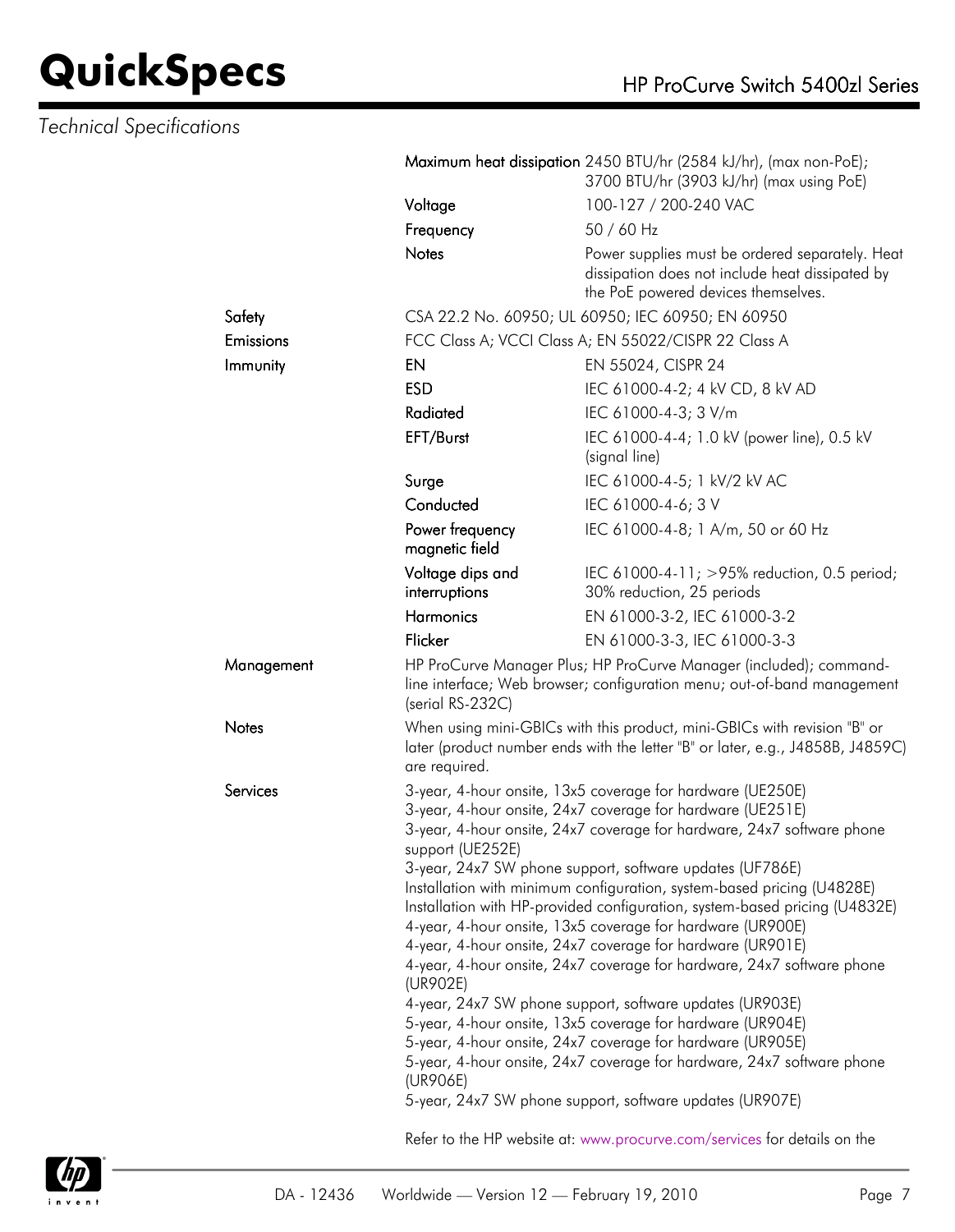### *Technical Specifications*

service-level descriptions and product numbers. For details about services and response times in your area, please contact your local HP sales office.

| Standards and protocols Device Management |                          | RFC 1591 DNS (client)<br>HTML and telnet management                                                                                                                                                                                                                                                                                                                                                                                                                                                                                                                                                                                                                                                                                                                                                                                                                                                                                                                                                                                                  |
|-------------------------------------------|--------------------------|------------------------------------------------------------------------------------------------------------------------------------------------------------------------------------------------------------------------------------------------------------------------------------------------------------------------------------------------------------------------------------------------------------------------------------------------------------------------------------------------------------------------------------------------------------------------------------------------------------------------------------------------------------------------------------------------------------------------------------------------------------------------------------------------------------------------------------------------------------------------------------------------------------------------------------------------------------------------------------------------------------------------------------------------------|
|                                           | <b>General Protocols</b> | IEEE 802.1 ad Q-in-Q (Premium License)<br>IEEE 802.1D MAC Bridges<br>IEEE 802.1p Priority<br>IEEE 802.1Q VLANs<br><b>IEEE 802.1s Multiple Spanning Trees</b><br>IEEE 802.1v VLAN classification by Protocol and<br>Port<br>IEEE 802.1w Rapid Reconfiguration of Spanning<br>Tree<br>IEEE 802.3ad Link Aggregation Control Protocol<br>(LACP)<br>IEEE 802.3af Power over Ethernet<br>IEEE 802.3x Flow Control<br>RFC 768 UDP<br>RFC 783 TFTP Protocol (revision 2)<br>RFC 792 ICMP<br>RFC 793 TCP<br><b>UDLD</b> (Uni-directional Link Detection)<br>RFC 826 ARP<br>RFC 854 TELNET<br>RFC 868 Time Protocol<br>RFC 951 BOOTP<br><b>RFC 1058 RIPv1</b><br>RFC 1350 TFTP Protocol (revision 2)<br><b>RFC 1519 CIDR</b><br>RFC 1542 BOOTP Extensions<br>RFC 2030 Simple Network Time Protocol (SNTP)<br>v4<br>RFC 2131 DHCP<br>RFC 2453 RIP <sub>v2</sub><br>RFC 2548 (MS-RAS-Vendor only)<br>RFC 3046 DHCP Relay Agent Information<br>Option<br>RFC 3576 Ext to RADIUS (CoA only)<br>RFC 3768 VRRP (Premium License)<br>RFC 4675 RADIUS VLAN & Priority |
|                                           | <b>IP Multicast</b>      | RFC 3376 IGMPv3 (host joins only)<br>RFC 3973 Draft 2 PIM Dense Mode (Premium<br>License)<br>RFC 4601 Draft 10 PIM Sparse Mode (Premium<br>License)                                                                                                                                                                                                                                                                                                                                                                                                                                                                                                                                                                                                                                                                                                                                                                                                                                                                                                  |
|                                           | IP <sub>v</sub> 6        | RFC 1981 IPv6 Path MTU Discovery<br>RFC 2460 IPv6 Specification<br>RFC 2710 Multicast Listener Discovery (MLD) for<br>IP <sub>v</sub> 6<br>RFC 2925 Remote Operations MIB (Ping only)<br>RFC 3019 MLDv1 MIB                                                                                                                                                                                                                                                                                                                                                                                                                                                                                                                                                                                                                                                                                                                                                                                                                                          |

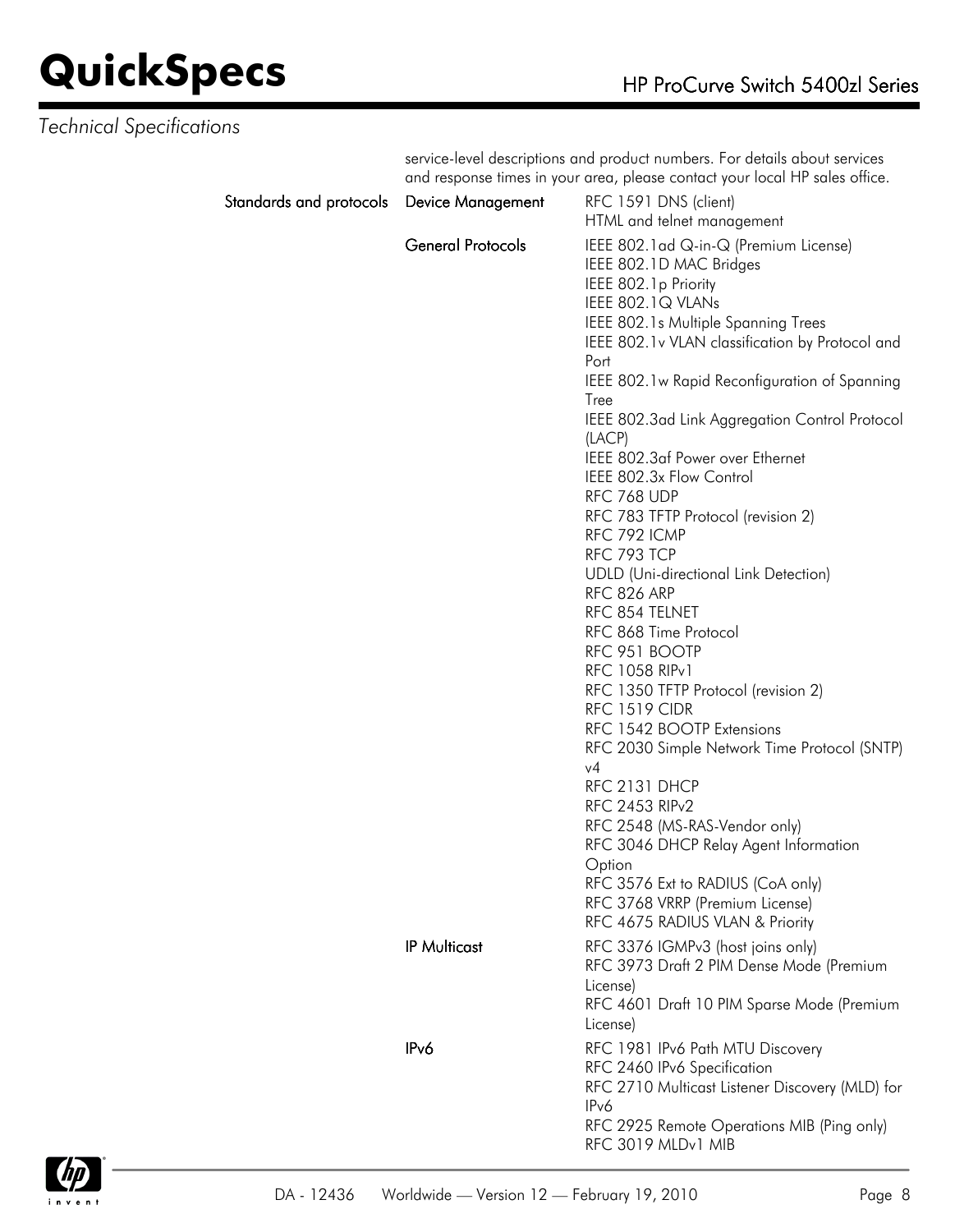|                    | RFC 3315 DHCPv6 (client only)<br>RFC 3513 IPv6 Addressing Architecture<br>RFC 3596 DNS Extension for IPv6<br>RFC 3810 MLDv2 (host joins only)<br>RFC 4022 MIB for TCP<br>RFC 4113 MIB for UDP<br>RFC 4251 SSHv6 Architecture<br>RFC 4252 SSHv6 Authentication<br>RFC 4253 SSHv6 Transport Layer<br>RFC 4254 SSHv6 Connection<br>RFC 4293 MIB for IP<br>RFC 4419 Key Exchange for SSH<br>RFC 4443 ICMPv6<br>RFC 4541 IGMP & MLD Snooping Switch<br>RFC 4861 IPv6 Neighbor Discovery<br>RFC 4862 IPv6 Stateless Address Auto-<br>configuration |
|--------------------|----------------------------------------------------------------------------------------------------------------------------------------------------------------------------------------------------------------------------------------------------------------------------------------------------------------------------------------------------------------------------------------------------------------------------------------------------------------------------------------------------------------------------------------------|
| <b>MIBs</b>        | <b>RFC 1213 MIB II</b><br>RFC 1493 Bridge MIB<br>RFC 1724 RIP <sub>v2</sub> MIB<br>RFC 1850 OSPFv2 MIB<br>RFC 2021 RMON <sub>v2</sub> MIB<br>RFC 2096 IP Forwarding Table MIB<br>RFC 2613 SMON MIB<br>RFC 2618 RADIUS Client MIB<br>RFC 2620 RADIUS Accounting MIB<br>RFC 2665 Ethernet-Like-MIB<br>RFC 2668 802.3 MAU MIB<br>RFC 2674 802.1p and IEEE 802.1Q Bridge MIB<br>RFC 2737 Entity MIB (Version 2)<br>RFC 2787 VRRP MIB<br>RFC 2863 The Interfaces Group MIB<br>RFC 2925 Ping MIB                                                   |
| Network Management | IEEE 802.1AB Link Layer Discovery Protocol<br>(LLDP)<br>RFC 2819 Four groups of RMON: 1 (statistics),<br>2 (history), 3 (alarm) and 9 (events)<br>RFC 3176 sFlow<br>ANSI/TIA-1057 LLDP Media Endpoint Discovery<br>(LLDP-MED)<br>SNMPv1/v2c/v3<br><b>XRMON</b>                                                                                                                                                                                                                                                                               |
| OSPF               | RFC 2328 OSPFv2 (Premium License)<br>RFC 3101 OSPF NSSA                                                                                                                                                                                                                                                                                                                                                                                                                                                                                      |
| QoS/Cos            | RFC 2474 DiffServ Precedence, including 8<br>queues/port<br>RFC 2597 DiffServ Assured Forwarding (AF)<br>RFC 2598 DiffServ Expedited Forwarding (EF)                                                                                                                                                                                                                                                                                                                                                                                         |

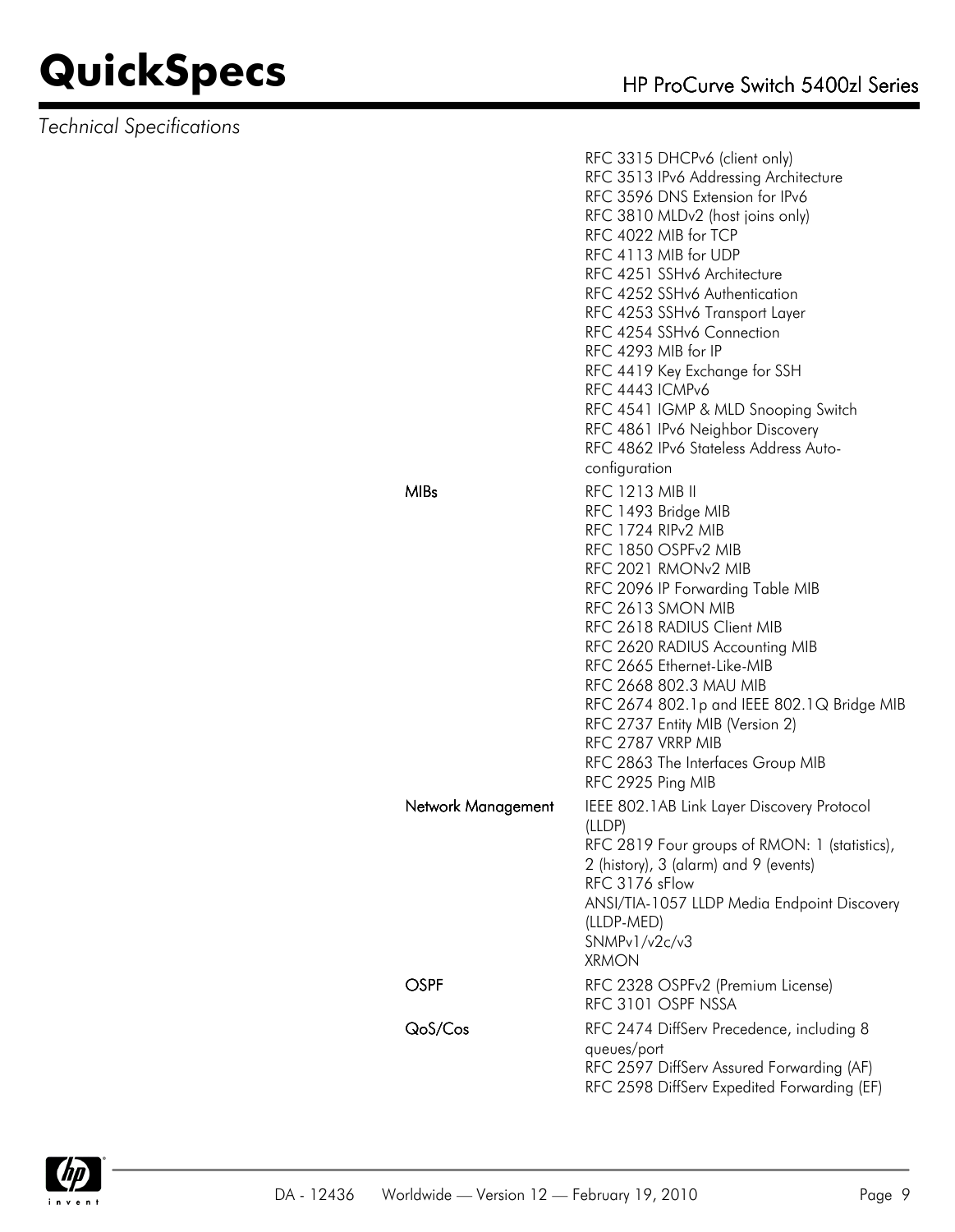|                                                      |                                   | Security                                            | IEEE 802.1X Port Based Network Access Control<br>RFC 1492 TACACS+<br>Secure Sockets Layer (SSL)<br>SSHv1/SSHv2 Secure Shell<br>RFC 2865 RADIUS (client only)<br>RFC 2866 RADIUS Accounting |
|------------------------------------------------------|-----------------------------------|-----------------------------------------------------|--------------------------------------------------------------------------------------------------------------------------------------------------------------------------------------------|
| <b>HP ProCurve Switch</b><br>5412zl Intelligent Edge | Ports                             | 12 open module slots<br>1 RS-232C DB-9 console port |                                                                                                                                                                                            |
| (J8698A)                                             |                                   | Maximum ports                                       | Supports a maximum of 288 auto-sensing<br>10/100/1000 ports or 48 10-GbE ports or 288<br>mini-GBICs, or a combination                                                                      |
|                                                      | Power supplies                    | 4 power supply slots                                |                                                                                                                                                                                            |
|                                                      | Physical characteristics          | <b>Dimensions</b>                                   | 17.75(d) x 17.5(w) x 12.1(h) in. (45.09 x 44.45<br>x 30.73 cm) (7U height)                                                                                                                 |
|                                                      |                                   | Weight                                              | 34.94 lb. (15.85 kg)                                                                                                                                                                       |
|                                                      | Memory and processor              | Gigabit Module                                      | ARM9 @ 200 MHz; packet buffer size: 144 Mb<br><b>QDR SDRAM</b>                                                                                                                             |
|                                                      |                                   | 10G Module                                          | ARM9 @ 200 MHz; packet buffer size: 36 Mb<br>QDR SDRAM                                                                                                                                     |
|                                                      |                                   | <b>Management Module</b>                            | Freescale PowerPC 8540 @ 666 MHz, 4 MB<br>flash Mb, 128 MB compact flash, 256 MB DDR<br><b>SDRAM</b>                                                                                       |
|                                                      | Mounting                          | included); horizontal surface mounting only         | Mounts in an EIA-standard 19 in. telco rack or equipment cabinet (hardware                                                                                                                 |
|                                                      | Performance                       | Latency                                             | 1000 Mb: $<$ 3.7 $\mu$ s (FIFO 64-byte packets);<br>10 Gbps: $< 2.1 \mu s$ (FIFO 64-byte packets)                                                                                          |
|                                                      |                                   | Throughput                                          | up to 480.3 million pps                                                                                                                                                                    |
|                                                      |                                   | Routing/Switching<br>capacity                       | 645.6 Gbps                                                                                                                                                                                 |
|                                                      |                                   | Switch fabric speed                                 | 691.2 Gbps                                                                                                                                                                                 |
|                                                      |                                   | Routing table size                                  | 10,000 entries                                                                                                                                                                             |
|                                                      | Environment                       | <b>Operating temperature</b>                        | 32°F to 131°F (0°C to 55°C); 0°C to 40°C with<br>J8706A or J8707A modules installed                                                                                                        |
|                                                      |                                   | Operating relative<br>humidity                      | 15% to 95% @ 131°F (55°C), non-condensing                                                                                                                                                  |
|                                                      |                                   | Non-operating/<br>Storage temperature               | -40°F to 158°F (-40°C to 70°C)                                                                                                                                                             |
|                                                      |                                   | Non-operating/<br>Storage relative humidity         | 15% to 95% @ 149°F (65°C), non-condensing                                                                                                                                                  |
|                                                      |                                   | Altitude                                            | up to 10000 ft. (4.6 km)                                                                                                                                                                   |
|                                                      |                                   | Acoustic                                            | Power: 64 dB, Pressure: 57.5 dB ISO 7779, ISO<br>9296                                                                                                                                      |
|                                                      | <b>Electrical characteristics</b> | Description                                         | Chassis ships without power supplies. Four<br>power supply slots available; two different power                                                                                            |

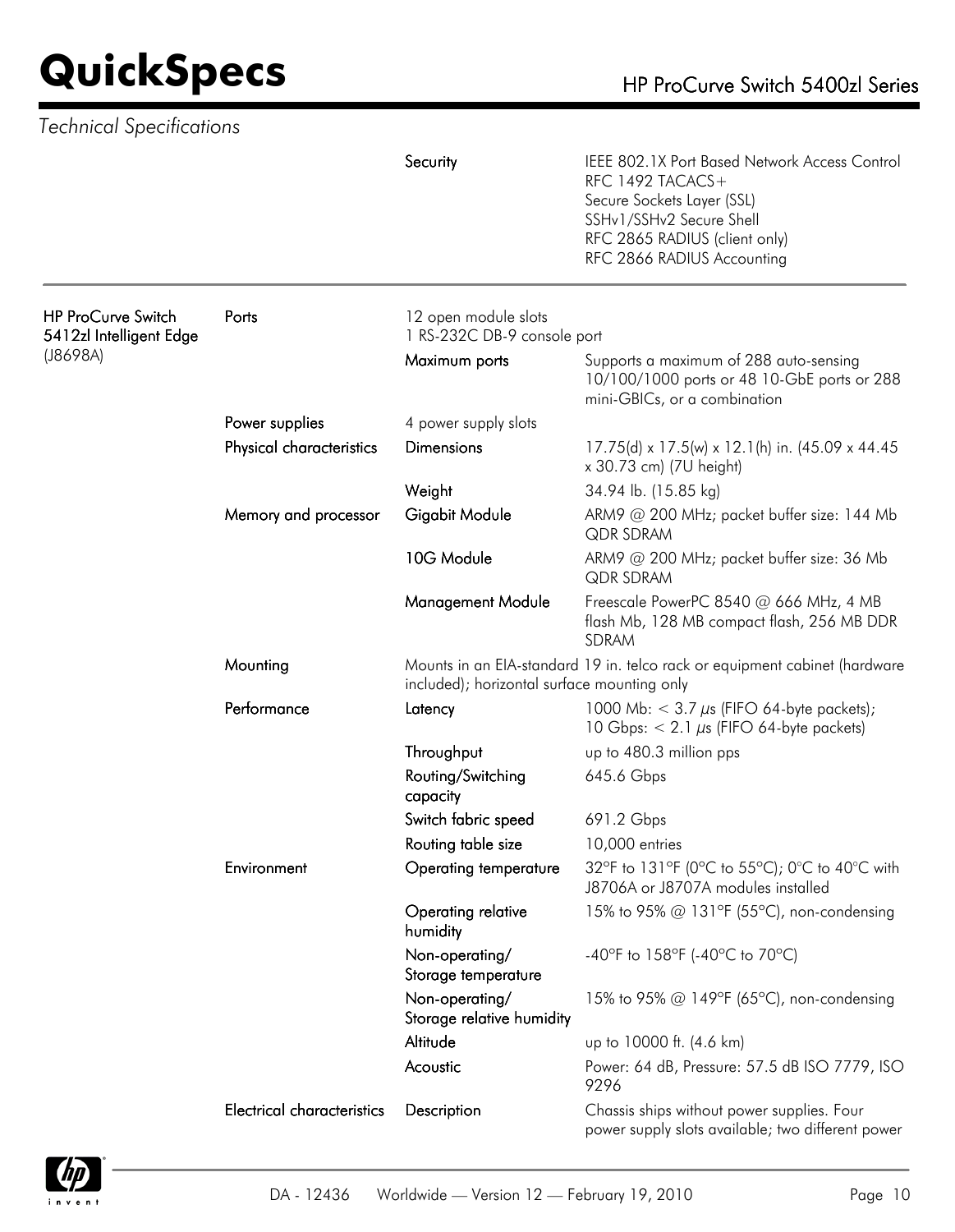|                 |                                                                                                                                                                                                                                                                                                                                                                                                                                                                                                                                                                                                                                                                                                                                                                                                                                                                                                                    | supplies available. See power-supply products<br>for additional specifications.                                                                                                                              |  |
|-----------------|--------------------------------------------------------------------------------------------------------------------------------------------------------------------------------------------------------------------------------------------------------------------------------------------------------------------------------------------------------------------------------------------------------------------------------------------------------------------------------------------------------------------------------------------------------------------------------------------------------------------------------------------------------------------------------------------------------------------------------------------------------------------------------------------------------------------------------------------------------------------------------------------------------------------|--------------------------------------------------------------------------------------------------------------------------------------------------------------------------------------------------------------|--|
|                 |                                                                                                                                                                                                                                                                                                                                                                                                                                                                                                                                                                                                                                                                                                                                                                                                                                                                                                                    | Maximum heat dissipation 4900 BTU/hr (5169 kJ/hr), (max non-PoE);<br>7400 BTU/hr (7,807 kJ/hr) (max using PoE)                                                                                               |  |
|                 | Voltage                                                                                                                                                                                                                                                                                                                                                                                                                                                                                                                                                                                                                                                                                                                                                                                                                                                                                                            | 100-127 / 200-240 VAC                                                                                                                                                                                        |  |
|                 | Frequency                                                                                                                                                                                                                                                                                                                                                                                                                                                                                                                                                                                                                                                                                                                                                                                                                                                                                                          | 50 / 60 Hz                                                                                                                                                                                                   |  |
|                 | <b>Notes</b>                                                                                                                                                                                                                                                                                                                                                                                                                                                                                                                                                                                                                                                                                                                                                                                                                                                                                                       | Power supplies must be ordered separately. Two<br>power supplies are required to power the<br>J8698A chassis. Heat dissipation does not<br>include heat dissipated by the PoE powered<br>devices themselves. |  |
| Safety          |                                                                                                                                                                                                                                                                                                                                                                                                                                                                                                                                                                                                                                                                                                                                                                                                                                                                                                                    | CSA 22.2 No. 60950; UL 60950; IEC 60950; EN 60950                                                                                                                                                            |  |
| Emissions       |                                                                                                                                                                                                                                                                                                                                                                                                                                                                                                                                                                                                                                                                                                                                                                                                                                                                                                                    | FCC Class A; VCCI Class A; EN 55022/CISPR 22 Class A                                                                                                                                                         |  |
| Immunity        | EN                                                                                                                                                                                                                                                                                                                                                                                                                                                                                                                                                                                                                                                                                                                                                                                                                                                                                                                 | EN 55024, CISPR 24                                                                                                                                                                                           |  |
|                 | <b>ESD</b>                                                                                                                                                                                                                                                                                                                                                                                                                                                                                                                                                                                                                                                                                                                                                                                                                                                                                                         | IEC 61000-4-2; 4 kV CD, 8 kV AD                                                                                                                                                                              |  |
|                 | Radiated                                                                                                                                                                                                                                                                                                                                                                                                                                                                                                                                                                                                                                                                                                                                                                                                                                                                                                           | IEC 61000-4-3; 3 V/m                                                                                                                                                                                         |  |
|                 | EFT/Burst                                                                                                                                                                                                                                                                                                                                                                                                                                                                                                                                                                                                                                                                                                                                                                                                                                                                                                          | IEC 61000-4-4; 1.0 kV (power line), 0.5 kV<br>(signal line)                                                                                                                                                  |  |
|                 | Surge                                                                                                                                                                                                                                                                                                                                                                                                                                                                                                                                                                                                                                                                                                                                                                                                                                                                                                              | IEC 61000-4-5; 1 kV/2 kV AC                                                                                                                                                                                  |  |
|                 | Conducted                                                                                                                                                                                                                                                                                                                                                                                                                                                                                                                                                                                                                                                                                                                                                                                                                                                                                                          | IEC 61000-4-6; 3 V                                                                                                                                                                                           |  |
|                 | Power frequency<br>magnetic field                                                                                                                                                                                                                                                                                                                                                                                                                                                                                                                                                                                                                                                                                                                                                                                                                                                                                  | IEC 61000-4-8; 1 A/m, 50 or 60 Hz                                                                                                                                                                            |  |
|                 | Voltage dips and<br>interruptions                                                                                                                                                                                                                                                                                                                                                                                                                                                                                                                                                                                                                                                                                                                                                                                                                                                                                  | IEC 61000-4-11; >95% reduction, 0.5 period;<br>30% reduction, 25 periods                                                                                                                                     |  |
|                 | <b>Harmonics</b>                                                                                                                                                                                                                                                                                                                                                                                                                                                                                                                                                                                                                                                                                                                                                                                                                                                                                                   | EN 61000-3-2, IEC 61000-3-2                                                                                                                                                                                  |  |
|                 | Flicker                                                                                                                                                                                                                                                                                                                                                                                                                                                                                                                                                                                                                                                                                                                                                                                                                                                                                                            | EN 61000-3-3, IEC 61000-3-3                                                                                                                                                                                  |  |
| Management      | HP ProCurve Manager Plus; HP ProCurve Manager (included); command-<br>line interface; Web browser; configuration menu; out-of-band management<br>(serial RS-232C)                                                                                                                                                                                                                                                                                                                                                                                                                                                                                                                                                                                                                                                                                                                                                  |                                                                                                                                                                                                              |  |
| Notes           | When using mini-GBICs with this product, mini-GBICs with revision "B" or<br>later (product number ends with the letter "B" or later, e.g., J4858B, J4859C)<br>are required.                                                                                                                                                                                                                                                                                                                                                                                                                                                                                                                                                                                                                                                                                                                                        |                                                                                                                                                                                                              |  |
| <b>Services</b> | 3-year, 4-hour onsite, 13x5 coverage for hardware (UE253E)<br>3-year, 4-hour onsite, 24x7 coverage for hardware (UE254E)<br>3-year, 4-hour onsite, 24x7 coverage for hardware, 24x7 software phone<br>support (UE255E)<br>3-year, 24x7 SW phone support, software updates (UF788E)<br>Installation with minimum configuration, system-based pricing (U4828E)<br>Installation with HP-provided configuration, system-based pricing (U4832E)<br>4-year, 4-hour onsite, 13x5 coverage for hardware (UR900E)<br>4-year, 4-hour onsite, 13x5 coverage for hardware (UR916E)<br>4-year, 4-hour onsite, 24x7 coverage for hardware (UR917E)<br>4-year, 4-hour onsite, 24x7 coverage for hardware, 24x7 software phone<br>(UR918E)<br>4-year, 24x7 SW phone support, software updates (UR919E)<br>5-year, 4-hour onsite, 13x5 coverage for hardware (UR920E)<br>5-year, 4-hour onsite, 24x7 coverage for hardware (UR921E) |                                                                                                                                                                                                              |  |

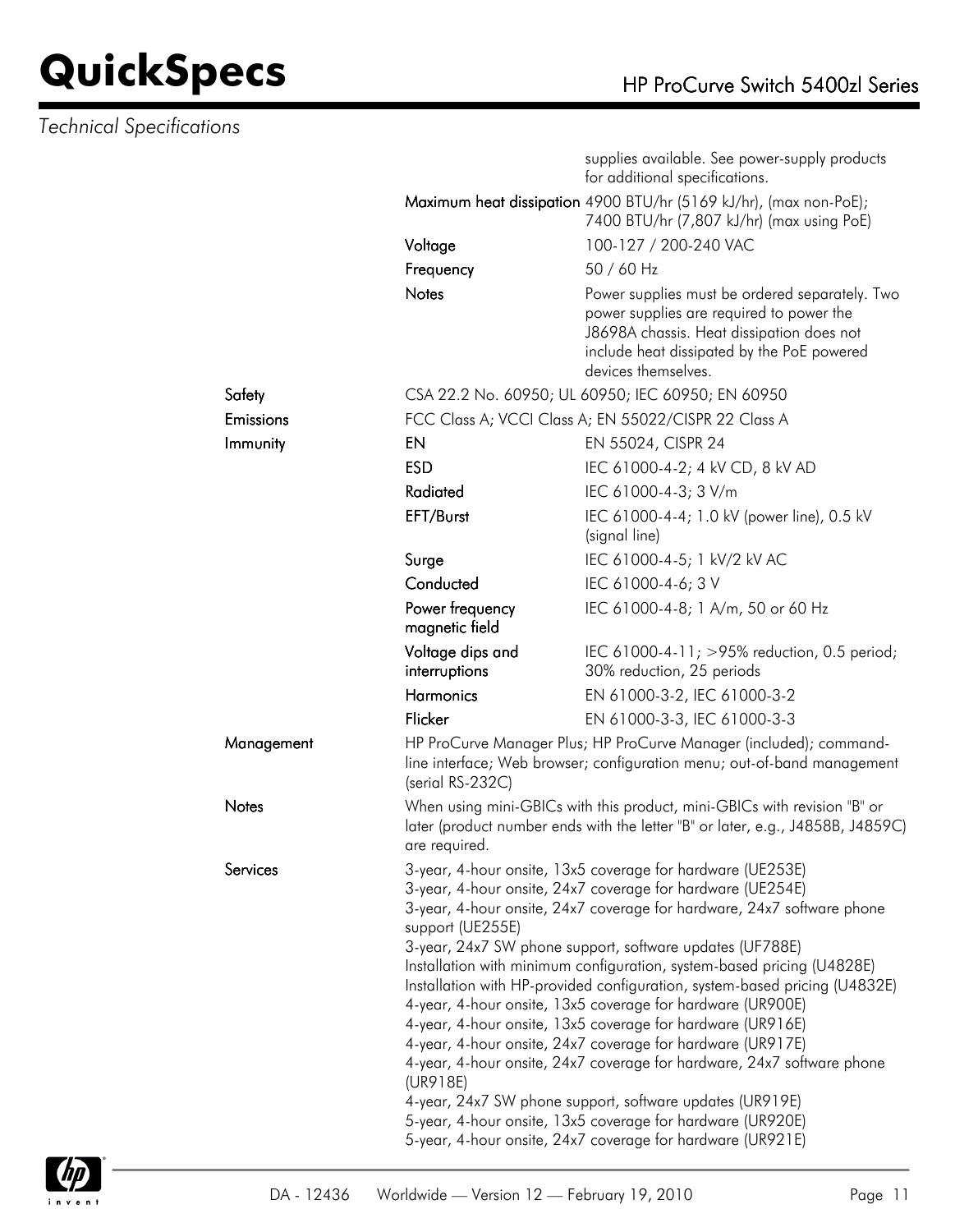| <b>Technical Specifications</b> |                          |                                                                                                                                                                                                                                                                                                                                                                                                                                                                                                                                                                                                                                                                                                                                                                                                                                                                                                                                                                                                            |
|---------------------------------|--------------------------|------------------------------------------------------------------------------------------------------------------------------------------------------------------------------------------------------------------------------------------------------------------------------------------------------------------------------------------------------------------------------------------------------------------------------------------------------------------------------------------------------------------------------------------------------------------------------------------------------------------------------------------------------------------------------------------------------------------------------------------------------------------------------------------------------------------------------------------------------------------------------------------------------------------------------------------------------------------------------------------------------------|
|                                 | (UR922E)                 | 5-year, 4-hour onsite, 24x7 coverage for hardware, 24x7 software phone<br>5-year, 24x7 SW phone support, software updates (UR923E)                                                                                                                                                                                                                                                                                                                                                                                                                                                                                                                                                                                                                                                                                                                                                                                                                                                                         |
|                                 |                          | Refer to the HP website at: www.procurve.com/services for details on the<br>service-level descriptions and product numbers. For details about services<br>and response times in your area, please contact your local HP sales office.                                                                                                                                                                                                                                                                                                                                                                                                                                                                                                                                                                                                                                                                                                                                                                      |
| Standards and protocols         | <b>Device Management</b> | RFC 1591 DNS (client)<br>HTML and telnet management                                                                                                                                                                                                                                                                                                                                                                                                                                                                                                                                                                                                                                                                                                                                                                                                                                                                                                                                                        |
|                                 | General Protocols        | IEEE 802.1 ad Q-in-Q (Premium License)<br>IEEE 802.1D MAC Bridges<br>IEEE 802.1p Priority<br>IEEE 802.1Q VLANs<br>IEEE 802.1s Multiple Spanning Trees<br>IEEE 802.1v VLAN classification by Protocol and<br>Port<br>IEEE 802.1w Rapid Reconfiguration of Spanning<br>Tree<br>IEEE 802.3ad Link Aggregation Control Protocol<br>(LACP)<br>IEEE 802.3af Power over Ethernet<br>IEEE 802.3x Flow Control<br>RFC 768 UDP<br>RFC 783 TFTP Protocol (revision 2)<br>RFC 792 ICMP<br>RFC 793 TCP<br><b>UDLD</b> (Uni-directional Link Detection)<br>RFC 826 ARP<br>RFC 854 TELNET<br>RFC 868 Time Protocol<br>RFC 951 BOOTP<br><b>RFC 1058 RIPv1</b><br>RFC 1350 TFTP Protocol (revision 2)<br><b>RFC 1519 CIDR</b><br>RFC 1542 BOOTP Extensions<br>RFC 2030 Simple Network Time Protocol (SNTP)<br>v4<br>RFC 2131 DHCP<br>RFC 2453 RIP <sub>v2</sub><br>RFC 2548 (MS-RAS-Vendor only)<br>RFC 3046 DHCP Relay Agent Information<br>Option<br>RFC 3576 Ext to RADIUS (CoA only)<br>RFC 3768 VRRP (Premium License) |
|                                 | <b>IP Multicast</b>      | RFC 4675 RADIUS VLAN & Priority<br>RFC 3376 IGMPv3 (host joins only)<br>RFC 3973 Draft 2 PIM Dense Mode (Premium<br>License)<br>RFC 4601 Draft 10 PIM Sparse Mode (Premium<br>License)                                                                                                                                                                                                                                                                                                                                                                                                                                                                                                                                                                                                                                                                                                                                                                                                                     |
|                                 | IP <sub>v</sub> 6        | RFC 1981 IPv6 Path MTU Discovery                                                                                                                                                                                                                                                                                                                                                                                                                                                                                                                                                                                                                                                                                                                                                                                                                                                                                                                                                                           |

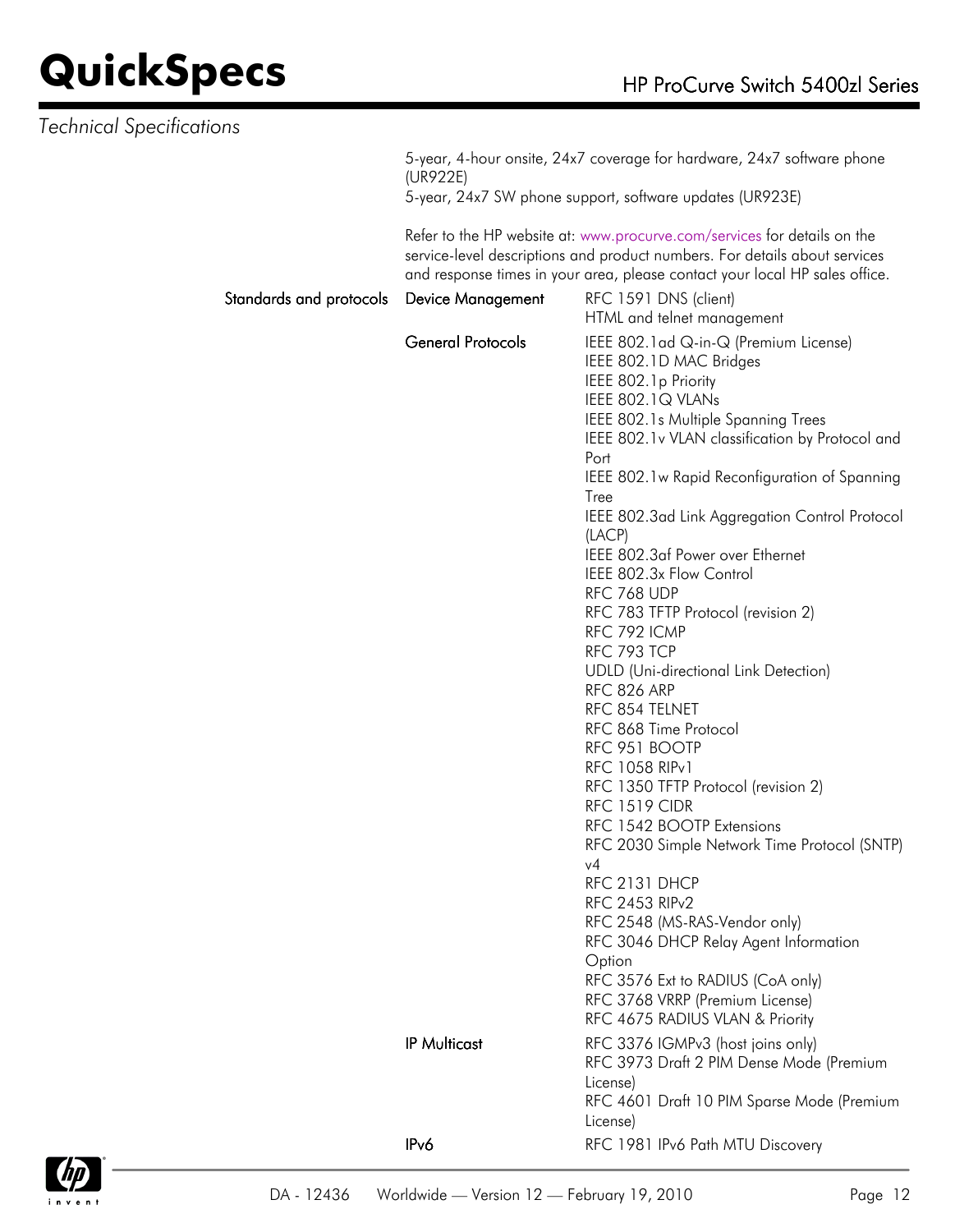*Technical Specifications*

RFC 2460 IPv6 Specification RFC 2710 Multicast Listener Discovery (MLD) for IPv6 RFC 2925 Remote Operations MIB (Ping only) RFC 3019 MLDv1 MIB RFC 3315 DHCPv6 (client only) RFC 3513 IPv6 Addressing Architecture RFC 3596 DNS Extension for IPv6 RFC 3810 MLDv2 (host joins only) RFC 4022 MIB for TCP RFC 4113 MIB for UDP RFC 4251 SSHv6 Architecture RFC 4252 SSHv6 Authentication RFC 4253 SSHv6 Transport Layer RFC 4254 SSHv6 Connection RFC 4293 MIB for IP RFC 4419 Key Exchange for SSH RFC 4443 ICMPv6 RFC 4541 IGMP & MLD Snooping Switch RFC 4861 IPv6 Neighbor Discovery RFC 4862 IPv6 Stateless Address Autoconfiguration MIBs RFC 1213 MIB II RFC 1493 Bridge MIB RFC 1724 RIPv2 MIB RFC 1850 OSPFv2 MIB RFC 2021 RMONv2 MIB RFC 2096 IP Forwarding Table MIB RFC 2613 SMON MIB RFC 2618 RADIUS Client MIB RFC 2620 RADIUS Accounting MIB RFC 2665 Ethernet-Like-MIB RFC 2668 802.3 MAU MIB RFC 2674 802.1p and IEEE 802.1Q Bridge MIB RFC 2737 Entity MIB (Version 2) RFC 2787 VRRP MIB RFC 2863 The Interfaces Group MIB RFC 2925 Ping MIB Network Management IEEE 802.1AB Link Layer Discovery Protocol (LLDP) RFC 2819 Four groups of RMON: 1 (statistics), 2 (history), 3 (alarm) and 9 (events) RFC 3176 sFlow ANSI/TIA-1057 LLDP Media Endpoint Discovery (LLDP-MED) SNMPv1/v2c/v3 XRMON OSPF RFC 2328 OSPFv2 (Premium License) RFC 3101 OSPF NSSA

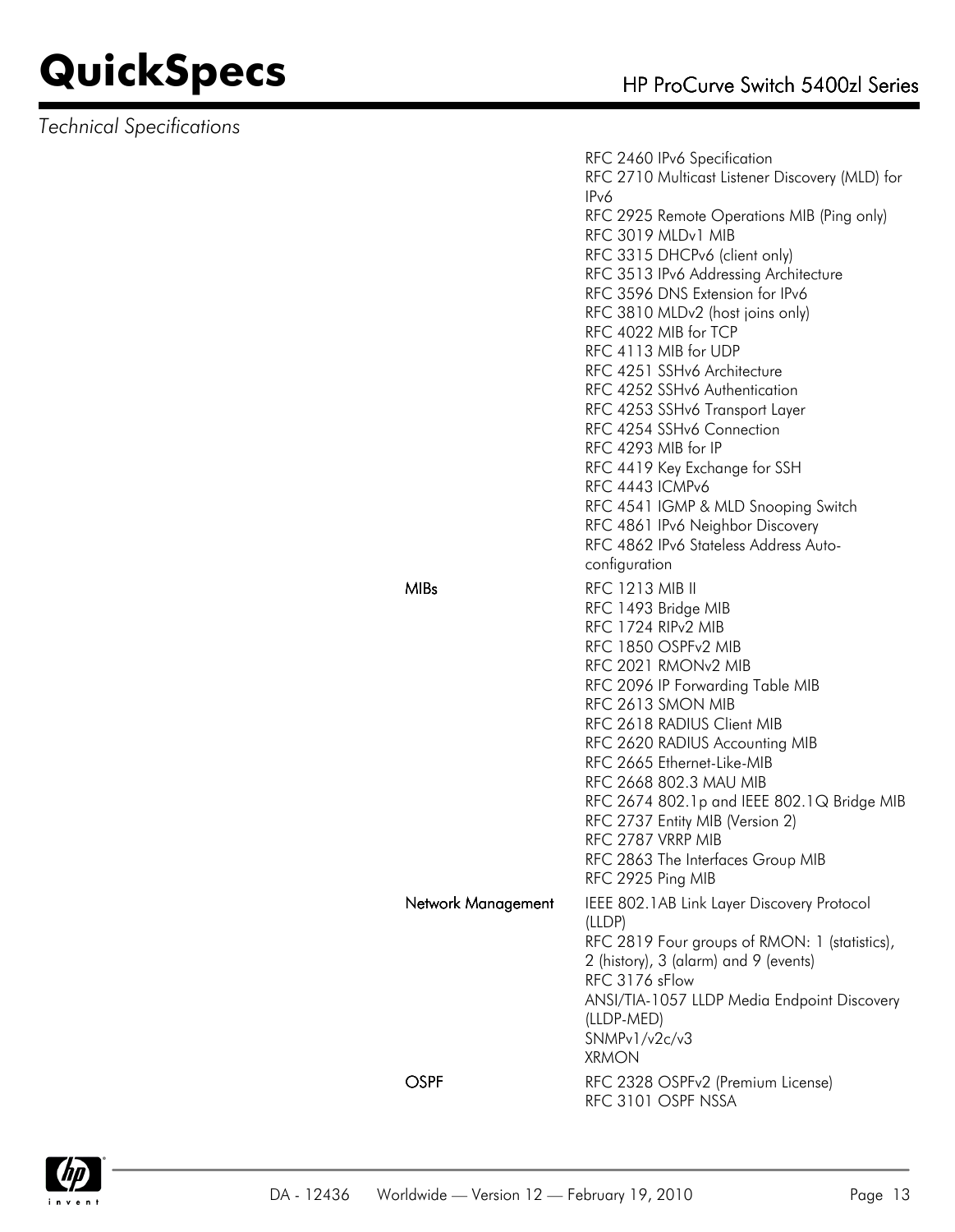# **QuickSpecs**

| HP ProCurve Switch 5400zl Series |
|----------------------------------|
|----------------------------------|

| Technical Specifications                            |                          |                                                                                                                                                                                                                                                                                 |                                                                                                                                                                                            |  |
|-----------------------------------------------------|--------------------------|---------------------------------------------------------------------------------------------------------------------------------------------------------------------------------------------------------------------------------------------------------------------------------|--------------------------------------------------------------------------------------------------------------------------------------------------------------------------------------------|--|
|                                                     |                          | QoS/Cos                                                                                                                                                                                                                                                                         | RFC 2474 DiffServ Precedence, including 8<br>queues/port<br>RFC 2597 DiffServ Assured Forwarding (AF)<br>RFC 2598 DiffServ Expedited Forwarding (EF)                                       |  |
|                                                     |                          | Security                                                                                                                                                                                                                                                                        | IEEE 802.1X Port Based Network Access Control<br>RFC 1492 TACACS+<br>Secure Sockets Layer (SSL)<br>SSHv1/SSHv2 Secure Shell<br>RFC 2865 RADIUS (client only)<br>RFC 2866 RADIUS Accounting |  |
| <b>HP ProCurve Switch</b><br>5406zl-48G Intelligent | Included accessories     |                                                                                                                                                                                                                                                                                 | 2 HP ProCurve Switch zl 24-Port 10/100/1000 PoE Module (J8702A)<br>1 HP ProCurve Switch zl 875W Power Supply (J8712A)                                                                      |  |
| Edge (J8699A)                                       | Ports                    | 4 open module slots<br>48 auto-sensing 10/100/1000 ports (IEEE 802.3 Type 10Base-T, IEEE<br>802.3u Type 100Base-TX, IEEE 802.3ab Type 1000Base-T); Media Type:<br>Auto-MDIX; Duplex: 10Base-T/100Base-TX: half or full; 1000Base-T: full<br>only<br>1 RS-232C DB-9 console port |                                                                                                                                                                                            |  |
|                                                     |                          | Maximum ports                                                                                                                                                                                                                                                                   | Supports a maximum of 144 auto-sensing<br>10/100/1000 ports or 16 10-GbE ports or 96<br>mini-GBICs, or a combination                                                                       |  |
|                                                     | Power supplies           | includes: 1 x J8712AHP ProCurve Switch zl 875 W Power Supply<br>1 open power supply slots                                                                                                                                                                                       |                                                                                                                                                                                            |  |
|                                                     | Physical characteristics | <b>Dimensions</b>                                                                                                                                                                                                                                                               | 17.75(d) x 17.5(w) x 6.9(h) in. (45.09 x 44.45 x<br>17.53 cm) (4U height)                                                                                                                  |  |
|                                                     |                          | Weight                                                                                                                                                                                                                                                                          | 34.26 lb. (15.54 kg)                                                                                                                                                                       |  |
|                                                     | Memory and processor     | Gigabit Module                                                                                                                                                                                                                                                                  | ARM9 @ 200 MHz; packet buffer size: 144 Mb<br>QDR SDRAM                                                                                                                                    |  |
|                                                     |                          | 10G Module                                                                                                                                                                                                                                                                      | ARM9 @ 200 MHz; packet buffer size: 36 Mb<br><b>QDR SDRAM</b>                                                                                                                              |  |
|                                                     |                          | <b>Management Module</b>                                                                                                                                                                                                                                                        | Freescale PowerPC 8540 @ 666 MHz, 4 MB<br>flash, 128 MB compact flash, 256 MB DDR<br><b>SDRAM</b>                                                                                          |  |
|                                                     | Mounting                 | included); horizontal surface mounting only                                                                                                                                                                                                                                     | Mounts in an EIA-standard 19 in. telco rack or equipment cabinet (hardware                                                                                                                 |  |
|                                                     | Performance              | Latency                                                                                                                                                                                                                                                                         | 1000 Mb: $<$ 3.7 $\mu$ s (FIFO 64-byte packets);<br>10 Gbps: $< 2.1 \mu s$ (FIFO 64-byte packets)                                                                                          |  |
|                                                     |                          | Throughput                                                                                                                                                                                                                                                                      | up to 240.2 million pps                                                                                                                                                                    |  |
|                                                     |                          | Routing/Switching<br>capacity                                                                                                                                                                                                                                                   | 322.8 Gbps                                                                                                                                                                                 |  |
|                                                     |                          | Switch fabric speed                                                                                                                                                                                                                                                             | 345.6 Gbps                                                                                                                                                                                 |  |
|                                                     |                          | Routing table size                                                                                                                                                                                                                                                              | 10,000 entries                                                                                                                                                                             |  |
|                                                     | Environment              | Operating temperature                                                                                                                                                                                                                                                           | 32°F to 131°F (0°C to 55°C); 0°C to 40°C with<br>J8706A or J8707A modules installed                                                                                                        |  |

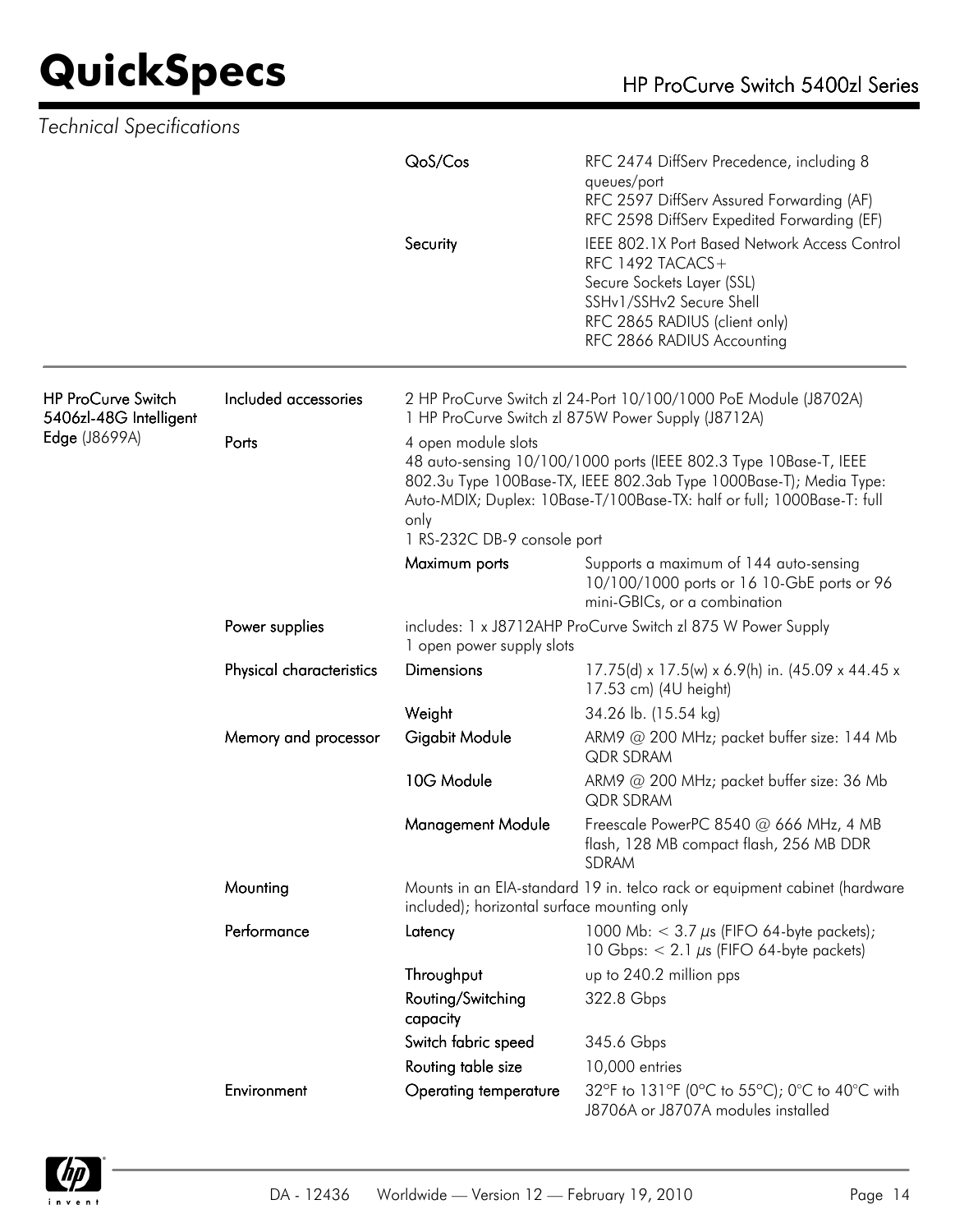| <b>Technical Specifications</b>   |                                             |                                                                                                                                                                                     |
|-----------------------------------|---------------------------------------------|-------------------------------------------------------------------------------------------------------------------------------------------------------------------------------------|
|                                   | Operating relative<br>humidity              | 15% to 95% @ 131°F (55°C), non-condensing                                                                                                                                           |
|                                   | Non-operating/<br>Storage temperature       | -40°F to 158°F (-40°C to 70°C)                                                                                                                                                      |
|                                   | Non-operating/<br>Storage relative humidity | 15% to 95% @ 149°F (65°C), non-condensing                                                                                                                                           |
|                                   | Altitude                                    | up to 10000 ft. (4.6 km)                                                                                                                                                            |
|                                   | Acoustic                                    | Power: 57 dB, Pressure: 40.2 dB ISO 7779, ISO<br>9296                                                                                                                               |
| <b>Electrical characteristics</b> | Description                                 | One J8712A installed. One open power supply<br>slot available; two different power supplies<br>available. See power supply products for<br>additional specifications.               |
|                                   |                                             | Maximum heat dissipation 2450 BTU/hr (2584 kJ/hr), (max non-PoE);<br>3700 BTU/hr (3903 kJ/hr) (max using PoE)                                                                       |
|                                   | Voltage                                     | 100-127 / 200-240 VAC                                                                                                                                                               |
|                                   | Idle power                                  | 166 W                                                                                                                                                                               |
|                                   | Frequency                                   | 50 / 60 Hz                                                                                                                                                                          |
|                                   | Notes                                       | Idle power is the actual power consumption of<br>the device with no ports connected.<br>Heat dissipation does not include heat dissipated<br>by the PoE powered devices themselves. |
| Safety                            |                                             | CSA 22.2 No. 60950; UL 60950; IEC 60950; EN 60950                                                                                                                                   |
| Emissions                         |                                             | FCC Class A; VCCI Class A; EN 55022/CISPR 22 Class A                                                                                                                                |
| Immunity                          | EN                                          | EN 55024, CISPR 24                                                                                                                                                                  |
|                                   | <b>ESD</b>                                  | IEC 61000-4-2; 4 kV CD, 8 kV AD                                                                                                                                                     |
|                                   | Radiated                                    | IEC 61000-4-3; 3 V/m                                                                                                                                                                |
|                                   | EFT/Burst                                   | IEC 61000-4-4; 1.0 kV (power line), 0.5 kV<br>(signal line)                                                                                                                         |
|                                   | Surge                                       | IEC 61000-4-5; 1 kV/2 kV AC                                                                                                                                                         |
|                                   | Conducted                                   | IEC 61000-4-6; 3 V                                                                                                                                                                  |
|                                   | Power frequency<br>magnetic field           | IEC 61000-4-8; 1 A/m, 50 or 60 Hz                                                                                                                                                   |
|                                   | Voltage dips and<br>interruptions           | IEC 61000-4-11; >95% reduction, 0.5 period;<br>30% reduction, 25 periods                                                                                                            |
|                                   | Harmonics                                   | EN 61000-3-2, IEC 61000-3-2                                                                                                                                                         |
|                                   | Flicker                                     | EN 61000-3-3, IEC 61000-3-3                                                                                                                                                         |
| Management                        | (serial RS-232C)                            | HP ProCurve Manager Plus; HP ProCurve Manager (included); command-<br>line interface; Web browser; configuration menu; out-of-band management                                       |
| Notes                             | are required.                               | When using mini-GBICs with this product, mini-GBICs with revision "B" or<br>later (product number ends with the letter "B" or later, e.g., J4858B, J4859C)                          |
| Services                          |                                             | 3-year, 4-hour onsite, 13x5 coverage for hardware (UE250E)<br>3-year, 4-hour onsite, 24x7 coverage for hardware (UE251E)                                                            |

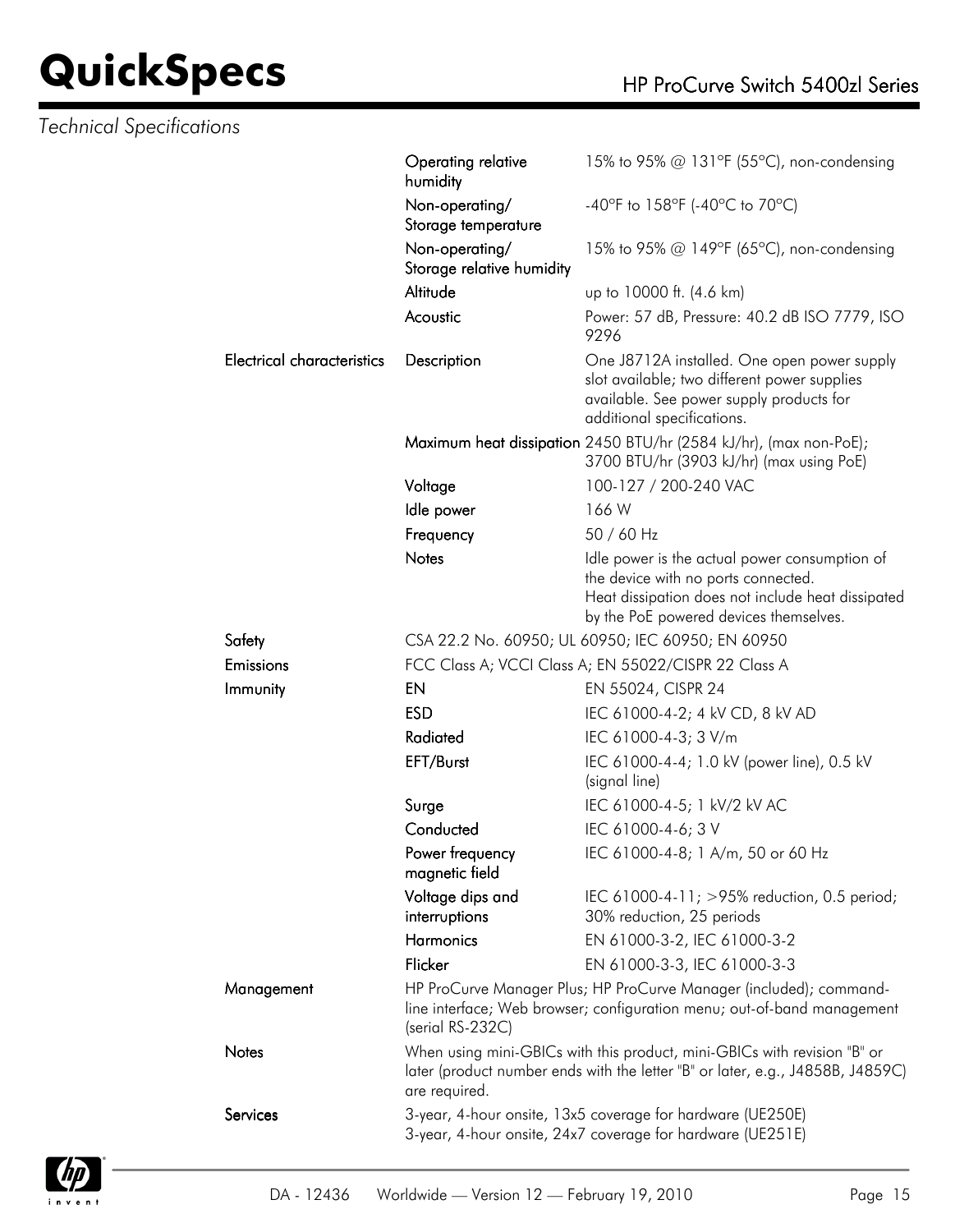| Technical Specifications |                                          |                                                                                                                                                                                                                                                                                                                                                                                                                                                                                                                                                                                                                                                                                                                                                                                                                                                                                        |
|--------------------------|------------------------------------------|----------------------------------------------------------------------------------------------------------------------------------------------------------------------------------------------------------------------------------------------------------------------------------------------------------------------------------------------------------------------------------------------------------------------------------------------------------------------------------------------------------------------------------------------------------------------------------------------------------------------------------------------------------------------------------------------------------------------------------------------------------------------------------------------------------------------------------------------------------------------------------------|
|                          | support (UE252E)<br>(UR902E)<br>(UR906E) | 3-year, 4-hour onsite, 24x7 coverage for hardware, 24x7 software phone<br>3-year, 24x7 SW phone support, software updates (UF786E)<br>Installation with minimum configuration, system-based pricing (U4828E)<br>Installation with HP-provided configuration, system-based pricing (U4832E)<br>4-year, 4-hour onsite, 24x7 coverage for hardware (UR901E)<br>4-year, 4-hour onsite, 24x7 coverage for hardware, 24x7 software phone<br>4-year, 24x7 SW phone support, software updates (UR903E)<br>5-year, 4-hour onsite, 13x5 coverage for hardware (UR904E)<br>5-year, 4-hour onsite, 24x7 coverage for hardware (UR905E)<br>5-year, 4-hour onsite, 24x7 coverage for hardware, 24x7 software phone<br>5-year, 24x7 SW phone support, software updates (UR907E)<br>Refer to the HP website at: www.procurve.com/services for details on the                                           |
|                          |                                          | service-level descriptions and product numbers. For details about services<br>and response times in your area, please contact your local HP sales office.                                                                                                                                                                                                                                                                                                                                                                                                                                                                                                                                                                                                                                                                                                                              |
| Standards and protocols  | <b>Device Management</b>                 | RFC 1591 DNS (client)<br>HTML and telnet management                                                                                                                                                                                                                                                                                                                                                                                                                                                                                                                                                                                                                                                                                                                                                                                                                                    |
|                          | <b>General Protocols</b>                 | IEEE 802.1 ad Q-in-Q (Premium License)<br>IEEE 802.1D MAC Bridges<br>IEEE 802.1p Priority<br>IEEE 802.1Q VLANs<br>IEEE 802.1s Multiple Spanning Trees<br>IEEE 802.1v VLAN classification by Protocol and<br>Port<br>IEEE 802.1w Rapid Reconfiguration of Spanning<br>Tree<br>IEEE 802.3ad Link Aggregation Control Protocol<br>(LACP)<br>IEEE 802.3af Power over Ethernet<br>IEEE 802.3x Flow Control<br>RFC 768 UDP<br>RFC 783 TFTP Protocol (revision 2)<br>RFC 792 ICMP<br>RFC 793 TCP<br><b>UDLD</b> (Uni-directional Link Detection)<br><b>RFC 826 ARP</b><br>RFC 854 TELNET<br>RFC 868 Time Protocol<br>RFC 951 BOOTP<br><b>RFC 1058 RIPv1</b><br>RFC 1350 TFTP Protocol (revision 2)<br><b>RFC 1519 CIDR</b><br>RFC 1542 BOOTP Extensions<br>RFC 2030 Simple Network Time Protocol (SNTP)<br>v4<br>RFC 2131 DHCP<br>RFC 2453 RIP <sub>v2</sub><br>RFC 2548 (MS-RAS-Vendor only) |

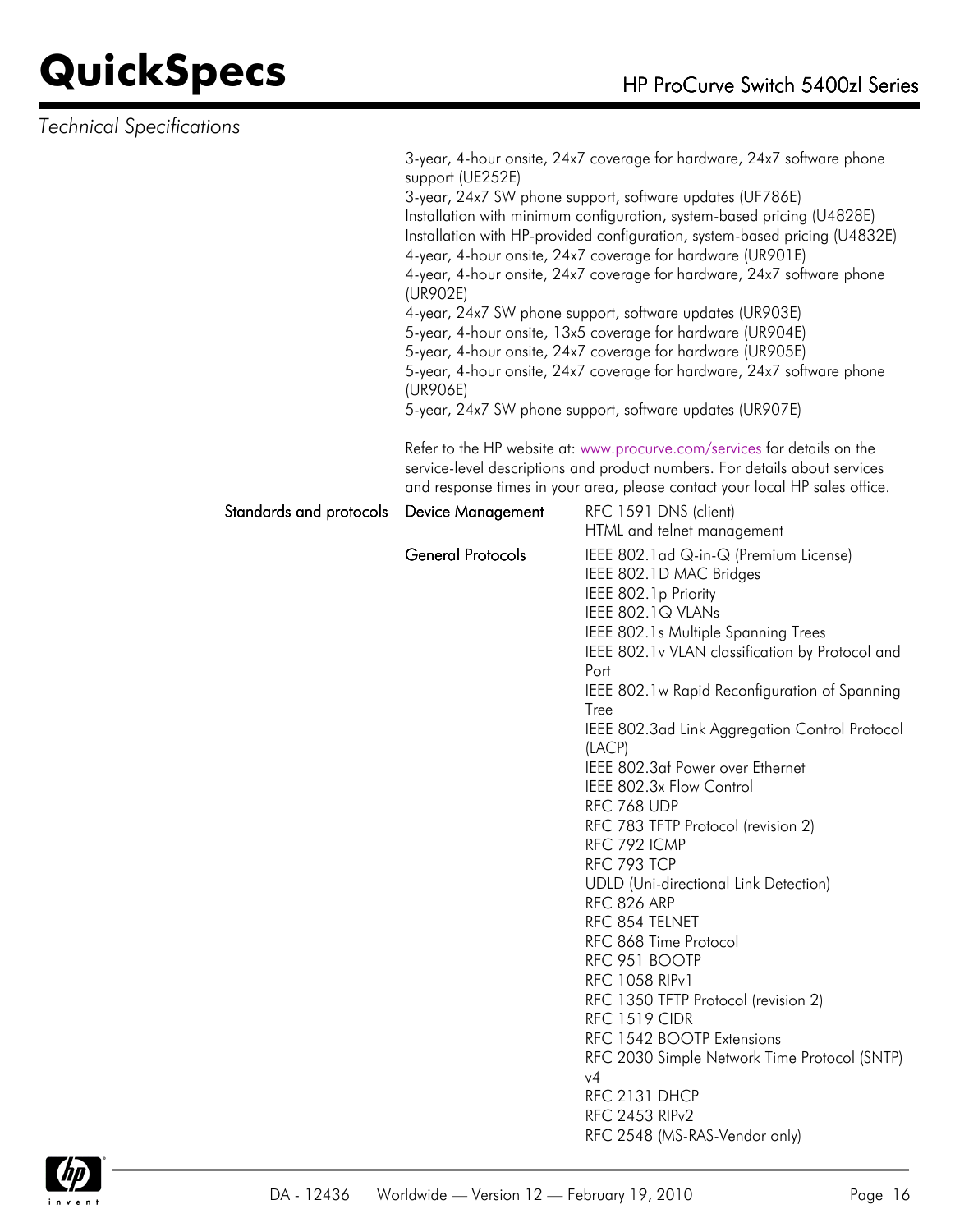|                     | RFC 3046 DHCP Relay Agent Information<br>Option                           |
|---------------------|---------------------------------------------------------------------------|
|                     | RFC 3576 Ext to RADIUS (CoA only)                                         |
|                     | RFC 3768 VRRP (Premium License)                                           |
|                     | RFC 4675 RADIUS VLAN & Priority                                           |
| <b>IP Multicast</b> | RFC 3376 IGMPv3 (host joins only)                                         |
|                     | RFC 3973 Draft 2 PIM Dense Mode (Premium                                  |
|                     | License)                                                                  |
|                     | RFC 4601 Draft 10 PIM Sparse Mode (Premium                                |
|                     | License)                                                                  |
| IP <sub>v</sub> 6   | RFC 1981 IPv6 Path MTU Discovery                                          |
|                     | RFC 2460 IPv6 Specification                                               |
|                     | RFC 2710 Multicast Listener Discovery (MLD) for                           |
|                     | IPv6                                                                      |
|                     | RFC 2925 Remote Operations MIB (Ping only)                                |
|                     | RFC 3019 MLDv1 MIB                                                        |
|                     | RFC 3315 DHCPv6 (client only)                                             |
|                     | RFC 3513 IPv6 Addressing Architecture<br>RFC 3596 DNS Extension for IPv6  |
|                     | RFC 3810 MLDv2 (host joins only)                                          |
|                     | RFC 4022 MIB for TCP                                                      |
|                     | RFC 4113 MIB for UDP                                                      |
|                     | RFC 4251 SSHv6 Architecture                                               |
|                     | RFC 4252 SSHv6 Authentication                                             |
|                     | RFC 4253 SSHv6 Transport Layer                                            |
|                     | RFC 4254 SSHv6 Connection                                                 |
|                     | RFC 4293 MIB for IP                                                       |
|                     | RFC 4419 Key Exchange for SSH                                             |
|                     | RFC 4443 ICMPv6                                                           |
|                     | RFC 4541 IGMP & MLD Snooping Switch                                       |
|                     | RFC 4861 IPv6 Neighbor Discovery<br>RFC 4862 IPv6 Stateless Address Auto- |
|                     | configuration                                                             |
| <b>MIBs</b>         |                                                                           |
|                     | <b>RFC 1213 MIB II</b><br>RFC 1493 Bridge MIB                             |
|                     | RFC 1724 RIPv2 MIB                                                        |
|                     | RFC 1850 OSPFv2 MIB                                                       |
|                     | RFC 2021 RMON <sub>v2</sub> MIB                                           |
|                     | RFC 2096 IP Forwarding Table MIB                                          |
|                     | RFC 2613 SMON MIB                                                         |
|                     | RFC 2618 RADIUS Client MIB                                                |
|                     | RFC 2620 RADIUS Accounting MIB                                            |
|                     | RFC 2665 Ethernet-Like-MIB                                                |
|                     | RFC 2668 802.3 MAU MIB                                                    |
|                     | RFC 2674 802.1p and IEEE 802.1Q Bridge MIB                                |
|                     | RFC 2737 Entity MIB (Version 2)                                           |
|                     | RFC 2787 VRRP MIB<br>RFC 2863 The Interfaces Group MIB                    |
|                     | RFC 2925 Ping MIB                                                         |
|                     |                                                                           |
| Network Management  | IEEE 802.1AB Link Layer Discovery Protocol                                |
|                     | (LLDP)                                                                    |

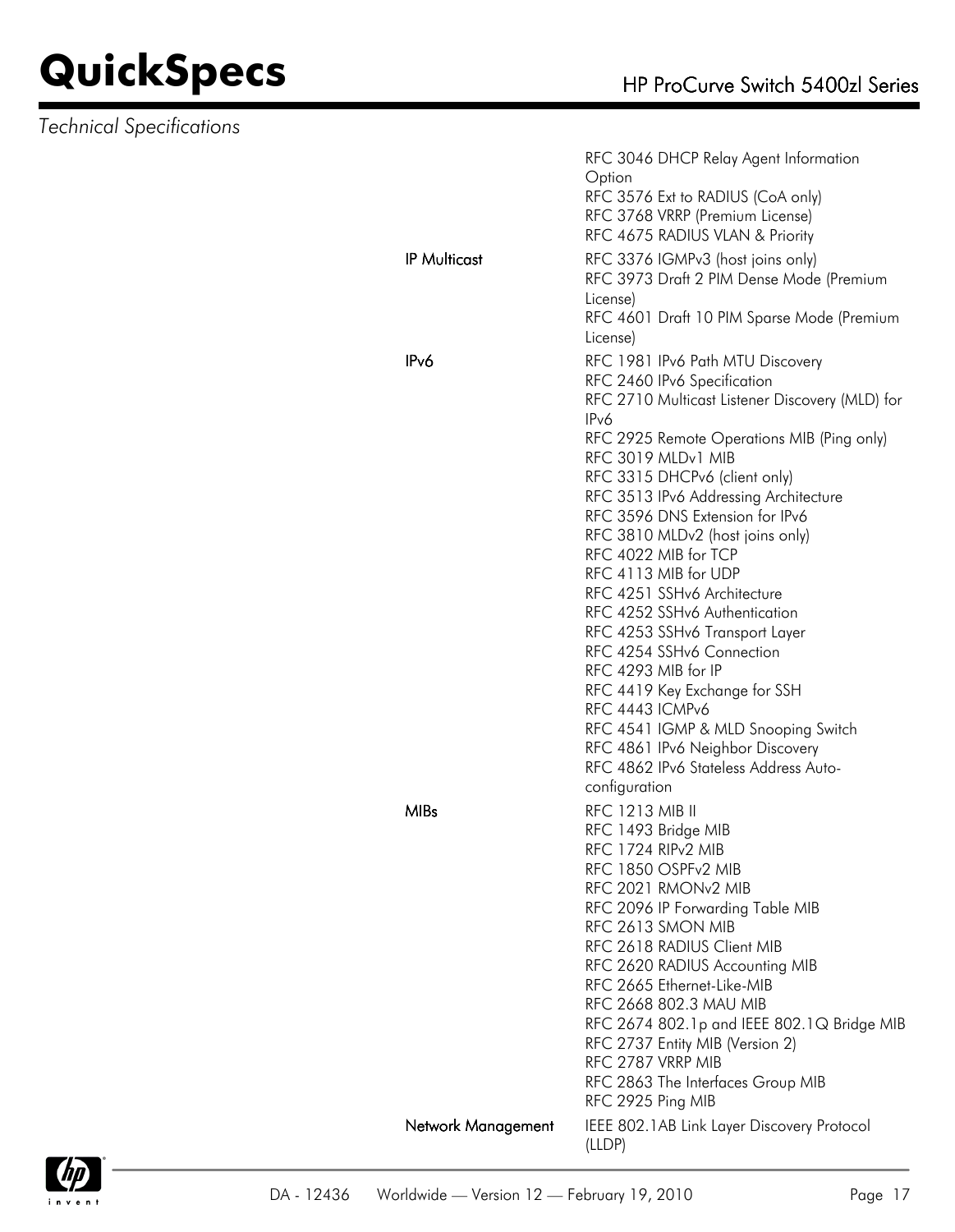|                                                                             |                          |                                                                                                                                                                                                                                                                                 | RFC 2819 Four groups of RMON: 1 (statistics),<br>2 (history), 3 (alarm) and 9 (events)<br>RFC 3176 sFlow<br>ANSI/TIA-1057 LLDP Media Endpoint Discovery<br>(LLDP-MED)<br>SNMPv1/v2c/v3<br><b>XRMON</b> |  |
|-----------------------------------------------------------------------------|--------------------------|---------------------------------------------------------------------------------------------------------------------------------------------------------------------------------------------------------------------------------------------------------------------------------|--------------------------------------------------------------------------------------------------------------------------------------------------------------------------------------------------------|--|
|                                                                             |                          | <b>OSPF</b>                                                                                                                                                                                                                                                                     | RFC 2328 OSPFv2 (Premium License)<br>RFC 3101 OSPF NSSA                                                                                                                                                |  |
|                                                                             |                          | QoS/Cos                                                                                                                                                                                                                                                                         | RFC 2474 DiffServ Precedence, including 8<br>queues/port<br>RFC 2597 DiffServ Assured Forwarding (AF)<br>RFC 2598 DiffServ Expedited Forwarding (EF)                                                   |  |
|                                                                             |                          | Security                                                                                                                                                                                                                                                                        | IEEE 802.1X Port Based Network Access Control<br>RFC 1492 TACACS+<br>Secure Sockets Layer (SSL)<br>SSHv1/SSHv2 Secure Shell<br>RFC 2865 RADIUS (client only)<br>RFC 2866 RADIUS Accounting             |  |
| <b>HP ProCurve Switch</b><br>5412zl-96G Intelligent<br><b>Edge (J8700A)</b> | Included accessories     | 4 HP ProCurve Switch zl 24-Port 10/100/1000 PoE Module (J8702A)<br>2 HP ProCurve Switch zl 875W Power Supply (J8712A)                                                                                                                                                           |                                                                                                                                                                                                        |  |
|                                                                             | Ports                    | 8 open module slots<br>96 auto-sensing 10/100/1000 ports (IEEE 802.3 Type 10Base-T, IEEE<br>802.3u Type 100Base-TX, IEEE 802.3ab Type 1000Base-T); Media Type:<br>Auto-MDIX; Duplex: 10Base-T/100Base-TX: half or full; 1000Base-T: full<br>only<br>1 RS-232C DB-9 console port |                                                                                                                                                                                                        |  |
|                                                                             |                          | Maximum ports                                                                                                                                                                                                                                                                   | Supports a maximum of 288 auto-sensing<br>10/100/1000 ports or 32 10-GbE ports or 192<br>mini-GBICs, or a combination                                                                                  |  |
|                                                                             | Power supplies           | includes: 2 x J8712AHP ProCurve Switch zl 875 W Power Supply<br>2 power supply slots                                                                                                                                                                                            |                                                                                                                                                                                                        |  |
|                                                                             | Physical characteristics | <b>Dimensions</b>                                                                                                                                                                                                                                                               | 17.75(d) x 17.5(w) x 12.1(h) in. (45.09 x 44.45<br>x 30.73 cm) (7U height)                                                                                                                             |  |
|                                                                             |                          | Weight                                                                                                                                                                                                                                                                          | 58 lb. (26.31 kg)                                                                                                                                                                                      |  |
|                                                                             | Memory and processor     | Gigabit Module                                                                                                                                                                                                                                                                  | ARM9 @ 200 MHz; packet buffer size: 144 Mb<br>QDR SDRAM                                                                                                                                                |  |
|                                                                             |                          | 10G Module                                                                                                                                                                                                                                                                      | ARM9 @ 200 MHz; packet buffer size: 144 Mb<br>QDR SDRAM                                                                                                                                                |  |
|                                                                             |                          | <b>Management Module</b>                                                                                                                                                                                                                                                        | Freescale PowerPC 8540 @ 666 MHz, 4 MB<br>flash Mb, 128 MB compact flash, 256 MB DDR<br>SDRAM                                                                                                          |  |
|                                                                             | Mounting                 | Mounts in an EIA-standard 19 in. telco rack or equipment cabinet (hardware<br>included); horizontal surface mounting only                                                                                                                                                       |                                                                                                                                                                                                        |  |
|                                                                             | Performance              | Latency                                                                                                                                                                                                                                                                         | 1000 Mb: $<$ 3.7 $\mu$ s (FIFO 64-byte packets);<br>10 Gbps: $< 2.1 \mu s$ (FIFO 64-byte packets)                                                                                                      |  |

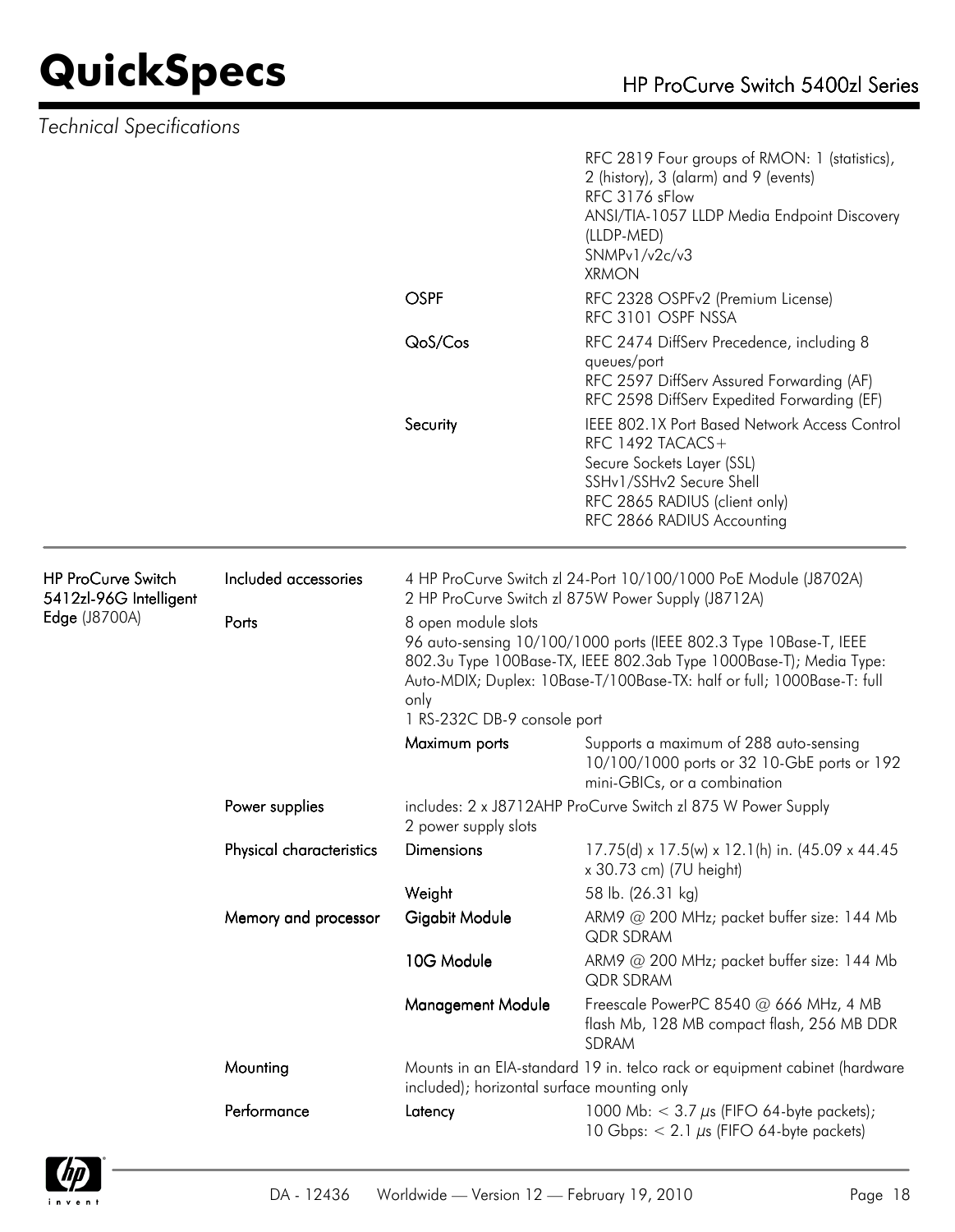|                                   | Throughput                                  | up to 480.3 million pps                                                                                                                                                             |
|-----------------------------------|---------------------------------------------|-------------------------------------------------------------------------------------------------------------------------------------------------------------------------------------|
|                                   | Routing/Switching<br>capacity               | 645.6 Gbps                                                                                                                                                                          |
|                                   | Switch fabric speed                         | 691.2 Gbps                                                                                                                                                                          |
|                                   | Routing table size                          | 10,000 entries                                                                                                                                                                      |
| Environment                       | <b>Operating temperature</b>                | 32°F to 131°F (0°C to 55°C); 0°C to 40°C with<br>J8706A or J8707A modules installed                                                                                                 |
|                                   | Operating relative<br>humidity              | 15% to 95% @ 131°F (55°C), non-condensing                                                                                                                                           |
|                                   | Non-operating/<br>Storage temperature       | -40°F to 158°F (-40°C to 70°C)                                                                                                                                                      |
|                                   | Non-operating/<br>Storage relative humidity | 15% to 95% @ 149°F (65°C), non-condensing                                                                                                                                           |
|                                   | Altitude                                    | up to 10000 ft. (4.6 km)                                                                                                                                                            |
|                                   | Acoustic                                    | Power: 64 dB, Pressure: 57.5 dB ISO 7779, ISO<br>9296                                                                                                                               |
| <b>Electrical characteristics</b> | Description                                 | Two J8712A installed. Two open power supply<br>slots available; three different power supplies<br>available.                                                                        |
|                                   |                                             | See power supply products for additional<br>specifications.                                                                                                                         |
|                                   |                                             | Maximum heat dissipation 4900 BTU/hr (5169 kJ/hr), (max non-PoE);<br>7400 BTU/hr (7,807 kJ/hr) (max using PoE)                                                                      |
|                                   | Voltage                                     | 100-127 / 200-240 VAC                                                                                                                                                               |
|                                   | Idle power                                  | 299 W                                                                                                                                                                               |
|                                   | Frequency                                   | 50 / 60 Hz                                                                                                                                                                          |
|                                   | <b>Notes</b>                                | Idle power is the actual power consumption of<br>the device with no ports connected.<br>Heat dissipation does not include heat dissipated<br>by the PoE powered devices themselves. |
| Safety                            |                                             | CSA 22.2 No. 60950; UL 60950; IEC 60950; EN 60950                                                                                                                                   |
| Emissions                         |                                             | FCC Class A; VCCI Class A; EN 55022/CISPR 22 Class A                                                                                                                                |
| Immunity                          | EN                                          | EN 55024, CISPR 24                                                                                                                                                                  |
|                                   | <b>ESD</b>                                  | IEC 61000-4-2; 4 kV CD, 8 kV AD                                                                                                                                                     |
|                                   | Radiated                                    | IEC 61000-4-3; 3 V/m                                                                                                                                                                |
|                                   | EFT/Burst                                   | IEC 61000-4-4; 1.0 kV (power line), 0.5 kV<br>(signal line)                                                                                                                         |
|                                   | Surge                                       | IEC 61000-4-5; 1 kV/2 kV AC                                                                                                                                                         |
|                                   | Conducted                                   | IEC 61000-4-6; 3 V                                                                                                                                                                  |
|                                   | Power frequency<br>magnetic field           | IEC 61000-4-8; 1 A/m, 50 or 60 Hz                                                                                                                                                   |
|                                   | Voltage dips and<br>interruptions           | IEC 61000-4-11; >95% reduction, 0.5 period;<br>30% reduction, 25 periods                                                                                                            |
|                                   | Harmonics                                   | EN 61000-3-2, IEC 61000-3-2                                                                                                                                                         |
|                                   | Flicker                                     | EN 61000-3-3, IEC 61000-3-3                                                                                                                                                         |
|                                   |                                             |                                                                                                                                                                                     |

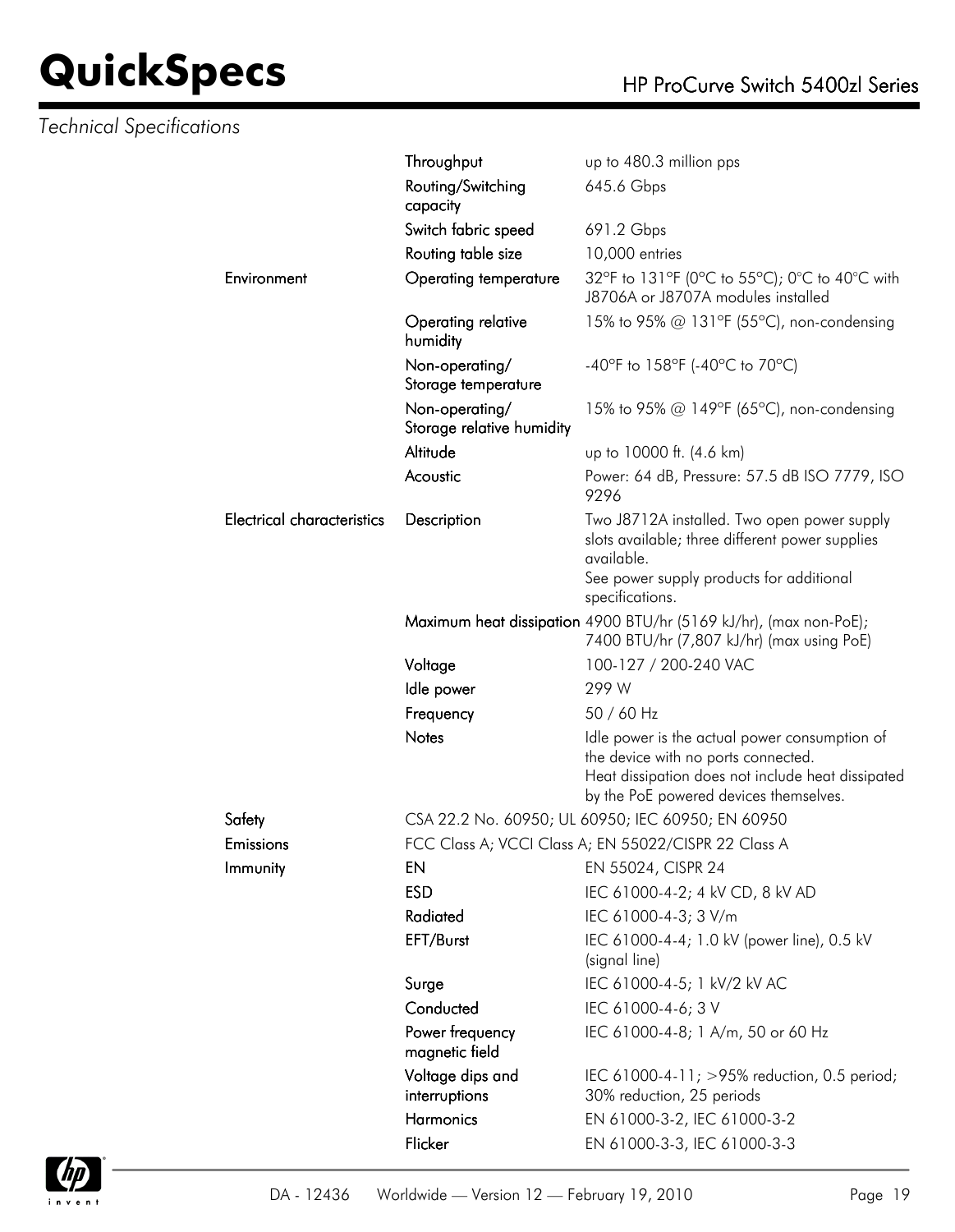| <b>Technical Specifications</b> |                         |                                                                                                                                                                                                                                                                                                                                                                                                                                                                                                                                                                                                                                                                                                                                                                                                                                                                                                                                                                                                        |                                                                                                                                                                                                                                                                                                                                                                                                                                                                                                                                                                                                            |
|---------------------------------|-------------------------|--------------------------------------------------------------------------------------------------------------------------------------------------------------------------------------------------------------------------------------------------------------------------------------------------------------------------------------------------------------------------------------------------------------------------------------------------------------------------------------------------------------------------------------------------------------------------------------------------------------------------------------------------------------------------------------------------------------------------------------------------------------------------------------------------------------------------------------------------------------------------------------------------------------------------------------------------------------------------------------------------------|------------------------------------------------------------------------------------------------------------------------------------------------------------------------------------------------------------------------------------------------------------------------------------------------------------------------------------------------------------------------------------------------------------------------------------------------------------------------------------------------------------------------------------------------------------------------------------------------------------|
|                                 | Management              | (serial RS-232C)                                                                                                                                                                                                                                                                                                                                                                                                                                                                                                                                                                                                                                                                                                                                                                                                                                                                                                                                                                                       | HP ProCurve Manager Plus; HP ProCurve Manager (included); command-<br>line interface; Web browser; configuration menu; out-of-band management                                                                                                                                                                                                                                                                                                                                                                                                                                                              |
|                                 | Notes                   | are required.                                                                                                                                                                                                                                                                                                                                                                                                                                                                                                                                                                                                                                                                                                                                                                                                                                                                                                                                                                                          | When using mini-GBICs with this product, mini-GBICs with revision "B" or<br>later (product number ends with the letter "B" or later, e.g., J4858B, J4859C)                                                                                                                                                                                                                                                                                                                                                                                                                                                 |
|                                 | Services                | 3-year, 4-hour onsite, 13x5 coverage for hardware (UE253E)<br>3-year, 4-hour onsite, 24x7 coverage for hardware (UE254E)<br>3-year, 4-hour onsite, 24x7 coverage for hardware, 24x7 software phone<br>support (UE255E)<br>3-year, 24x7 SW phone support, software updates (UF788E)<br>Installation with minimum configuration, system-based pricing (U4828E)<br>Installation with HP-provided configuration, system-based pricing (U4832E)<br>4-year, 4-hour onsite, 13x5 coverage for hardware (UR916E)<br>4-year, 4-hour onsite, 24x7 coverage for hardware (UR917E)<br>4-year, 4-hour onsite, 24x7 coverage for hardware, 24x7 software phone<br>(UR918E)<br>4-year, 24x7 SW phone support, software updates (UR919E)<br>5-year, 4-hour onsite, 13x5 coverage for hardware (UR920E)<br>5-year, 4-hour onsite, 24x7 coverage for hardware (UR921E)<br>5-year, 4-hour onsite, 24x7 coverage for hardware, 24x7 software phone<br>(UR922E)<br>5-year, 24x7 SW phone support, software updates (UR923E) |                                                                                                                                                                                                                                                                                                                                                                                                                                                                                                                                                                                                            |
|                                 |                         |                                                                                                                                                                                                                                                                                                                                                                                                                                                                                                                                                                                                                                                                                                                                                                                                                                                                                                                                                                                                        | Refer to the HP website at: www.procurve.com/services for details on the<br>service-level descriptions and product numbers. For details about services<br>and response times in your area, please contact your local HP sales office.                                                                                                                                                                                                                                                                                                                                                                      |
|                                 | Standards and protocols | <b>Device Management</b>                                                                                                                                                                                                                                                                                                                                                                                                                                                                                                                                                                                                                                                                                                                                                                                                                                                                                                                                                                               | RFC 1591 DNS (client)<br>HTML and telnet management                                                                                                                                                                                                                                                                                                                                                                                                                                                                                                                                                        |
|                                 |                         | <b>General Protocols</b>                                                                                                                                                                                                                                                                                                                                                                                                                                                                                                                                                                                                                                                                                                                                                                                                                                                                                                                                                                               | IEEE 802.1 ad Q-in-Q (Premium License)<br>IEEE 802.1D MAC Bridges<br>IEEE 802.1p Priority<br>IEEE 802.1Q VLANs<br>IEEE 802.1s Multiple Spanning Trees<br>IEEE 802.1v VLAN classification by Protocol and<br>Port<br>IEEE 802.1w Rapid Reconfiguration of Spanning<br>Tree<br>IEEE 802.3ad Link Aggregation Control Protocol<br>(LACP)<br>IEEE 802.3af Power over Ethernet<br>IEEE 802.3x Flow Control<br>RFC 768 UDP<br>RFC 783 TFTP Protocol (revision 2)<br>RFC 792 ICMP<br>RFC 793 TCP<br><b>UDLD</b> (Uni-directional Link Detection)<br><b>RFC 826 ARP</b><br>RFC 854 TELNET<br>RFC 868 Time Protocol |

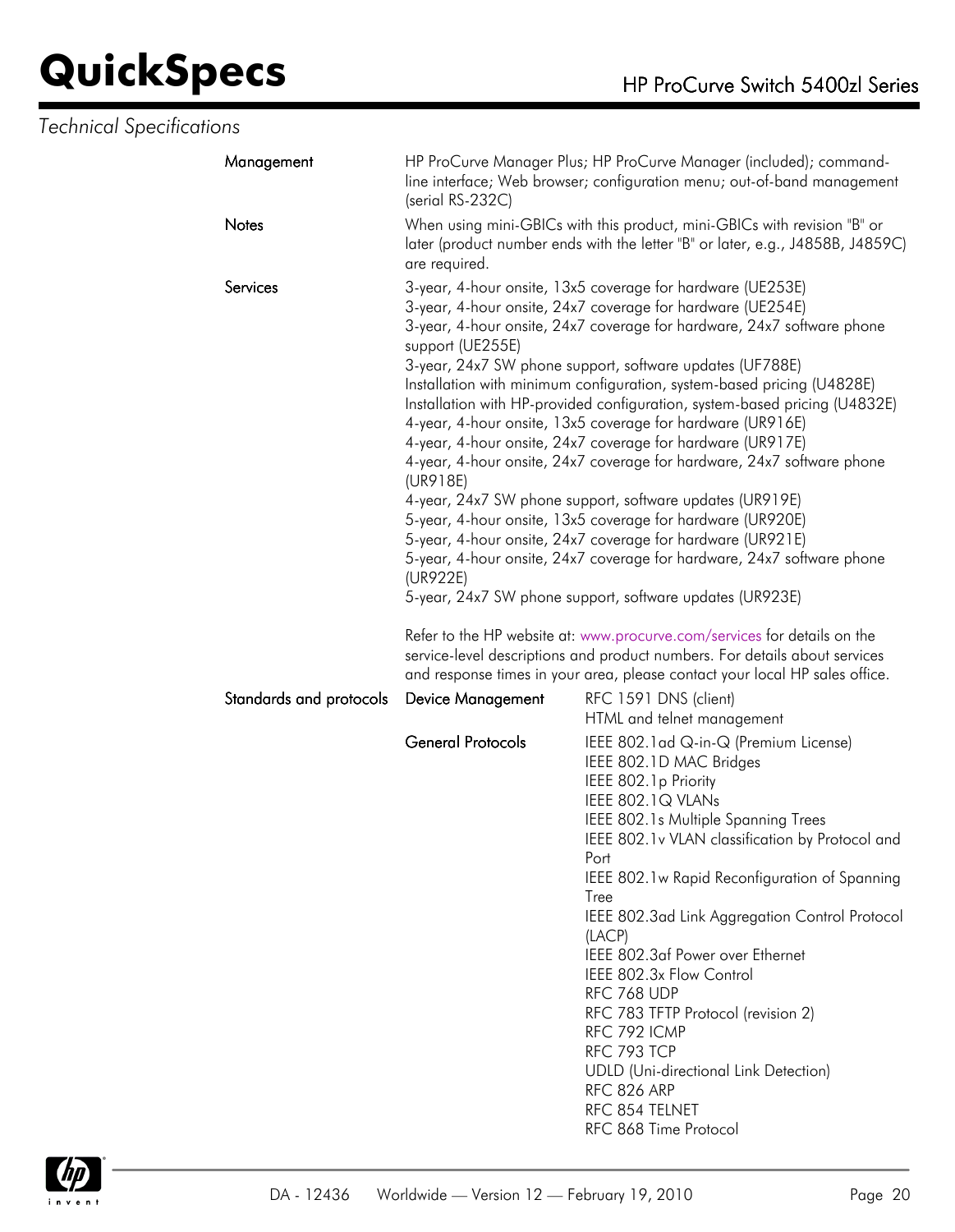|                     | RFC 951 BOOTP<br><b>RFC 1058 RIPv1</b><br>RFC 1350 TFTP Protocol (revision 2)<br><b>RFC 1519 CIDR</b><br>RFC 1542 BOOTP Extensions<br>RFC 2030 Simple Network Time Protocol (SNTP)<br>v4 |
|---------------------|------------------------------------------------------------------------------------------------------------------------------------------------------------------------------------------|
|                     | RFC 2131 DHCP<br>RFC 2453 RIP <sub>v2</sub><br>RFC 2548 (MS-RAS-Vendor only)<br>RFC 3046 DHCP Relay Agent Information                                                                    |
|                     | Option<br>RFC 3576 Ext to RADIUS (CoA only)<br>RFC 3768 VRRP (Premium License)<br>RFC 4675 RADIUS VLAN & Priority                                                                        |
| <b>IP Multicast</b> | RFC 3376 IGMPv3 (host joins only)<br>RFC 3973 Draft 2 PIM Dense Mode (Premium<br>License)<br>RFC 4601 Draft 10 PIM Sparse Mode (Premium                                                  |
| IP <sub>v</sub> 6   | License)<br>RFC 1981 IPv6 Path MTU Discovery<br>RFC 2460 IPv6 Specification                                                                                                              |
|                     | RFC 2710 Multicast Listener Discovery (MLD) for<br>IPv6                                                                                                                                  |
|                     | RFC 2925 Remote Operations MIB (Ping only)<br>RFC 3019 MLDv1 MIB<br>RFC 3315 DHCPv6 (client only)                                                                                        |
|                     | RFC 3513 IPv6 Addressing Architecture<br>RFC 3596 DNS Extension for IPv6                                                                                                                 |
|                     | RFC 3810 MLDv2 (host joins only)<br>RFC 4022 MIB for TCP                                                                                                                                 |
|                     | RFC 4113 MIB for UDP<br>RFC 4251 SSHv6 Architecture<br>RFC 4252 SSHv6 Authentication                                                                                                     |
|                     | RFC 4253 SSHv6 Transport Layer<br>RFC 4254 SSHv6 Connection                                                                                                                              |
|                     | RFC 4293 MIB for IP<br>RFC 4419 Key Exchange for SSH<br>RFC 4443 ICMPv6                                                                                                                  |
|                     | RFC 4541 IGMP & MLD Snooping Switch<br>RFC 4861 IPv6 Neighbor Discovery<br>RFC 4862 IPv6 Stateless Address Auto-                                                                         |
| <b>MIBs</b>         | configuration<br><b>RFC 1213 MIB II</b>                                                                                                                                                  |
|                     | RFC 1493 Bridge MIB<br>RFC 1724 RIP <sub>v2</sub> MIB<br>RFC 1850 OSPFv2 MIB<br>RFC 2021 RMONv2 MIB                                                                                      |
|                     | RFC 2096 IP Forwarding Table MIB<br>RFC 2613 SMON MIB<br>RFC 2618 RADIUS Client MIB                                                                                                      |

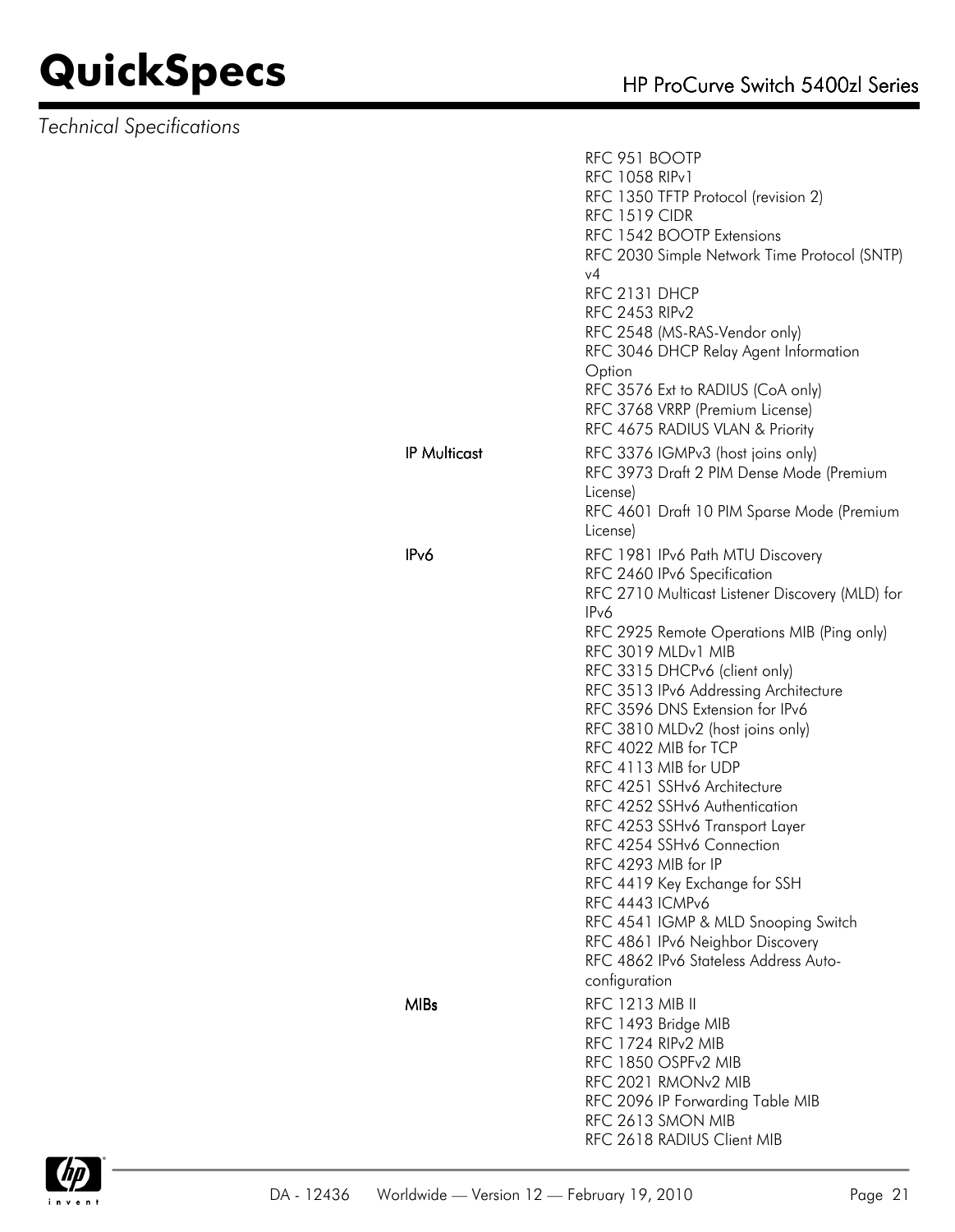|                                                    |                      |                                                                                                                                                                                                     | RFC 2620 RADIUS Accounting MIB<br>RFC 2665 Ethernet-Like-MIB<br>RFC 2668 802.3 MAU MIB<br>RFC 2674 802.1p and IEEE 802.1Q Bridge MIB<br>RFC 2737 Entity MIB (Version 2)<br>RFC 2787 VRRP MIB<br>RFC 2863 The Interfaces Group MIB<br>RFC 2925 Ping MIB         |  |
|----------------------------------------------------|----------------------|-----------------------------------------------------------------------------------------------------------------------------------------------------------------------------------------------------|----------------------------------------------------------------------------------------------------------------------------------------------------------------------------------------------------------------------------------------------------------------|--|
|                                                    |                      | Network Management                                                                                                                                                                                  | IEEE 802.1AB Link Layer Discovery Protocol<br>(LLDP)<br>RFC 2819 Four groups of RMON: 1 (statistics),<br>2 (history), 3 (alarm) and 9 (events)<br>RFC 3176 sFlow<br>ANSI/TIA-1057 LLDP Media Endpoint Discovery<br>(LLDP-MED)<br>SNMPv1/v2c/v3<br><b>XRMON</b> |  |
|                                                    |                      | <b>OSPF</b>                                                                                                                                                                                         | RFC 2328 OSPFv2 (Premium License)<br>RFC 3101 OSPF NSSA                                                                                                                                                                                                        |  |
|                                                    |                      | QoS/Cos                                                                                                                                                                                             | RFC 2474 DiffServ Precedence, including 8                                                                                                                                                                                                                      |  |
|                                                    |                      |                                                                                                                                                                                                     | queues/port<br>RFC 2597 DiffServ Assured Forwarding (AF)<br>RFC 2598 DiffServ Expedited Forwarding (EF)                                                                                                                                                        |  |
|                                                    |                      | Security                                                                                                                                                                                            | IEEE 802.1X Port Based Network Access Control<br>RFC 1492 TACACS+<br>Secure Sockets Layer (SSL)<br>SSHv1/SSHv2 Secure Shell<br>RFC 2865 RADIUS (client only)<br>RFC 2866 RADIUS Accounting                                                                     |  |
| HP ProCurve 5406zl-<br>48G-PoE+ Switch<br>(J9447A) | Included accessories | 1 HP ProCurve 24-Port 10/100/1000 PoE+ zl Module (J9307A)<br>1 HP ProCurve 20-Port 10/100/1000 PoE+ and 4-Port Mini-GBIC zl<br>Module (J9308A)<br>1 HP ProCurve 1500W PoE+ zl Power Supply (J9306A) |                                                                                                                                                                                                                                                                |  |
|                                                    | Ports                | 4 open module slots<br>full only<br>4 open mini-GBIC (SFP) slots                                                                                                                                    | 44 RJ-45 auto-sensing 10/100/1000 ports (IEEE 802.3 Type 10Base-T,<br>IEEE 802.3u Type 100Base-TX, IEEE 802.3ab Type 1000Base-T); Media<br>Type: Auto-MDIX; Duplex: 10Base-T/100Base-TX: half or full; 1000Base-T:                                             |  |
|                                                    |                      | 1 RS-232C DB-9 console port<br>Maximum ports                                                                                                                                                        | Supports a maximum of 144 auto-sensing<br>10/100/1000 ports or 16 10-GbE ports or 96                                                                                                                                                                           |  |
|                                                    |                      |                                                                                                                                                                                                     | mini-GBICs, or a combination                                                                                                                                                                                                                                   |  |
|                                                    | Power supplies       | includes: 1 x J9306AHP ProCurve 1500W PoE+ zl Power Supply<br>1 power-supply slots                                                                                                                  |                                                                                                                                                                                                                                                                |  |

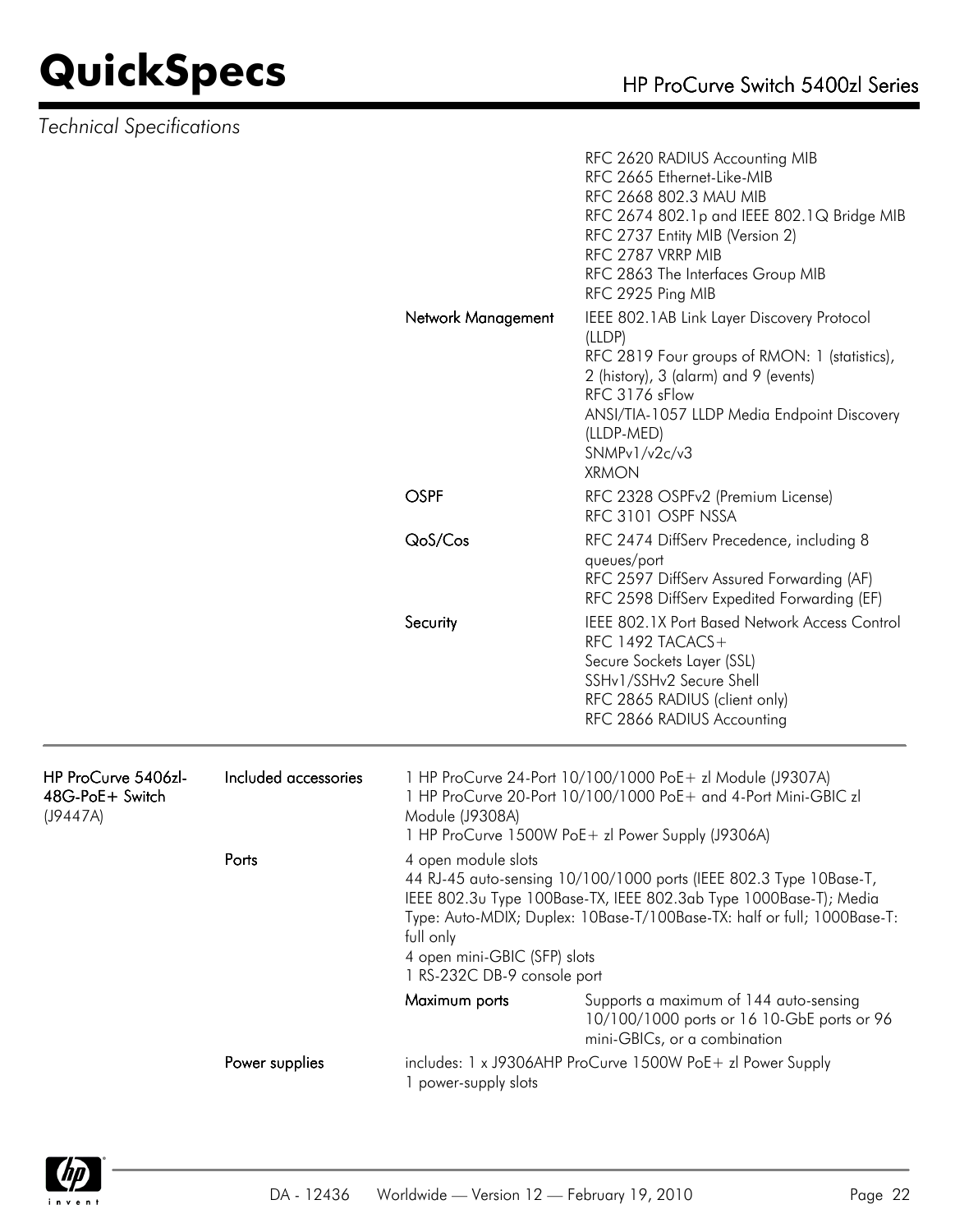| <b>Technical Specifications</b> |                            |                                             |                                                                                                                                                                                     |
|---------------------------------|----------------------------|---------------------------------------------|-------------------------------------------------------------------------------------------------------------------------------------------------------------------------------------|
|                                 | Physical characteristics   | <b>Dimensions</b>                           | 17.75(d) x 17.5(w) x 6.9(h) in. (45.09 x 44.45 x<br>17.53 cm) (4U height)                                                                                                           |
|                                 |                            | Weight                                      | 34.9 lb. (15.83 kg)                                                                                                                                                                 |
|                                 | Memory and processor       | Gigabit Module                              | ARM9 @ 200 MHz; packet buffer size: 144 Mb<br><b>QDR SDRAM</b>                                                                                                                      |
|                                 |                            | 10G Module                                  | ARM9 @ 200 MHz; packet buffer size: 36 Mb<br>QDR SDRAM                                                                                                                              |
|                                 |                            | <b>Management Module</b>                    | Freescale PowerPC 8540 @ 666 MHz, 4 MB<br>flash, 128 MB compact flash, 256 MB DDR<br>SDRAM                                                                                          |
|                                 | Mounting                   | included); horizontal surface mounting only | Mounts in an EIA-standard 19 in. telco rack or equipment cabinet (hardware                                                                                                          |
|                                 | Performance                | Latency                                     | 1000 Mb: $<$ 3.7 $\mu$ s (FIFO 64-byte packets);<br>10 Gbps: $< 2.1 \mu s$ (FIFO 64-byte packets)                                                                                   |
|                                 |                            | Throughput                                  | up to 240.2 million pps                                                                                                                                                             |
|                                 |                            | Routing/Switching<br>capacity               | 322.8 Gbps                                                                                                                                                                          |
|                                 |                            | Switch fabric speed                         | 345.6 Gbps                                                                                                                                                                          |
|                                 |                            | Routing table size                          | 10,000 entries                                                                                                                                                                      |
|                                 | Environment                | <b>Operating temperature</b>                | 32°F to 131°F (0°C to 55°C); 0°C to 40°C with<br>J8706A or J8707A modules installed                                                                                                 |
|                                 |                            | Operating relative<br>humidity              | 15% to 95% @ 131°F (55°C), non-condensing                                                                                                                                           |
|                                 |                            | Non-operating/<br>Storage temperature       | -40°F to 158°F (-40°C to 70°C)                                                                                                                                                      |
|                                 |                            | Non-operating/<br>Storage relative humidity | 15% to 95% @ 149°F (65°C), non-condensing                                                                                                                                           |
|                                 |                            | Altitude                                    | up to 10000 ft. (4.6 km)                                                                                                                                                            |
|                                 |                            | Acoustic                                    | Power: 57 dB, Pressure: 40.2 dB ISO 7779, ISO<br>9296                                                                                                                               |
|                                 | Electrical characteristics | Description                                 | One J9306A installed. One open power supply<br>slot available; three different power supplies<br>available.<br>See power supply products for additional                             |
|                                 |                            |                                             | specifications.                                                                                                                                                                     |
|                                 |                            |                                             | Maximum heat dissipation 2450 BTU/hr (2584.75 kJ/hr), (max. non-PoE);<br>3700 BTU/hr (3903 kJ/hr) (max. using PoE)                                                                  |
|                                 |                            | Voltage                                     | 100-127 / 200-240 VAC                                                                                                                                                               |
|                                 |                            | Idle power                                  | 215W                                                                                                                                                                                |
|                                 |                            | Frequency                                   | 50 / 60 Hz                                                                                                                                                                          |
|                                 |                            | <b>Notes</b>                                | Idle power is the actual power consumption of<br>the device with no ports connected.<br>Heat dissipation does not include heat dissipated<br>by the PoE powered devices themselves. |
|                                 | Safety                     |                                             | CSA 22.2 No. 60950; UL 60950; IEC 60950; EN 60950                                                                                                                                   |

inv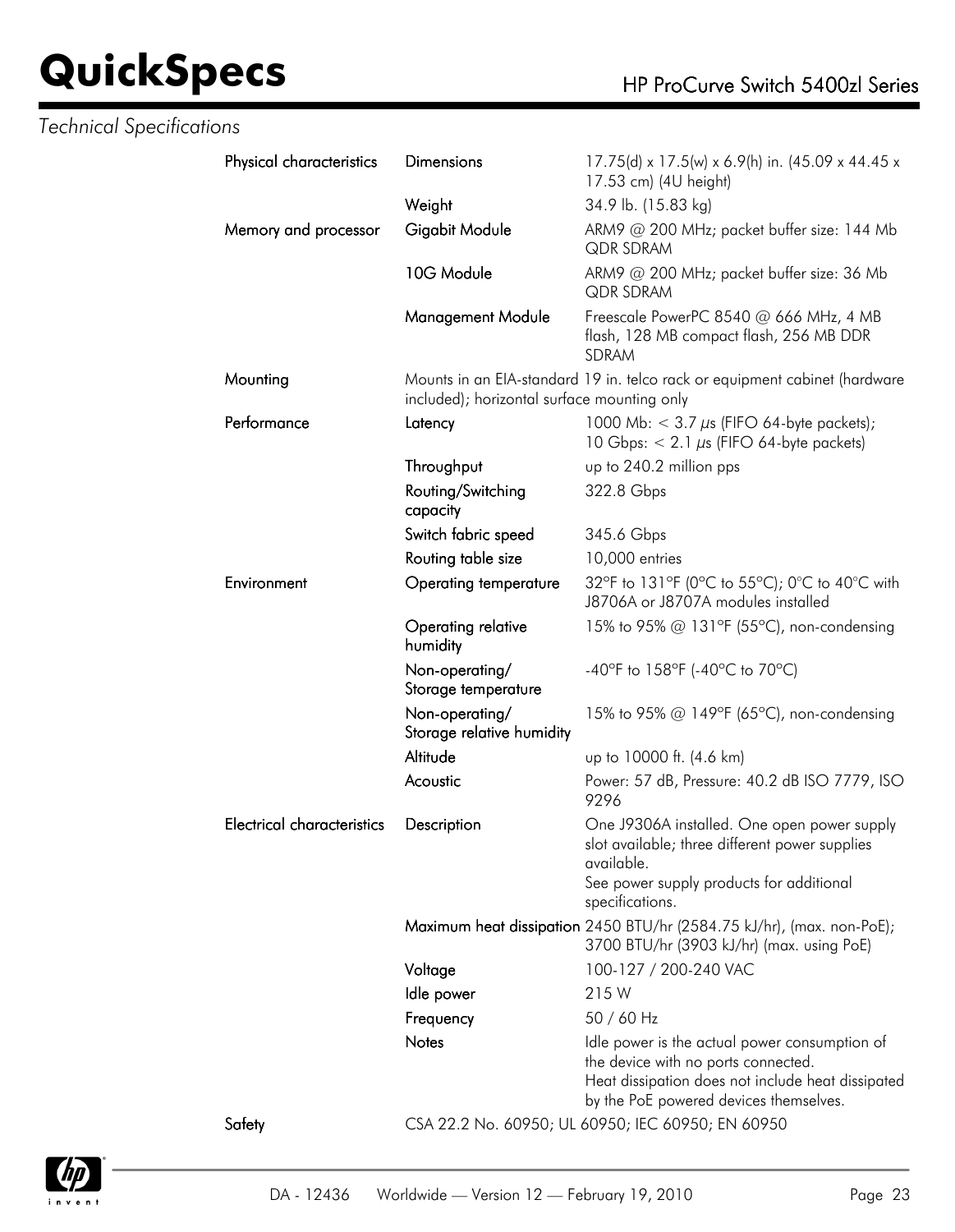| Emissions               | FCC Class A; VCCI Class A; EN 55022/CISPR 22 Class A                                                                                                                                                                                                                                                                                                                                                                                                                                                                                                                                                                                                                                                                                                                                                                                                                                                                                                                                                   |                                                                                                                                                                                                                                       |  |
|-------------------------|--------------------------------------------------------------------------------------------------------------------------------------------------------------------------------------------------------------------------------------------------------------------------------------------------------------------------------------------------------------------------------------------------------------------------------------------------------------------------------------------------------------------------------------------------------------------------------------------------------------------------------------------------------------------------------------------------------------------------------------------------------------------------------------------------------------------------------------------------------------------------------------------------------------------------------------------------------------------------------------------------------|---------------------------------------------------------------------------------------------------------------------------------------------------------------------------------------------------------------------------------------|--|
| Immunity                | EN                                                                                                                                                                                                                                                                                                                                                                                                                                                                                                                                                                                                                                                                                                                                                                                                                                                                                                                                                                                                     | EN 55024, CISPR 24                                                                                                                                                                                                                    |  |
|                         | <b>ESD</b>                                                                                                                                                                                                                                                                                                                                                                                                                                                                                                                                                                                                                                                                                                                                                                                                                                                                                                                                                                                             | IEC 61000-4-2; 4 kV CD, 8 kV AD                                                                                                                                                                                                       |  |
|                         | Radiated                                                                                                                                                                                                                                                                                                                                                                                                                                                                                                                                                                                                                                                                                                                                                                                                                                                                                                                                                                                               | IEC 61000-4-3; 3 V/m                                                                                                                                                                                                                  |  |
|                         | EFT/Burst                                                                                                                                                                                                                                                                                                                                                                                                                                                                                                                                                                                                                                                                                                                                                                                                                                                                                                                                                                                              | IEC 61000-4-4; 1.0 kV (power line), 0.5 kV<br>(signal line)                                                                                                                                                                           |  |
|                         | Surge                                                                                                                                                                                                                                                                                                                                                                                                                                                                                                                                                                                                                                                                                                                                                                                                                                                                                                                                                                                                  | IEC 61000-4-5; 1 kV/2 kV AC                                                                                                                                                                                                           |  |
|                         | Conducted                                                                                                                                                                                                                                                                                                                                                                                                                                                                                                                                                                                                                                                                                                                                                                                                                                                                                                                                                                                              | IEC 61000-4-6; 3 V                                                                                                                                                                                                                    |  |
|                         | Power frequency<br>magnetic field                                                                                                                                                                                                                                                                                                                                                                                                                                                                                                                                                                                                                                                                                                                                                                                                                                                                                                                                                                      | IEC 61000-4-8; 1 A/m, 50 or 60 Hz                                                                                                                                                                                                     |  |
|                         | Voltage dips and<br>interruptions                                                                                                                                                                                                                                                                                                                                                                                                                                                                                                                                                                                                                                                                                                                                                                                                                                                                                                                                                                      | IEC 61000-4-11; >95% reduction, 0.5 period;<br>30% reduction, 25 periods                                                                                                                                                              |  |
|                         | <b>Harmonics</b>                                                                                                                                                                                                                                                                                                                                                                                                                                                                                                                                                                                                                                                                                                                                                                                                                                                                                                                                                                                       | EN 61000-3-2, IEC 61000-3-2                                                                                                                                                                                                           |  |
|                         | Flicker                                                                                                                                                                                                                                                                                                                                                                                                                                                                                                                                                                                                                                                                                                                                                                                                                                                                                                                                                                                                | EN 61000-3-3, IEC 61000-3-3                                                                                                                                                                                                           |  |
| Management              | (serial RS-232C)                                                                                                                                                                                                                                                                                                                                                                                                                                                                                                                                                                                                                                                                                                                                                                                                                                                                                                                                                                                       | HP ProCurve Manager Plus; HP ProCurve Manager (included); command-<br>line interface; Web browser; configuration menu; out-of-band management                                                                                         |  |
| <b>Notes</b>            | When using mini-GBICs with this product, mini-GBICs with revision "B" or<br>later (product number ends with the letter "B" or later, e.g., J4858B, J4859C)<br>are required.                                                                                                                                                                                                                                                                                                                                                                                                                                                                                                                                                                                                                                                                                                                                                                                                                            |                                                                                                                                                                                                                                       |  |
| Services                | 3-year, 4-hour onsite, 13x5 coverage for hardware (UE250E)<br>3-year, 4-hour onsite, 24x7 coverage for hardware (UE251E)<br>3-year, 4-hour onsite, 24x7 coverage for hardware, 24x7 software phone<br>support (UE252E)<br>3-year, 24x7 SW phone support, software updates (UF786E)<br>Installation with minimum configuration, system-based pricing (U4828E)<br>Installation with HP-provided configuration, system-based pricing (U4832E)<br>4-year, 4-hour onsite, 13x5 coverage for hardware (UR900E)<br>4-year, 4-hour onsite, 24x7 coverage for hardware (UR901E)<br>4-year, 4-hour onsite, 24x7 coverage for hardware, 24x7 software phone<br>(UR902E)<br>4-year, 24x7 SW phone support, software updates (UR903E)<br>5-year, 4-hour onsite, 13x5 coverage for hardware (UR904E)<br>5-year, 4-hour onsite, 24x7 coverage for hardware (UR905E)<br>5-year, 4-hour onsite, 24x7 coverage for hardware, 24x7 software phone<br>(UR906E)<br>5-year, 24x7 SW phone support, software updates (UR907E) |                                                                                                                                                                                                                                       |  |
|                         |                                                                                                                                                                                                                                                                                                                                                                                                                                                                                                                                                                                                                                                                                                                                                                                                                                                                                                                                                                                                        | Refer to the HP website at: www.procurve.com/services for details on the<br>service-level descriptions and product numbers. For details about services<br>and response times in your area, please contact your local HP sales office. |  |
| Standards and protocols | <b>Device Management</b>                                                                                                                                                                                                                                                                                                                                                                                                                                                                                                                                                                                                                                                                                                                                                                                                                                                                                                                                                                               | RFC 1591 DNS (client)<br>HTML and telnet management                                                                                                                                                                                   |  |
|                         | <b>General Protocols</b>                                                                                                                                                                                                                                                                                                                                                                                                                                                                                                                                                                                                                                                                                                                                                                                                                                                                                                                                                                               | IEEE 802.1 ad Q-in-Q (Premium License)<br>IEEE 802.1D MAC Bridges<br>IEEE 802.1p Priority<br>IEEE 802.1Q VLANs<br>IEEE 802.1s Multiple Spanning Trees                                                                                 |  |

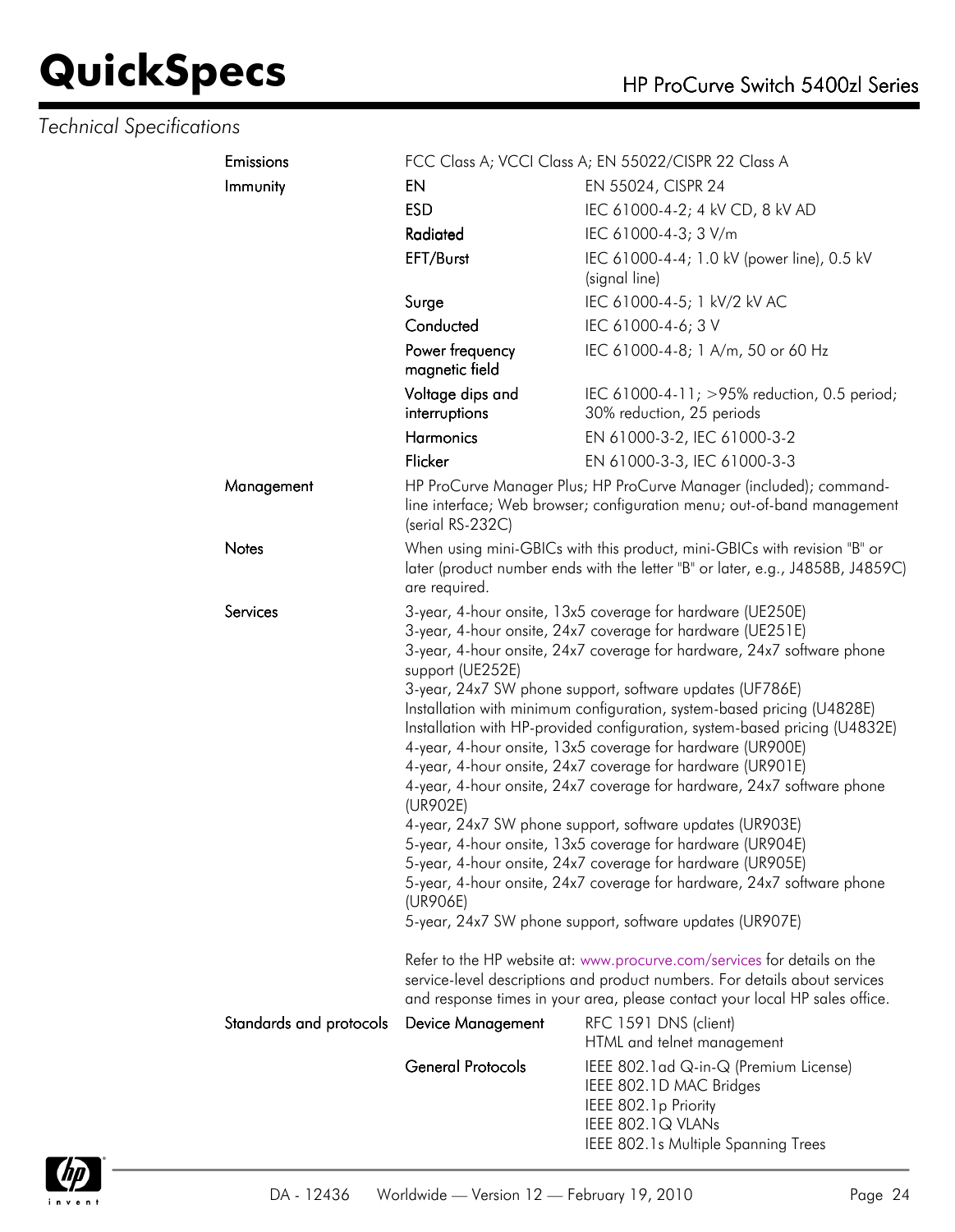*Technical Specifications*

IEEE 802.1v VLAN classification by Protocol and Port IEEE 802.1w Rapid Reconfiguration of Spanning Tree IEEE 802.3ad Link Aggregation Control Protocol (LACP) IEEE 802.3af Power over Ethernet IEEE 802.3x Flow Control RFC 768 UDP RFC 783 TFTP Protocol (revision 2) RFC 792 ICMP RFC 793 TCP UDLD (Uni-directional Link Detection) RFC 826 ARP RFC 854 TELNET RFC 868 Time Protocol RFC 951 BOOTP RFC 1058 RIPv1 RFC 1350 TFTP Protocol (revision 2) RFC 1519 CIDR RFC 1542 BOOTP Extensions RFC 2030 Simple Network Time Protocol (SNTP) v4 RFC 2131 DHCP RFC 2453 RIPv2 RFC 2548 (MS-RAS-Vendor only) RFC 3046 DHCP Relay Agent Information **Option** RFC 3576 Ext to RADIUS (CoA only) RFC 3768 VRRP (Premium License) RFC 4675 RADIUS VLAN & Priority IP Multicast RFC 3376 IGMPv3 (host joins only) RFC 3973 Draft 2 PIM Dense Mode (Premium License) RFC 4601 Draft 10 PIM Sparse Mode (Premium License) IPv6 RFC 1981 IPv6 Path MTU Discovery RFC 2460 IPv6 Specification RFC 2710 Multicast Listener Discovery (MLD) for IPv6 RFC 2925 Remote Operations MIB (Ping only) RFC 3019 MLDv1 MIB RFC 3315 DHCPv6 (client only) RFC 3513 IPv6 Addressing Architecture RFC 3596 DNS Extension for IPv6 RFC 3810 MLDv2 (host joins only) RFC 4022 MIB for TCP RFC 4113 MIB for UDP RFC 4251 SSHv6 Architecture RFC 4252 SSHv6 Authentication RFC 4253 SSHv6 Transport Layer

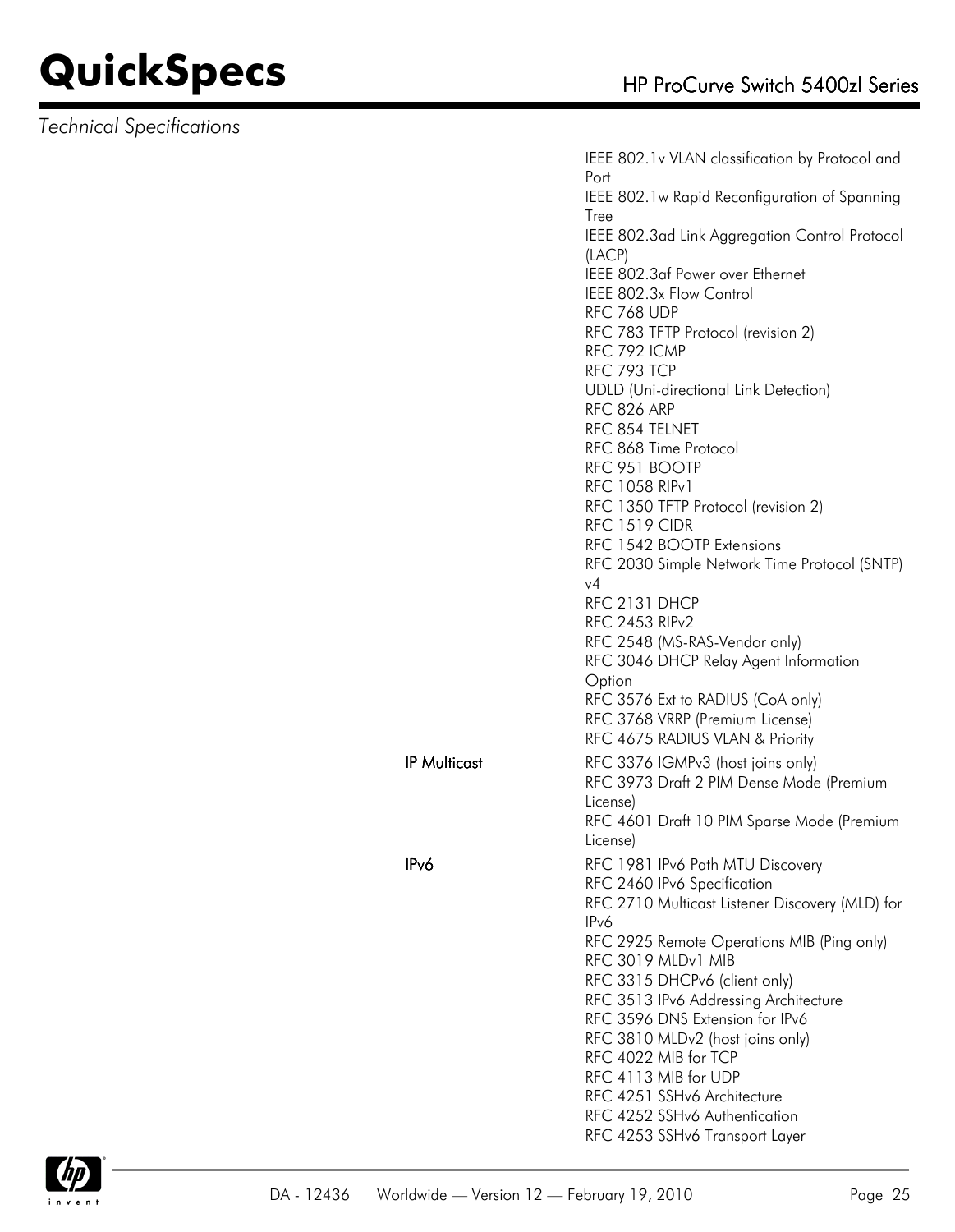*Technical Specifications*

|                    | RFC 4254 SSHv6 Connection<br>RFC 4293 MIB for IP<br>RFC 4419 Key Exchange for SSH<br>RFC 4443 ICMPv6<br>RFC 4541 IGMP & MLD Snooping Switch<br>RFC 4861 IPv6 Neighbor Discovery<br>RFC 4862 IPv6 Stateless Address Auto-<br>configuration                                                                                                                                                                                                                                                  |
|--------------------|--------------------------------------------------------------------------------------------------------------------------------------------------------------------------------------------------------------------------------------------------------------------------------------------------------------------------------------------------------------------------------------------------------------------------------------------------------------------------------------------|
| <b>MIBs</b>        | <b>RFC 1213 MIB II</b><br>RFC 1493 Bridge MIB<br>RFC 1724 RIP <sub>v2</sub> MIB<br>RFC 1850 OSPFv2 MIB<br>RFC 2021 RMON <sub>v2</sub> MIB<br>RFC 2096 IP Forwarding Table MIB<br>RFC 2613 SMON MIB<br>RFC 2618 RADIUS Client MIB<br>RFC 2620 RADIUS Accounting MIB<br>RFC 2665 Ethernet-Like-MIB<br>RFC 2668 802.3 MAU MIB<br>RFC 2674 802.1p and IEEE 802.1Q Bridge MIB<br>RFC 2737 Entity MIB (Version 2)<br>RFC 2787 VRRP MIB<br>RFC 2863 The Interfaces Group MIB<br>RFC 2925 Ping MIB |
| Network Management | IEEE 802.1AB Link Layer Discovery Protocol<br>(LLDP)<br>RFC 2819 Four groups of RMON: 1 (statistics),<br>2 (history), 3 (alarm) and 9 (events)<br>RFC 3176 sFlow<br>ANSI/TIA-1057 LLDP Media Endpoint Discovery<br>(LLDP-MED)<br>SNMPv1/v2c/v3<br><b>XRMON</b>                                                                                                                                                                                                                             |
| OSPF               | RFC 2328 OSPFv2 (Premium License)<br>RFC 3101 OSPF NSSA                                                                                                                                                                                                                                                                                                                                                                                                                                    |
| QoS/Cos            | RFC 2474 DiffServ Precedence, including 8<br>queues/port<br>RFC 2597 DiffServ Assured Forwarding (AF)<br>RFC 2598 DiffServ Expedited Forwarding (EF)                                                                                                                                                                                                                                                                                                                                       |
| Security           | <b>IEEE 802.1X Port Based Network Access Control</b><br>RFC 1492 TACACS +<br>Secure Sockets Layer (SSL)<br>SSHv1/SSHv2 Secure Shell<br>RFC 2865 RADIUS (client only)<br>RFC 2866 RADIUS Accounting                                                                                                                                                                                                                                                                                         |

HP ProCurve 5412zl-96G-PoE+ Switch (J9448A)

Included accessories 3 HP ProCurve 24-Port 10/100/1000 PoE+ zl Module (J9307A) 1 HP ProCurve 20-Port 10/100/1000 PoE+ and 4-Port Mini-GBIC zl Module (J9308A)

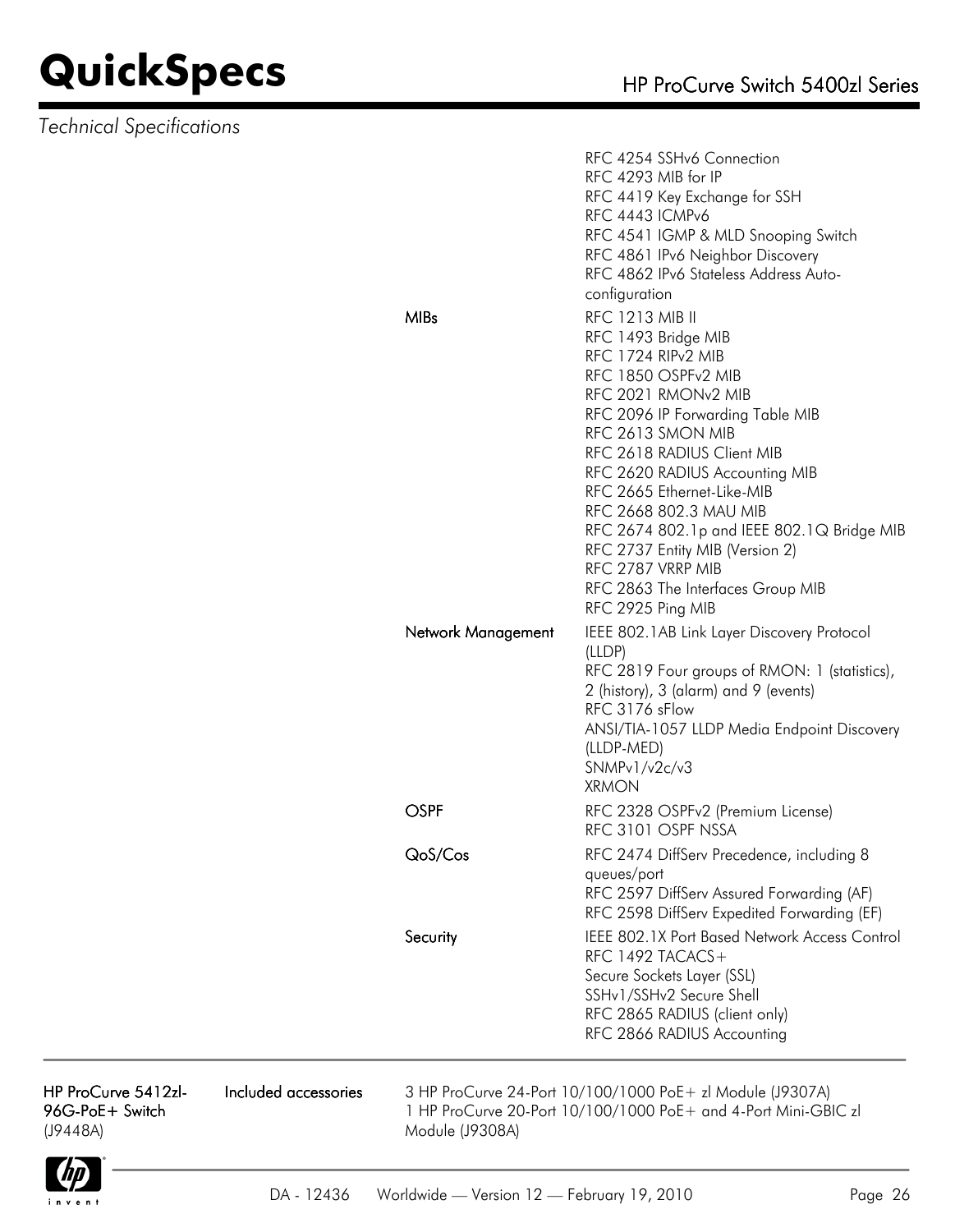| <b>Technical Specifications</b> |                                   |                                                                                                    |                                                                                                                                                                                                                    |
|---------------------------------|-----------------------------------|----------------------------------------------------------------------------------------------------|--------------------------------------------------------------------------------------------------------------------------------------------------------------------------------------------------------------------|
|                                 |                                   |                                                                                                    | 2 HP ProCurve 1500W PoE+ zl Power Supply (J9306A)                                                                                                                                                                  |
|                                 | Ports                             | 8 open module slots<br>full<br>only<br>4 open mini-GBIC (SFP) slots<br>1 RS-232C DB-9 console port | 92 RJ-45 auto-sensing 10/100/1000 ports (IEEE 802.3 Type 10Base-T,<br>IEEE 802.3u Type 100Base-TX, IEEE 802.3ab Type 1000Base-T); Media<br>Type: Auto-MDIX; Duplex: 10Base-T/100Base-TX: half or full; 1000Base-T: |
|                                 |                                   | Maximum ports                                                                                      | Supports a maximum of 288 auto-sensing<br>10/100/1000 ports or 32 10-GbE ports or 192<br>mini-GBICs, or a combination                                                                                              |
|                                 | Power supplies                    | 2 power-supply slots                                                                               | includes: 2 x J9306AHP ProCurve 1500W PoE+ zl Power Supply                                                                                                                                                         |
|                                 | Physical characteristics          | <b>Dimensions</b>                                                                                  | 17.75(d) x 17.5(w) x 12.1(h) in. (45.09 x 44.45<br>X<br>30.73 cm) (7U height)                                                                                                                                      |
|                                 |                                   | Weight                                                                                             | 58.18 lb. (26.39 kg)                                                                                                                                                                                               |
|                                 | Memory and processor              | Gigabit Module                                                                                     | ARM9 @ 200 MHz; packet buffer size: 144 Mb<br><b>QDR SDRAM</b>                                                                                                                                                     |
|                                 |                                   | 10G Module                                                                                         | ARM9 @ 200 MHz; packet buffer size: 36 Mb<br><b>QDR SDRAM</b>                                                                                                                                                      |
|                                 |                                   | <b>Management Module</b>                                                                           | Freescale PowerPC 8540 @ 666 MHz, 4 MB<br>flash, 128 MB compact flash, 256 MB DDR<br>SDRAM                                                                                                                         |
|                                 | Mounting                          | included); horizontal surface mounting only                                                        | Mounts in an EIA-standard 19 in. telco rack or equipment cabinet (hardware                                                                                                                                         |
|                                 | Performance                       | Latency                                                                                            | 1000 Mb: $<$ 3.7 $\mu$ s (FIFO 64-byte packets);<br>10 Gbps: $< 2.1 \mu s$ (FIFO 64-byte packets)                                                                                                                  |
|                                 |                                   | Throughput                                                                                         | up to 480.3 million pps                                                                                                                                                                                            |
|                                 |                                   | Routing/Switching<br>capacity                                                                      | 645.6 Gbps                                                                                                                                                                                                         |
|                                 |                                   | Switch fabric speed                                                                                | 691.2 Gbps                                                                                                                                                                                                         |
|                                 |                                   | Routing table size                                                                                 | 10,000 entries                                                                                                                                                                                                     |
|                                 | Environment                       | <b>Operating temperature</b>                                                                       | 32°F to 131°F (0°C to 55°C); 0°C to 40°C with<br>J8706A or J8707A modules installed                                                                                                                                |
|                                 |                                   | Operating relative<br>humidity                                                                     | 15% to 95% @ 131°F (55°C), non-condensing                                                                                                                                                                          |
|                                 |                                   | Non-operating/<br>Storage temperature                                                              | -40°F to 158°F (-40°C to 70°C)                                                                                                                                                                                     |
|                                 |                                   | Non-operating/<br>Storage relative humidity                                                        | 15% to 95% @ 149°F (65°C), non-condensing                                                                                                                                                                          |
|                                 |                                   | Altitude                                                                                           | up to 10000 ft. (4.6 km)                                                                                                                                                                                           |
|                                 |                                   | Acoustic                                                                                           | Power: 57 dB, Pressure: 40.2 dB ISO 7779, ISO<br>9296                                                                                                                                                              |
|                                 | <b>Electrical characteristics</b> | Description                                                                                        | Two J9306A installed. Two open power supply                                                                                                                                                                        |

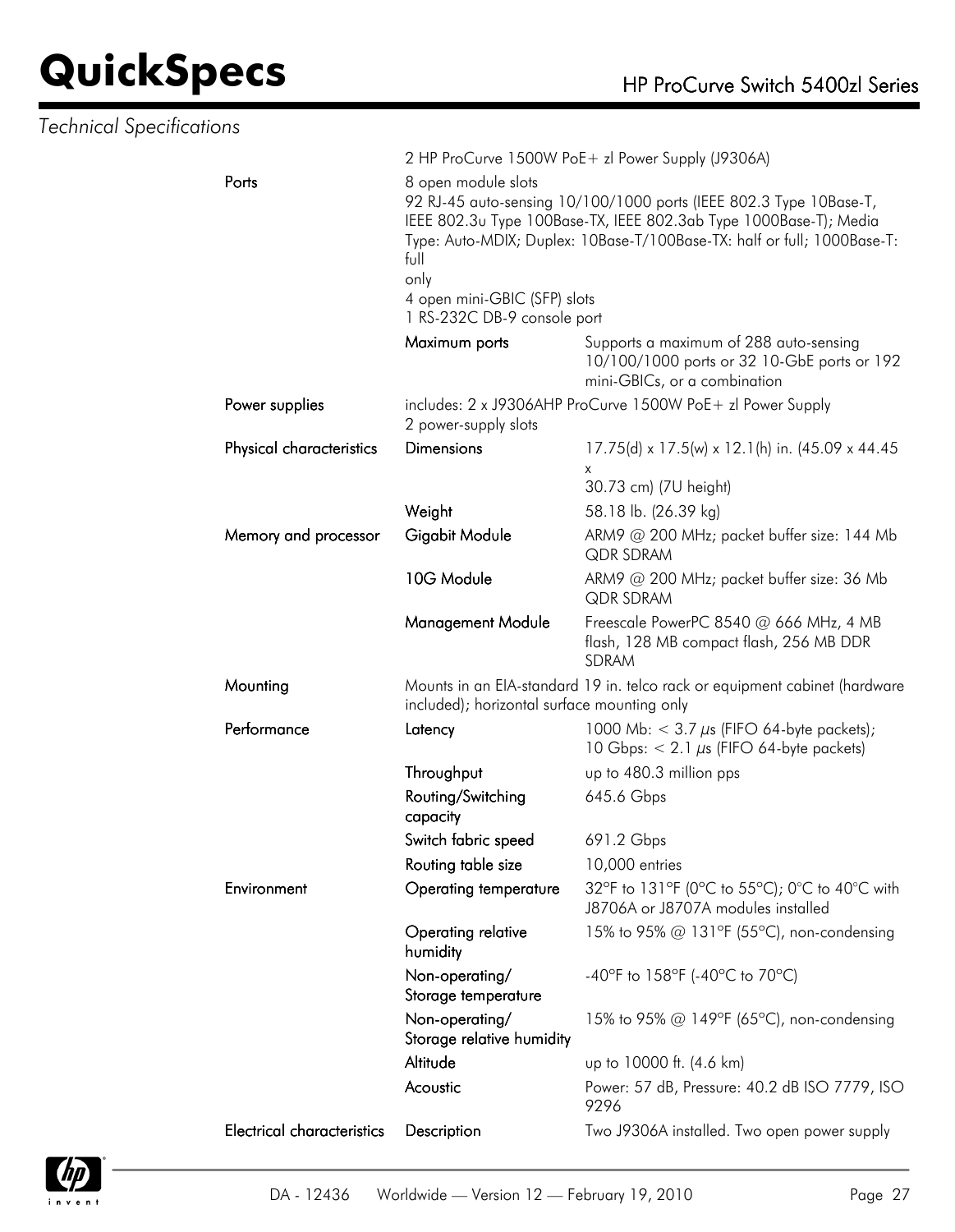|            |                                                                                                                                                                                                                      | slots available; three different power supplies<br>available.                                                                                                                       |  |  |
|------------|----------------------------------------------------------------------------------------------------------------------------------------------------------------------------------------------------------------------|-------------------------------------------------------------------------------------------------------------------------------------------------------------------------------------|--|--|
|            |                                                                                                                                                                                                                      | See power supply products for additional<br>specifications.                                                                                                                         |  |  |
|            |                                                                                                                                                                                                                      | Maximum heat dissipation 4900 BTU/hr (5169.5 kJ/hr), (max. non-PoE);<br>7400 BTU/hr (7807 kJ/hr) (max. using PoE)                                                                   |  |  |
|            | Voltage                                                                                                                                                                                                              | 100-127 / 200-240 VAC                                                                                                                                                               |  |  |
|            | Idle power                                                                                                                                                                                                           | 312 W                                                                                                                                                                               |  |  |
|            | Frequency                                                                                                                                                                                                            | 50 / 60 Hz                                                                                                                                                                          |  |  |
|            | <b>Notes</b>                                                                                                                                                                                                         | Idle power is the actual power consumption of<br>the device with no ports connected.<br>Heat dissipation does not include heat dissipated<br>by the PoE powered devices themselves. |  |  |
| Safety     |                                                                                                                                                                                                                      | CSA 22.2 No. 60950; UL 60950; IEC 60950; EN 60950                                                                                                                                   |  |  |
| Emissions  |                                                                                                                                                                                                                      | FCC Class A; VCCI Class A; EN 55022/CISPR 22 Class A                                                                                                                                |  |  |
| Immunity   | EN                                                                                                                                                                                                                   | EN 55024, CISPR 24                                                                                                                                                                  |  |  |
|            | <b>ESD</b>                                                                                                                                                                                                           | IEC 61000-4-2; 4 kV CD, 8 kV AD                                                                                                                                                     |  |  |
|            | Radiated                                                                                                                                                                                                             | IEC 61000-4-3; 3 V/m                                                                                                                                                                |  |  |
|            | EFT/Burst                                                                                                                                                                                                            | IEC 61000-4-4; 1.0 kV (power line), 0.5 kV<br>(signal line)                                                                                                                         |  |  |
|            | Surge                                                                                                                                                                                                                | IEC 61000-4-5; 1 kV/2 kV AC                                                                                                                                                         |  |  |
|            | Conducted                                                                                                                                                                                                            | IEC 61000-4-6; 3 V                                                                                                                                                                  |  |  |
|            | Power frequency<br>magnetic field                                                                                                                                                                                    | IEC 61000-4-8; 1 A/m, 50 or 60 Hz                                                                                                                                                   |  |  |
|            | Voltage dips and<br>interruptions                                                                                                                                                                                    | IEC 61000-4-11; >95% reduction, 0.5 period;<br>30% reduction, 25 periods                                                                                                            |  |  |
|            | <b>Harmonics</b>                                                                                                                                                                                                     | EN 61000-3-2, IEC 61000-3-2                                                                                                                                                         |  |  |
|            | Flicker                                                                                                                                                                                                              | EN 61000-3-3, IEC 61000-3-3                                                                                                                                                         |  |  |
| Management | (serial RS-232C)                                                                                                                                                                                                     | HP ProCurve Manager Plus; HP ProCurve Manager (included); command-<br>line interface; Web browser; configuration menu; out-of-band management                                       |  |  |
| Notes      | are required.                                                                                                                                                                                                        | When using mini-GBICs with this product, mini-GBICs with revision "B" or<br>later (product number ends with the letter "B" or later, e.g., J4858B, J4859C)                          |  |  |
| Services   |                                                                                                                                                                                                                      | 3-year, 4-hour onsite, 13x5 coverage for hardware (UE253E)                                                                                                                          |  |  |
|            | 3-year, 4-hour onsite, 24x7 coverage for hardware (UE254E)<br>3-year, 4-hour onsite, 24x7 coverage for hardware, 24x7 software phone<br>support (UE255E)<br>3-year, 24x7 SW phone support, software updates (UF788E) |                                                                                                                                                                                     |  |  |
|            |                                                                                                                                                                                                                      | Installation with minimum configuration, system-based pricing (U4828E)                                                                                                              |  |  |
|            | Installation with HP-provided configuration, system-based pricing (U4832E)                                                                                                                                           |                                                                                                                                                                                     |  |  |
|            | 4-year, 4-hour onsite, 13x5 coverage for hardware (UR916E)<br>4-year, 4-hour onsite, 24x7 coverage for hardware (UR917E)                                                                                             |                                                                                                                                                                                     |  |  |
|            | (UR918E)                                                                                                                                                                                                             | 4-year, 4-hour onsite, 24x7 coverage for hardware, 24x7 software phone                                                                                                              |  |  |
|            |                                                                                                                                                                                                                      | 4-year, 24x7 SW phone support, software updates (UR919E)<br>5-year, 4-hour onsite, 13x5 coverage for hardware (UR920E)                                                              |  |  |
|            |                                                                                                                                                                                                                      |                                                                                                                                                                                     |  |  |

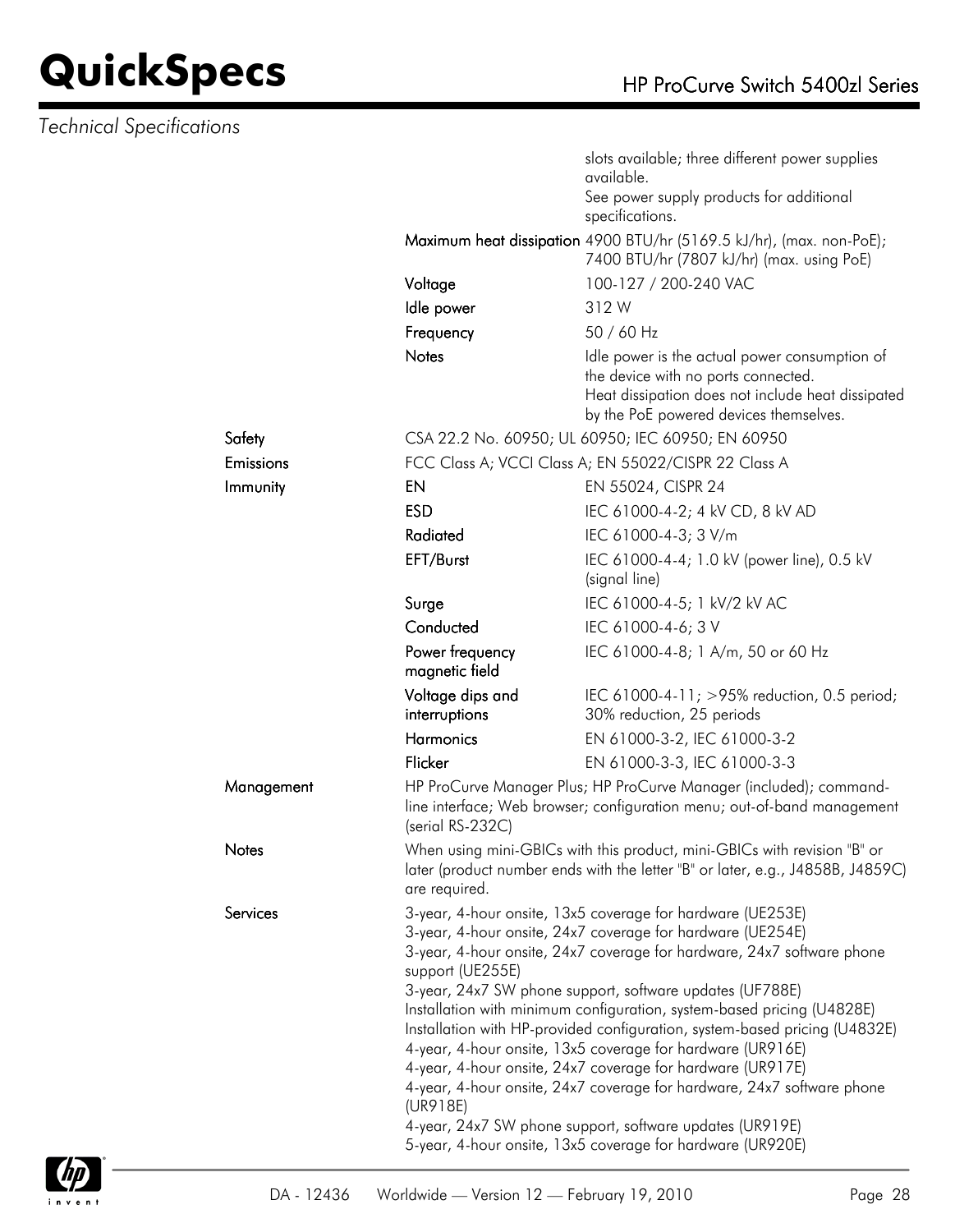| <b>Technical Specifications</b> |                          |                                                                                                                                                                                                                                                                                                                                                                                                                                                                                                                                                                                                                                                                                                                                                                                                                                                                                                                                                                                                                                                 |
|---------------------------------|--------------------------|-------------------------------------------------------------------------------------------------------------------------------------------------------------------------------------------------------------------------------------------------------------------------------------------------------------------------------------------------------------------------------------------------------------------------------------------------------------------------------------------------------------------------------------------------------------------------------------------------------------------------------------------------------------------------------------------------------------------------------------------------------------------------------------------------------------------------------------------------------------------------------------------------------------------------------------------------------------------------------------------------------------------------------------------------|
|                                 | (UR922E)                 | 5-year, 4-hour onsite, 24x7 coverage for hardware (UR921E)<br>5-year, 4-hour onsite, 24x7 coverage for hardware, 24x7 software phone                                                                                                                                                                                                                                                                                                                                                                                                                                                                                                                                                                                                                                                                                                                                                                                                                                                                                                            |
|                                 |                          | 5-year, 24x7 SW phone support, software updates (UR923E)                                                                                                                                                                                                                                                                                                                                                                                                                                                                                                                                                                                                                                                                                                                                                                                                                                                                                                                                                                                        |
|                                 |                          | Refer to the HP website at: www.procurve.com/services for details on the<br>service-level descriptions and product numbers. For details about services<br>and response times in your area, please contact your local HP sales office.                                                                                                                                                                                                                                                                                                                                                                                                                                                                                                                                                                                                                                                                                                                                                                                                           |
| Standards and protocols         | <b>Device Management</b> | RFC 1591 DNS (client)<br>HTML and telnet management                                                                                                                                                                                                                                                                                                                                                                                                                                                                                                                                                                                                                                                                                                                                                                                                                                                                                                                                                                                             |
|                                 | <b>General Protocols</b> | IEEE 802.1 ad Q-in-Q (Premium License)<br>IEEE 802.1D MAC Bridges<br>IEEE 802.1p Priority<br>IEEE 802.1Q VLANs<br>IEEE 802.1s Multiple Spanning Trees<br>IEEE 802.1v VLAN classification by Protocol and<br>Port<br>IEEE 802.1w Rapid Reconfiguration of Spanning<br>Tree<br>IEEE 802.3ad Link Aggregation Control Protocol<br>(LACP)<br>IEEE 802.3af Power over Ethernet<br>IEEE 802.3x Flow Control<br>RFC 768 UDP<br>RFC 783 TFTP Protocol (revision 2)<br>RFC 792 ICMP<br>RFC 793 TCP<br><b>UDLD</b> (Uni-directional Link Detection)<br><b>RFC 826 ARP</b><br>RFC 854 TELNET<br>RFC 868 Time Protocol<br>RFC 951 BOOTP<br><b>RFC 1058 RIPv1</b><br>RFC 1350 TFTP Protocol (revision 2)<br><b>RFC 1519 CIDR</b><br>RFC 1542 BOOTP Extensions<br>RFC 2030 Simple Network Time Protocol (SNTP)<br>v4<br>RFC 2131 DHCP<br><b>RFC 2453 RIPv2</b><br>RFC 2548 (MS-RAS-Vendor only)<br>RFC 3046 DHCP Relay Agent Information<br>Option<br>RFC 3576 Ext to RADIUS (CoA only)<br>RFC 3768 VRRP (Premium License)<br>RFC 4675 RADIUS VLAN & Priority |
|                                 | <b>IP Multicast</b>      | RFC 3376 IGMPv3 (host joins only)<br>RFC 3973 Draft 2 PIM Dense Mode (Premium<br>License)                                                                                                                                                                                                                                                                                                                                                                                                                                                                                                                                                                                                                                                                                                                                                                                                                                                                                                                                                       |
|                                 |                          | RFC 4601 Draft 10 PIM Sparse Mode (Premium<br>License)                                                                                                                                                                                                                                                                                                                                                                                                                                                                                                                                                                                                                                                                                                                                                                                                                                                                                                                                                                                          |

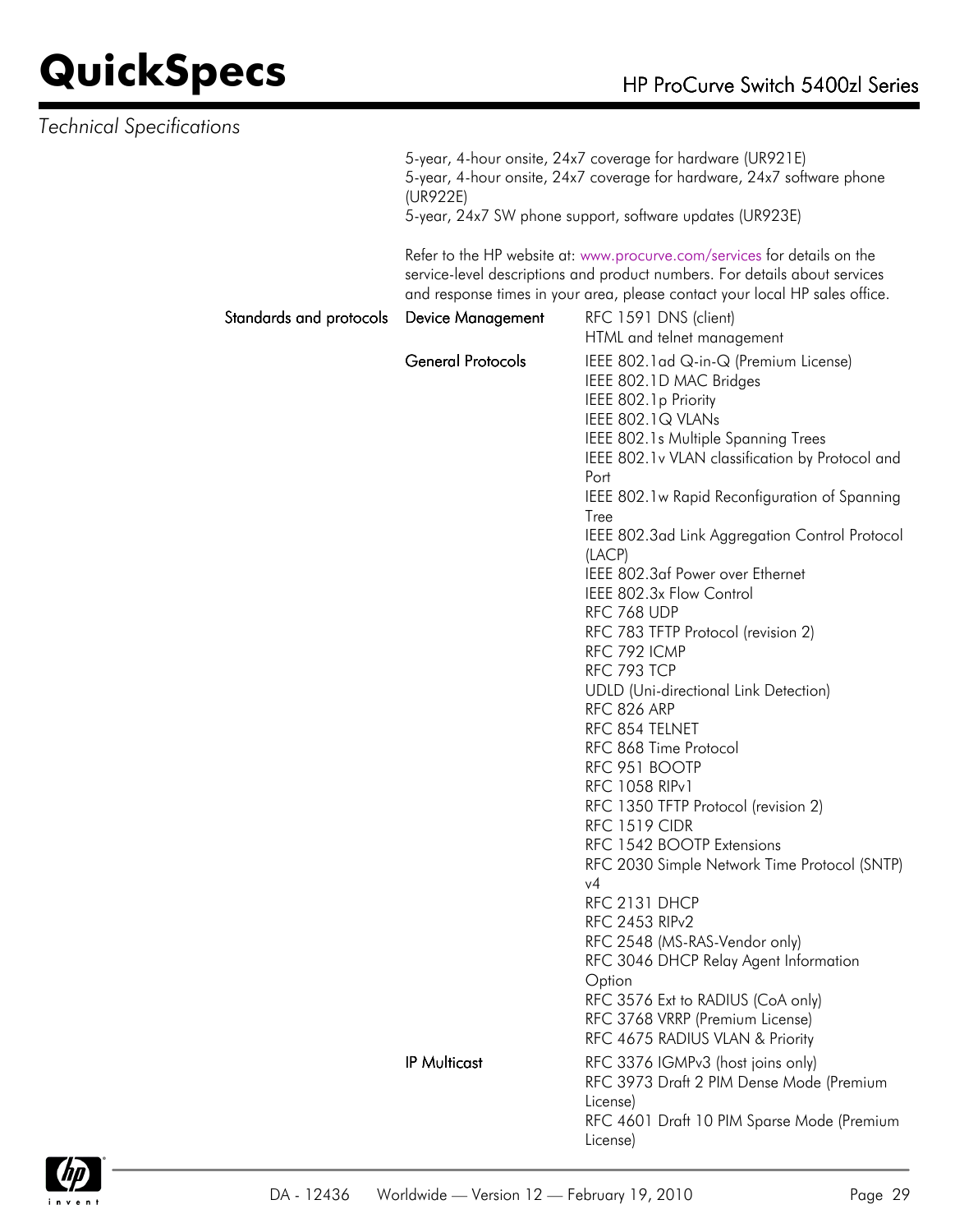### **QuickSpecs**

| HP ProCurve Switch 5400zl Series |  |  |
|----------------------------------|--|--|
|                                  |  |  |

| <b>Technical Specifications</b> |                    |                                                                                                                                                                                                                                                                                                                                                                                                                                                                                                                                                                                                                                                                                                                               |
|---------------------------------|--------------------|-------------------------------------------------------------------------------------------------------------------------------------------------------------------------------------------------------------------------------------------------------------------------------------------------------------------------------------------------------------------------------------------------------------------------------------------------------------------------------------------------------------------------------------------------------------------------------------------------------------------------------------------------------------------------------------------------------------------------------|
|                                 | IP <sub>v</sub> 6  | RFC 1981 IPv6 Path MTU Discovery<br>RFC 2460 IPv6 Specification<br>RFC 2710 Multicast Listener Discovery (MLD) for<br>IPv6<br>RFC 2925 Remote Operations MIB (Ping only)<br>RFC 3019 MLDv1 MIB<br>RFC 3315 DHCPv6 (client only)<br>RFC 3513 IPv6 Addressing Architecture<br>RFC 3596 DNS Extension for IPv6<br>RFC 3810 MLDv2 (host joins only)<br>RFC 4022 MIB for TCP<br>RFC 4113 MIB for UDP<br>RFC 4251 SSHv6 Architecture<br>RFC 4252 SSHv6 Authentication<br>RFC 4253 SSHv6 Transport Layer<br>RFC 4254 SSHv6 Connection<br>RFC 4293 MIB for IP<br>RFC 4419 Key Exchange for SSH<br>RFC 4443 ICMPv6<br>RFC 4541 IGMP & MLD Snooping Switch<br>RFC 4861 IPv6 Neighbor Discovery<br>RFC 4862 IPv6 Stateless Address Auto- |
|                                 | <b>MIBs</b>        | configuration<br><b>RFC 1213 MIB II</b><br>RFC 1493 Bridge MIB<br>RFC 1724 RIP <sub>v2</sub> MIB<br>RFC 1850 OSPFv2 MIB<br>RFC 2021 RMON <sub>v2</sub> MIB<br>RFC 2096 IP Forwarding Table MIB<br>RFC 2613 SMON MIB<br>RFC 2618 RADIUS Client MIB<br>RFC 2620 RADIUS Accounting MIB<br>RFC 2665 Ethernet-Like-MIB<br>RFC 2668 802.3 MAU MIB<br>RFC 2674 802.1p and IEEE 802.1Q Bridge MIB<br>RFC 2737 Entity MIB (Version 2)<br>RFC 2787 VRRP MIB<br>RFC 2863 The Interfaces Group MIB<br>RFC 2925 Ping MIB                                                                                                                                                                                                                   |
|                                 | Network Management | IEEE 802.1AB Link Layer Discovery Protocol<br>(LLDP)<br>RFC 2819 Four groups of RMON: 1 (statistics),<br>2 (history), 3 (alarm) and 9 (events)<br>RFC 3176 sFlow<br>ANSI/TIA-1057 LLDP Media Endpoint Discovery<br>(LLDP-MED)<br>SNMPv1/v2c/v3<br><b>XRMON</b>                                                                                                                                                                                                                                                                                                                                                                                                                                                                |
|                                 | <b>OSPF</b>        | RFC 2328 OSPFv2 (Premium License)<br>RFC 3101 OSPF NSSA                                                                                                                                                                                                                                                                                                                                                                                                                                                                                                                                                                                                                                                                       |

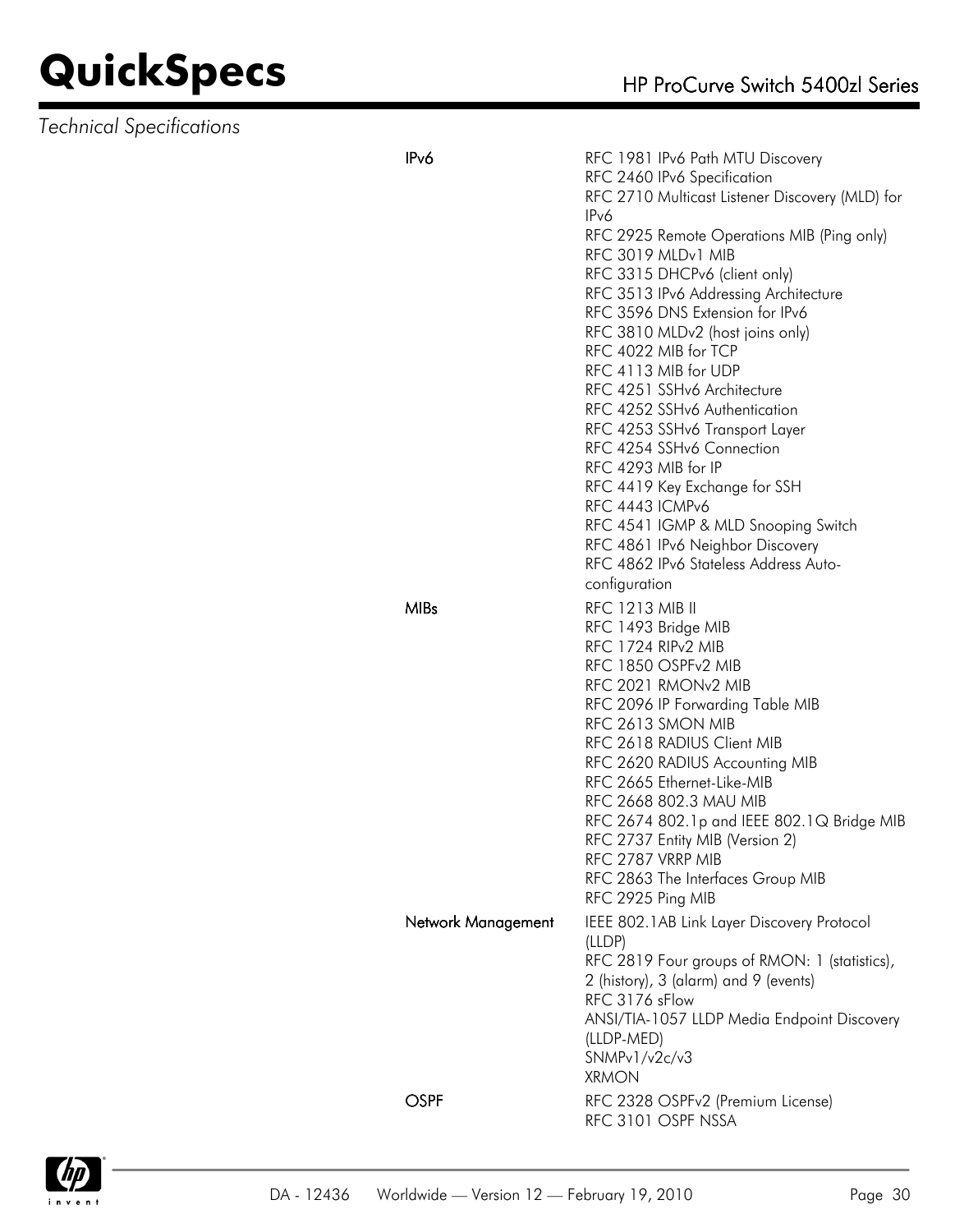| QoS/Cos  | RFC 2474 DiffServ Precedence, including 8     |
|----------|-----------------------------------------------|
|          | queues/port                                   |
|          | RFC 2597 DiffServ Assured Forwarding (AF)     |
|          | RFC 2598 DiffServ Expedited Forwarding (EF)   |
| Security | IEEE 802.1X Port Based Network Access Control |
|          | RFC 1492 TACACS $+$                           |
|          | Secure Sockets Layer (SSL)                    |
|          | SSHv1/SSHv2 Secure Shell                      |
|          | RFC 2865 RADIUS (client only)                 |
|          | RFC 2866 RADIUS Accounting                    |

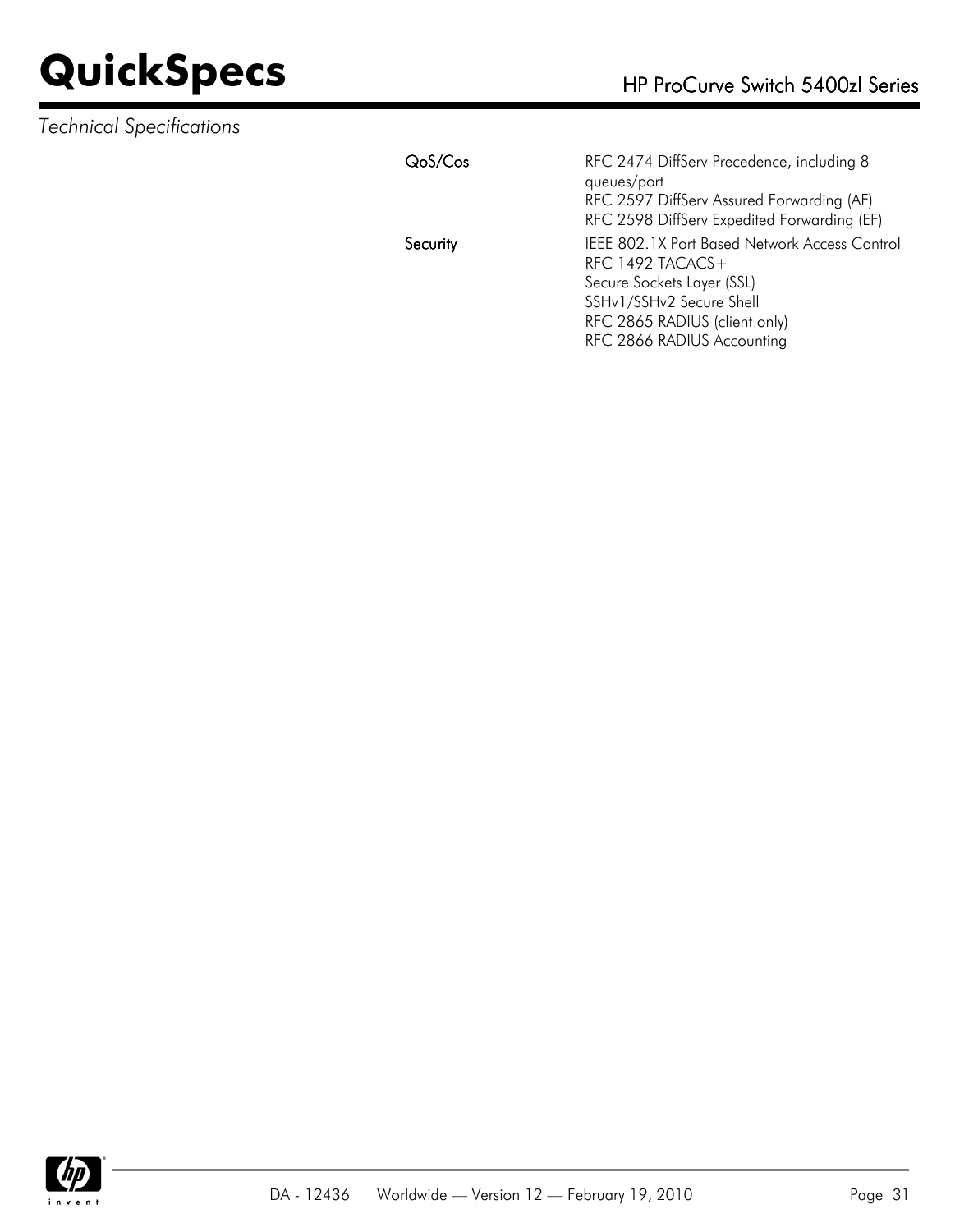### *Accessories*

| <b>HP ProCurve Switch</b> | Modules                                                                           |        |
|---------------------------|-----------------------------------------------------------------------------------|--------|
|                           | 5400zl Series accessories HP ProCurve Switch zl 24-Port 10/100/1000 PoE Module    | J8702A |
|                           | HP ProCurve Switch zl 4-Port 10-GbE CX4 Module                                    | J8708A |
|                           | HP ProCurve Switch zl 20-Port 10/100/1000 + 4-Port Mini-GBIC Module               | J8705A |
|                           | HP ProCurve Switch zl 24-Port Mini-GBIC Module                                    | J8706A |
|                           | HP ProCurve Switch zl 4-Port 10-GbE X2 Module                                     | J8707A |
|                           | NEW HP ProCurve 24-Port 10/100/1000 PoE+ zl Module                                | J9307A |
|                           | NEW HP ProCurve 24-Port 10/100 PoE+ zl Module                                     | J9478A |
|                           | NEW HP ProCurve 20-Port 10/100/1000 PoE+ and 4-Port Mini-GBIC zl Module           | J9308A |
|                           | NEW HP ProCurve 4-Port 10GbE SFP+ zl Module                                       | J9309A |
|                           | Appliance                                                                         |        |
|                           | HP ProCurve ONE Services zl Module                                                | J9289A |
|                           | HP ProCurve Threat Management Services zl Module                                  | J9155A |
|                           | HP ProCurve Threat Management Services zl Module with 1-year IDS/IPS subscription | J9156A |
|                           | NEW HP ProCurve Manager Plus Agent with ProCurve ONE Services zl Module           | J9496A |
|                           | License                                                                           |        |
|                           | Premium License for Switch 5400 Series                                            | J8994A |
|                           | NEW HP ProCurve MSM760/765 40-access point license                                | J9371A |
|                           | Power Supply                                                                      |        |
|                           | HP ProCurve Switch zl 875 W Power Supply                                          | J8712A |
|                           | HP ProCurve Switch zl 1500 W Power Supply                                         | J8713A |
|                           | NEW HP ProCurve 1500W PoE+ zl Power Supply                                        | J9306A |
|                           | EPS/RPS                                                                           |        |
|                           | HP ProCurve Switch zl Power Supply Shelf                                          | J8714A |
|                           | <b>Transceivers</b>                                                               |        |
|                           | HP ProCurve 10-GbE X2-SC ER Optic                                                 | J8438A |
|                           | HP ProCurve 10-GbE CX4 Media Converter                                            | J8439A |
|                           | HP ProCurve 10-GbE X2-SC SR Optic                                                 | J8436A |
|                           | HP ProCurve 10-GbE X2-CX4 Transceiver                                             | J8440B |
|                           | HP ProCurve 100-FX SFP-LC Transceiver                                             | J9054B |
|                           | HP ProCurve 10-GbE X2-SC LR Optic                                                 | J8437A |
|                           | HP ProCurve 10-GbE X2-SC LRM Optic                                                | J9144A |
|                           | HP ProCurve 100-BX-D SFP-LC Transceiver                                           | J9099B |
|                           | HP ProCurve 100-BX-U SFP-LC Transceiver                                           | J9100B |
|                           | HP ProCurve 10-GbE SFP+ SR Transceiver                                            | J9150A |
|                           | HP ProCurve 10-GbE SFP+ LR Transceiver                                            | J9151A |
|                           | HP ProCurve 10-GbE SFP+ LRM Transceiver                                           | J9152A |
|                           | Mini-GBICs                                                                        |        |
|                           | HP ProCurve Gigabit-LH-LC Mini-GBIC                                               | J4860C |
|                           | HP ProCurve Gigabit-SX-LC Mini-GBIC                                               | J4858C |
|                           |                                                                                   |        |